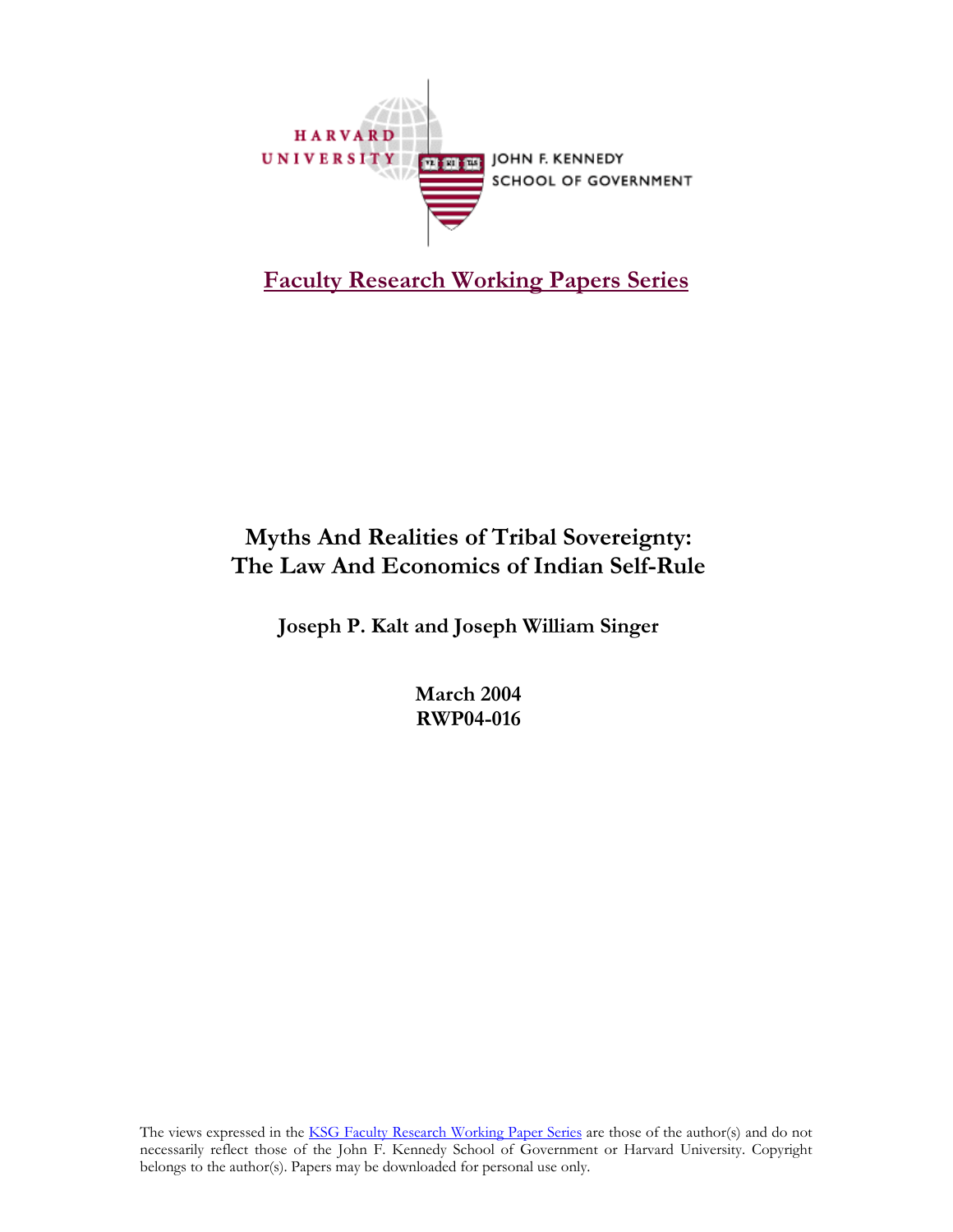# **MYTHS AND REALITIES OF TRIBAL SOVEREIGNTY: THE LAW AND ECONOMICS OF INDIAN SELF-RULE**

Joseph P. Kalt John F. Kennedy School of Government Harvard University

and

Joseph William Singer Harvard Law School Harvard University



**NATIVE ISSUES RESEARCH SYMPOSIUM Harvard University December 4-5, 2003 (revised January 2004)** 

 **SPONSORED BY THE HARVARD UNIVERSITY NATIVE AMERICAN PROGRAM SUPPORTED BY THE ERNST FUND FOR NATIVE AMERICAN STUDIES www.ksg.harvard.edu/hunap**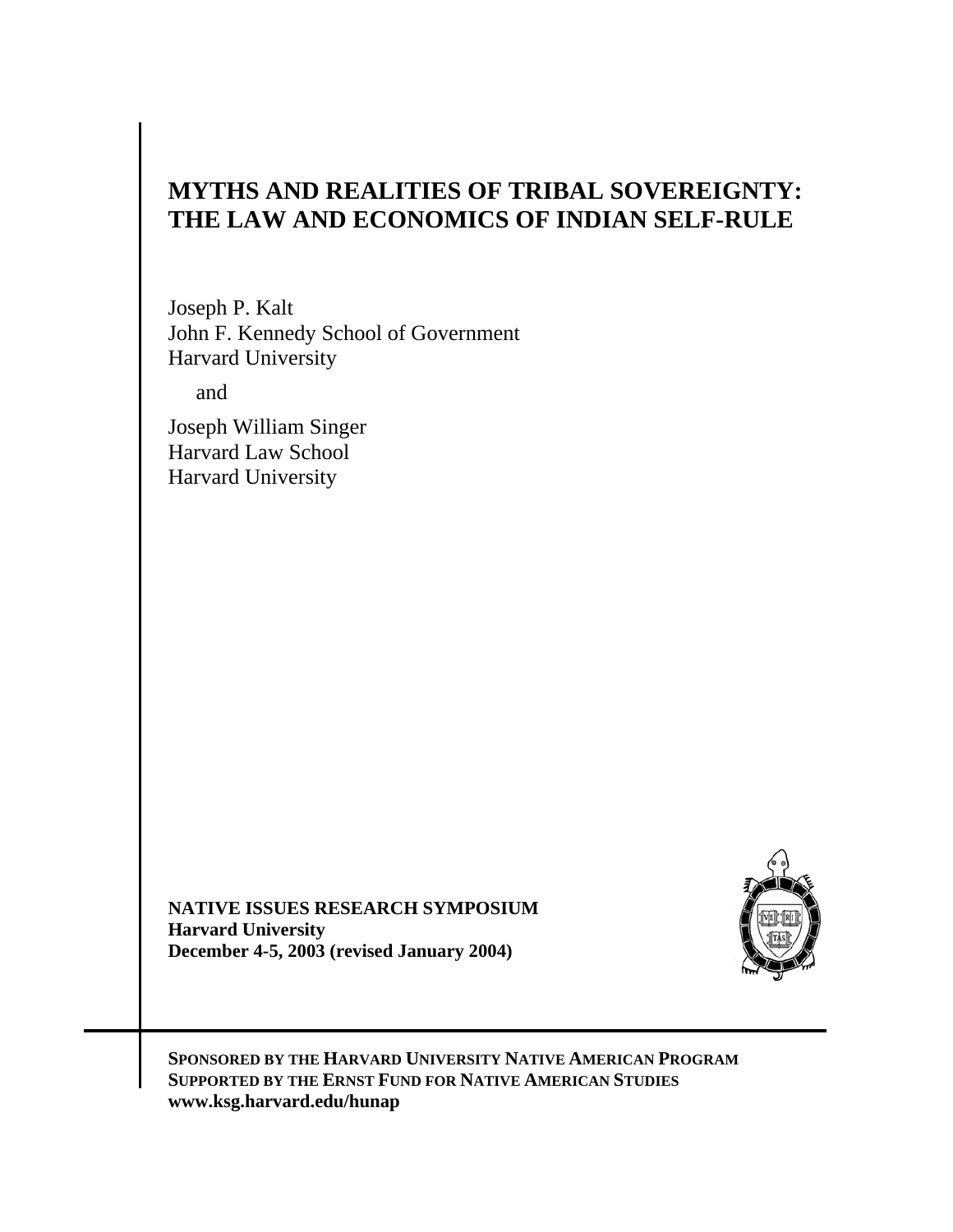#### **Abstract**

## **MYTHS AND REALITIES OF TRIBAL SOVEREIGNTY: THE LAW AND ECONOMICS OF INDIAN SELF-RULE**

Joseph P. Kalt and Joseph William Singer[∗](#page-2-0)

The last three decades have witnessed a remarkable resurgence of the American Indian nations in the United States. The foundation of this resurgence has been the exercise of self-government – *sovereignty* – by the more than 560 federally-recognized tribes in the U.S. In this study, we explore legal and economic dimensions of current perceptions of and debates over the nature and extent of tribal self-rule in the United States. Our objective is to clarify and illuminate by distinguishing between myth and reality. We address key threads of thought and assumption that pervade, accurately or inaccurately, discussions in the public policy arena. What emerges is a picture in which tribes do exercise substantial, albeit limited, sovereignty. This sovereignty is not a set of "special" rights. Rather, its roots lie in the fact that Indian nations pre-exist the United States and their sovereignty has been diminished, but not terminated. Tribal sovereignty is recognized and protected by the U.S. Constitution, legal precedent, and treaties, as well as applicable principles of human rights.

<span id="page-2-0"></span><sup>∗</sup> Prof. Kalt is the Ford Foundation Professor of International Political Economy, John F. Kennedy School of Government, Harvard University. He also serves as faculty chair of the Harvard University Native American Program (HUNAP) and co-director of the Harvard Project on American Indian Economic Development (www.ksg.harvard.edu/hpaied). Prof. Singer is Professor of Law, Harvard Law School, Harvard University and a member of HUNAP's Faculty Advisory Board. The authors gratefully acknowledge the helpful comments of Sanjeev Khagram and participants in the Native Issues Research Symposium, as well as the financial support of the HUNAP's Ernst Fund for Native American Studies.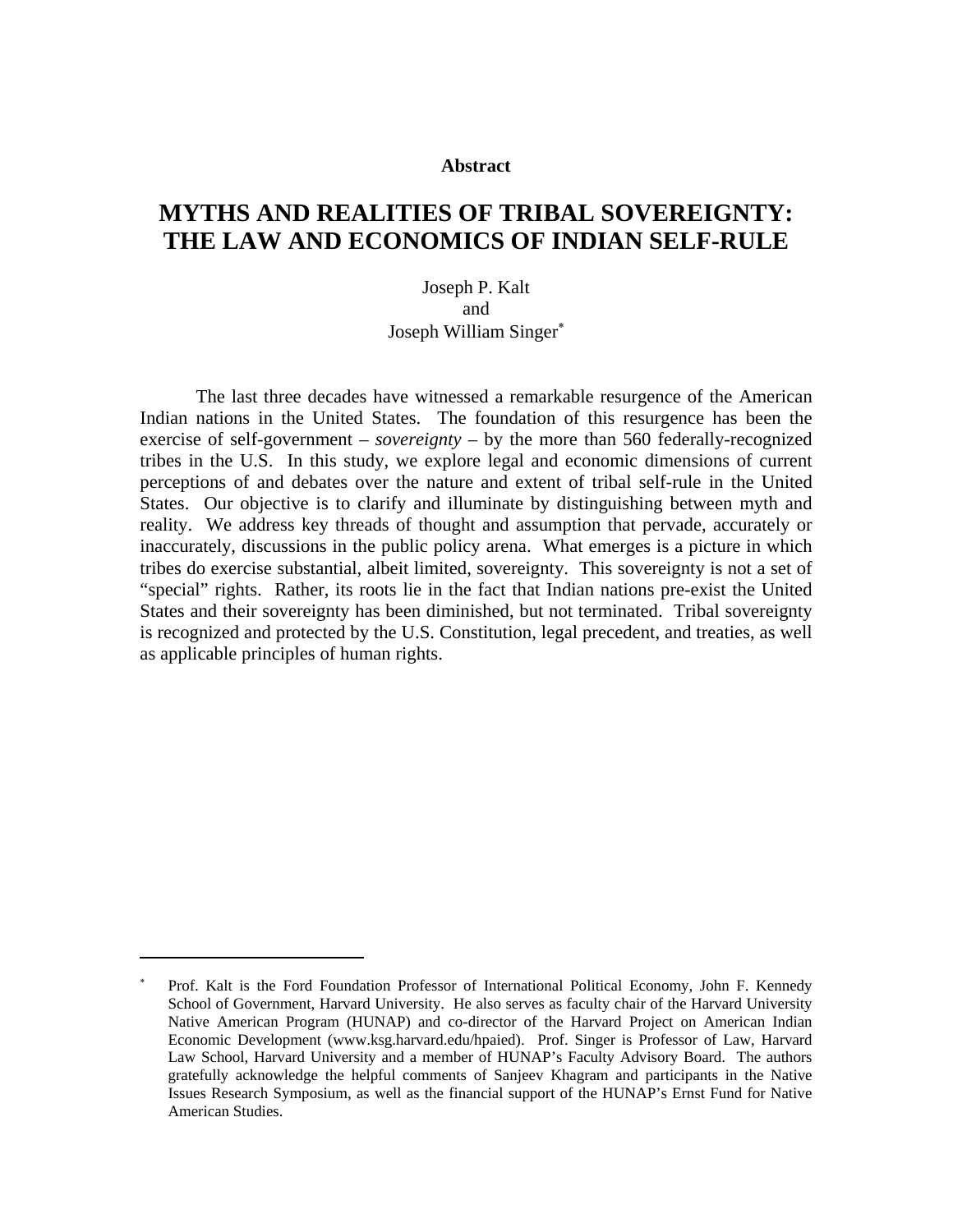## **MYTHS AND REALITIES OF TRIBAL SOVEREIGNTY: THE LAW AND ECONOMICS OF INDIAN SELF-RULE**

Joseph P. Kalt and Joseph William Singer

#### **I. Introduction: A Critical Point in the Course of Indian Self-Rule**

The last three decades have witnessed a remarkable resurgence of the Indian nations in the United States. After centuries of turmoil, oppression, attempted subjugation, and economic deprivation, the Indian nations have asserted their rights and identities, have built and rebuilt political systems in order to implement self-rule, and have begun to overcome what once seemed to be insurmountable problems of poverty and social disarray. The foundation of this resurgence has been the exercise of selfgovernment by the more than 560 federally-recognized tribes in the U.S.

Supported by every U.S. President since the 1960s and bolstered, for a time, by a combination of federal court rulings and congressional policies, tribal self-rule – *sovereignty* – has proven to be the only policy that has shown concrete success in breaking debilitating economic dependence on federal spending programs and replenishing the social and cultural fabric that can support vibrant and healthy communities and families.<sup>1</sup> While gaming enterprises of tribes' governments garner most of the attention, self-rule is creating more and more economic success stories in Indian

<span id="page-3-0"></span><sup>&</sup>lt;sup>1</sup> This conclusion emanates from an extensive and growing body of research, particularly that associated with the Harvard Project on American Indian Economic Development. For example, on economic development, see: Cornell and Kalt (1992, 1995, 1997a, 1997b, 1998, 2000); Jorgensen (1997, 2000a, 2000b); Krepps (1992); Krepps and Caves (1994). On social conditions and health, see, for example, Adams (1999); Dixon, *et al*. (1998); Moore, *et al*. (1990); Costello, *et al.* (2003).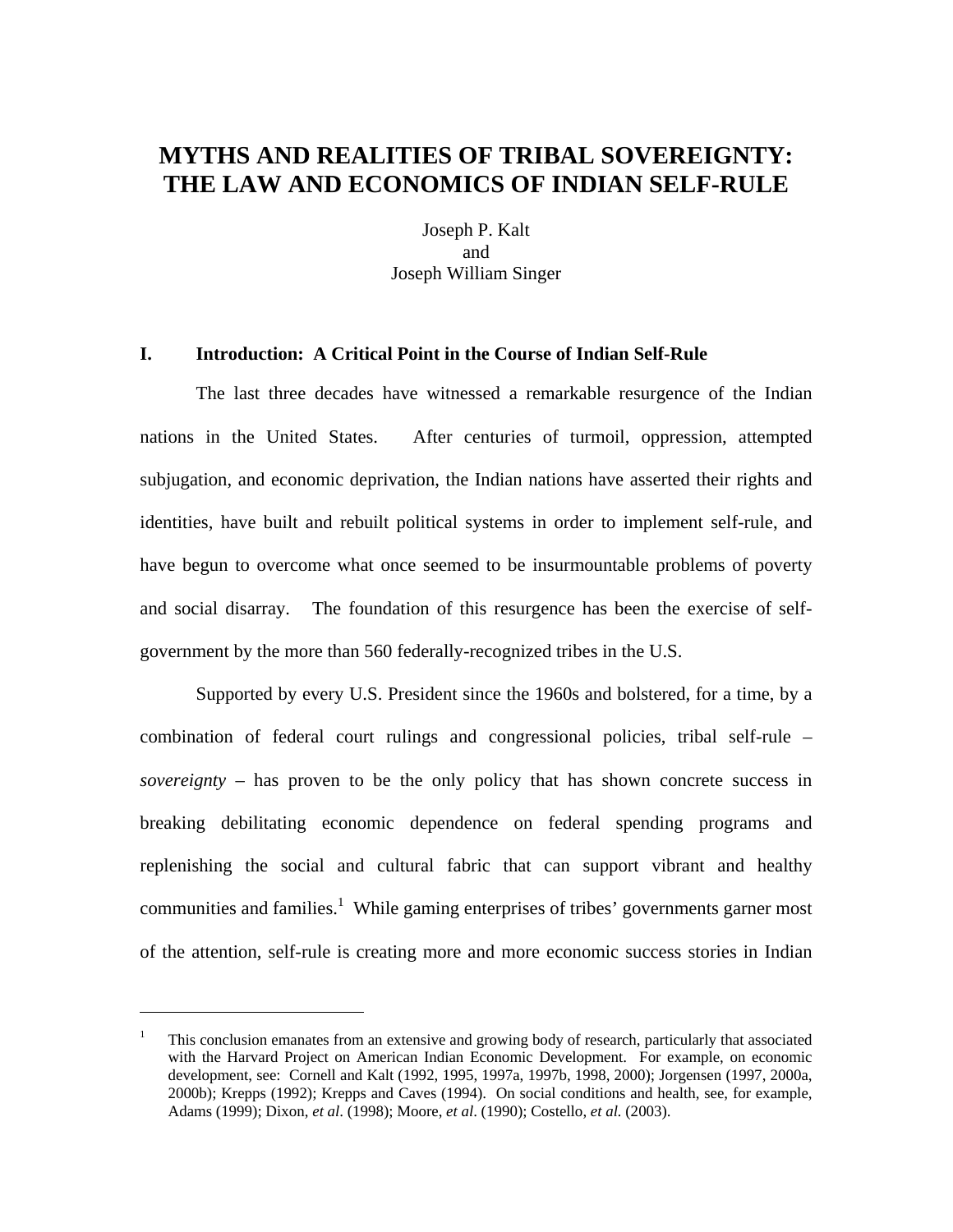Country – from the virtual elimination of tribal unemployment and the boom in non-Indian hirings in the factories and other operations of the Mississippi Choctaw, $2$  to the cutting of unemployment from 70% to 13% in six years via the non-gaming businesses of the Winnebago Tribe's (Nebraska) Ho-Chunk Inc.<sup>3</sup> Gaming success itself is spurring self-sufficiency, as tribes such as Oneida (New York) and Mille Lacs (Minnesota) take the step of eschewing federal funding. And the success of self-determination is not solely economic – as when Mississippi Choctaw plows the fruits of economic development into dramatic improvements in public safety and health care delivery, $<sup>4</sup>$  Mille Lacs is able to</sup> invest in award-winning efforts to replenish Native language use,<sup>5</sup> and Jicarilla Apache (New Mexico) and White Mountain Apache (New Mexico) are able to take control of wildlife and forest management with professionalism and results perhaps unmatched by any government anywhere.<sup>6</sup>

Despite – or, perhaps, because of – the economic, social and political success of Native self-rule, tribal sovereignty is now under increasingly vigorous and effective

<span id="page-4-0"></span><sup>2</sup> Ferraro (1998).

<span id="page-4-1"></span><sup>3</sup> Harvard Project on American Indian Economic Development, "Economic Development Corporation, Ho-Chunk Inc., Winnebago Tribe of Nebraska," *Tribal Governance Success Stories: Honoring Nations 2000.*

<span id="page-4-2"></span><sup>4</sup> Harvard Project on American Indian Economic Development, "Choctaw Health Center, Mississippi Choctaw," *Tribal Governance Success Stories: Honoring Nations 1999*; Harvard Project on American Indian Economic Development, "Choctaw Community Injury Prevention Program, Mississippi Choctaw" and "Family Violence & Victim's Services, Mississippi Choctaw," *Tribal Governance Success Stories: Honoring Nations 2003.*

<span id="page-4-3"></span><sup>5</sup> Harvard Project on American Indian Economic Development, "Ojibwe Language Program, Mille Lacs Band," *Tribal Governance Success Stories: Honoring Nations 2000.*

<span id="page-4-4"></span><sup>6</sup> Harvard Project on American Indian Economic Development, "Wildlife and Fisheries Management Program, Jicarilla Apache Tribe," *Tribal Governance Success Stories: Honoring Nations 1999*; Harvard Project on American Indian Economic Development, "White Mountain Apache Wildlife and Recreation Program," *Tribal Governance Success Stories: Honoring Nations 2000.*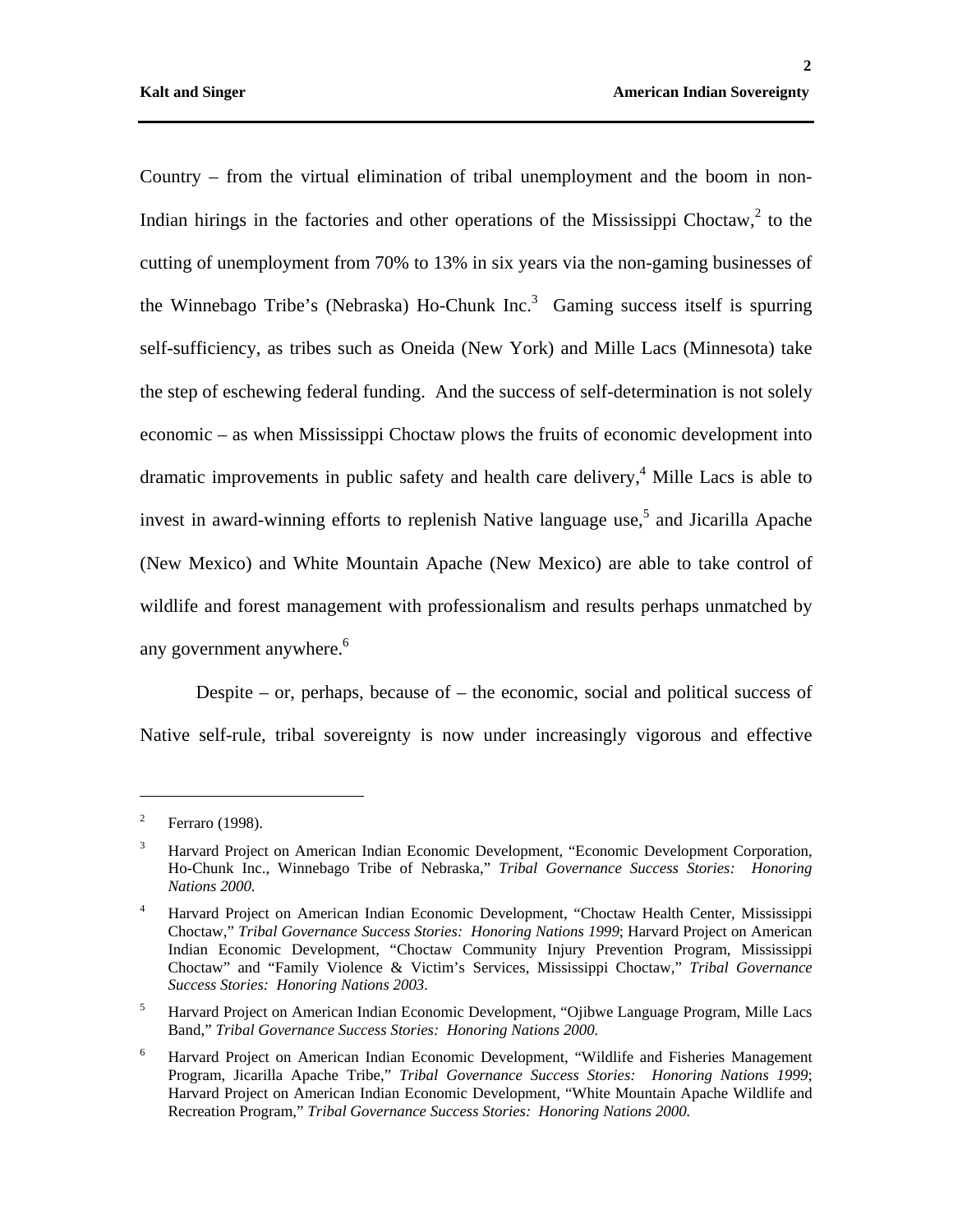attack. Over the last decade in particular, the Supreme Court has moved repeatedly to limit tribal powers over nonmembers. Lower courts have fed this process with decisions that increasingly rein in the ability of tribal governments to govern commerce and social affairs on their reservations.<sup>7</sup> Congress, too, has seen increasing numbers of bills introduced to abolish the tribes' sovereign immunity, limit their taxation powers, and regulate their commerce.<sup>8</sup> The well-known Indian Gaming Regulatory Act of 1988, so widely credited by mainstream media with fostering rising incomes on a number of reservations, in fact, imposed limits on tribes' sovereignty that had been secured in 1987 with the Supreme Court's ruling in *California v. Cabazon Band of Mission Indians.[9](#page-5-2)* State and local governments similarly are pushing back against assertions by tribes of tribes' governing authority.<sup>10</sup>

Indian nations have re-entered the consciousness of the general public and the media, and many are left wondering why tribes have "suddenly" become regional political forces and, increasingly, economic engines. To many non-Indians, Indians are seen as legitimate only to the extent that they fill those non-Indians' stereotypes: If Indians are poor or "authentic", they may deserve federal handouts, perhaps as compensation for conquest, but if they are wealthy and modern, why do they continue to enjoy "special" rights? Similarly, tribes as collectives are seen by many non-Indians as legitimate if they act like private clubs, but not if they act like sovereigns. Non-Indians

<span id="page-5-0"></span><sup>7</sup> For a useful summary, see Wilkins ( 2002), esp. at 92-96.

<span id="page-5-1"></span><sup>8</sup> Wilkins (2002) at 78-81.

<span id="page-5-2"></span><sup>9</sup> *California v. Cabazon Band of Mission Indians,* 480 U.S. 202 (1987).

<span id="page-5-3"></span><sup>10</sup> Wilkins (2002) at 94-102.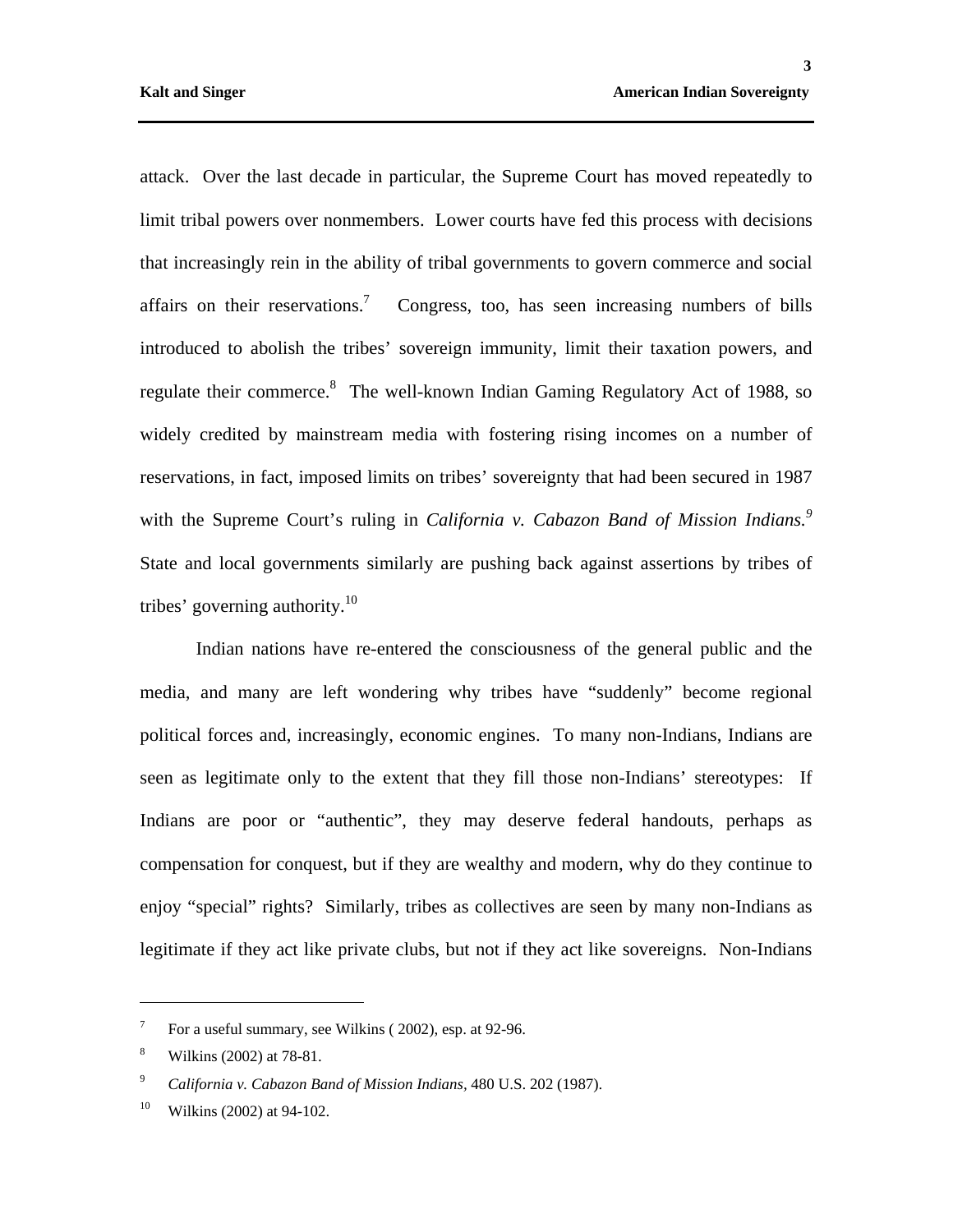are often confused when tribes claim to be "nations." Don't they know that they have been absorbed by the United States? Weren't the tribes conquered long ago? The fact that non-Indians can ask these questions reflects a failure of understanding of U.S. history and law. Tribes are *sovereigns*; if they are private clubs, they are private clubs with their own jails.

In this study, we explore legal and economic dimensions of current perceptions of and debates over the nature and extent of tribal self-rule in the United States. Our objective is to clarify and illuminate by distinguishing between myth and reality. We address what we believe are key threads of thought and assumption that pervade, accurately or inaccurately, discussions in the public policy arena. What emerges is a picture in which tribes do exercise substantial, albeit limited, sovereignty. This sovereignty is not a set of "special" rights. Rather, its roots lie in the fact that Indian nations pre-exist the United States and their sovereignty has been diminished but not terminated. Tribal sovereignty is recognized and protected by the U.S. Constitution, legal precedent, and treaties, as well as applicable principles of human rights.

Tribal sovereignty is not just a legal fact; it is the life-blood of Indian nations. This is obviously true in the political sense: Without self-rule, tribes do not exist as distinct political entities within the U.S. federal system. Moreover, economically and culturally, sovereignty is a key lever that provides American Indian communities with institutions and practices that can protect and promote their citizens' interests and wellbeing. Without that lever, the social, cultural, and economic viability of American Indian communities and, perhaps, even identities is untenable over the long run.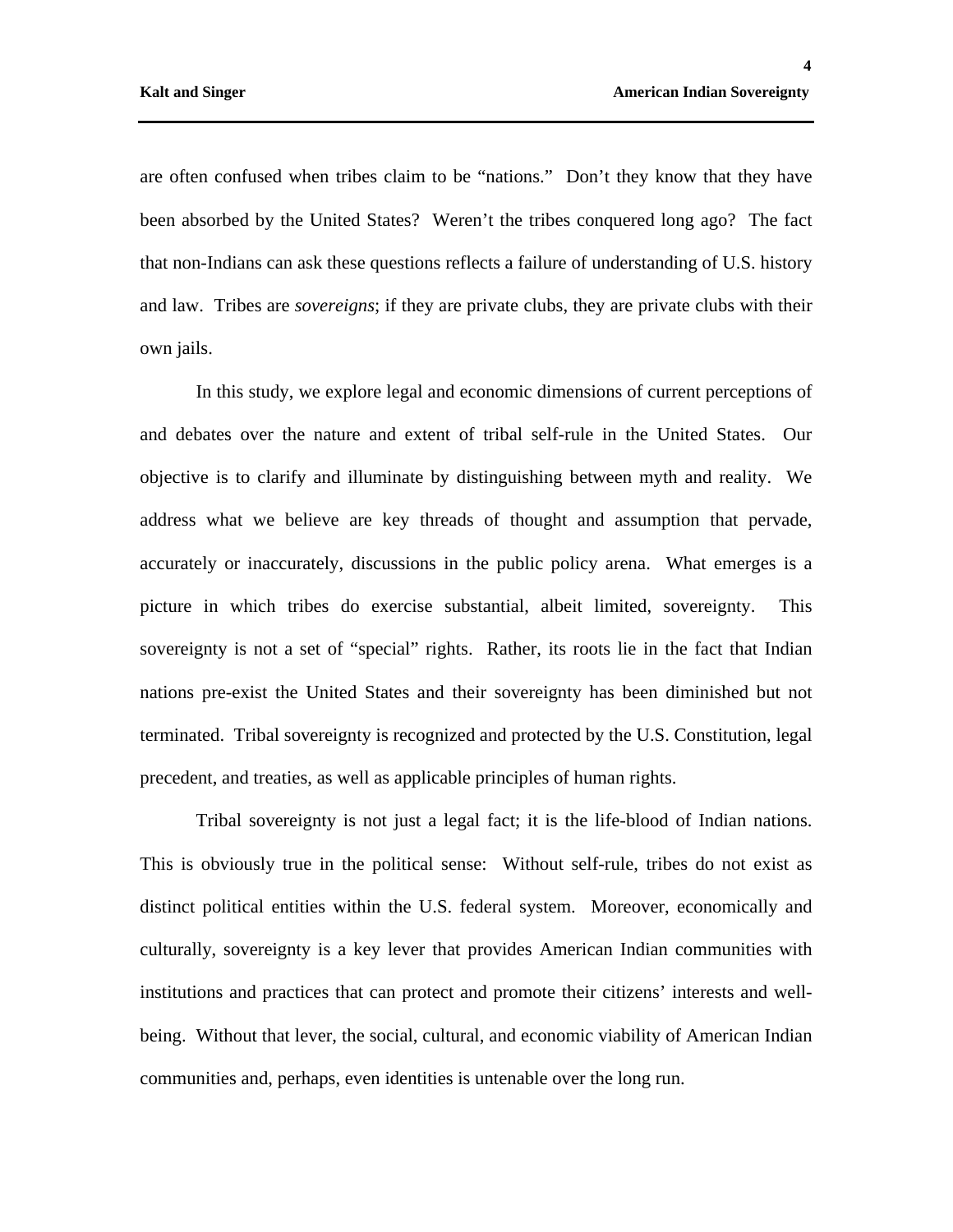### **II. Defining "Sovereignty"**

The concept of "sovereignty" can, and does, fill volumes of treatises in law, political science, and international relations. World economic and military affairs at the start of the  $21<sup>st</sup>$  Century are giving new salience to "sovereignty" – as terms like "nation building" are being used as uneasy foundations for remaking countries in the Middle East, Africa, and elsewhere; as developed countries debate how much power to relinquish to transnational judicial bodies such as the World Trade Organization and the World Court; and as some in smaller nations worry themselves about the loss of "cultural sovereignty" to the juggernaut of media-based U.S. pop culture. The sources, meanings, consequences, limits, propriety, and other fine points of "sovereignty" seem destined to be widely and vigorously discussed, dissected, and debated for years to come.

This is no less true when it comes to Indian sovereignty. But here we adopt the most straightforward of definitions of "sovereignty". *Sovereignty is self-rule*. As applied to Indian Country, sovereignty boils down to: Who is going to decide what constitution we will operate under? Who will decide what environmental rules will govern? Who will decide whether that natural resource gets developed? Who decide if a gaming casino is opened? Who will decide what is taught in the reservation high school? Who will decide what taxes are collected and from whom? Who can regulate and enforce contracts, provide remedies for negligent conduct, and adjudicate disputes over property? Who will decide the speed limit on the road into the tribal headquarters? Who will decide how to decide questions such as these? When the answer to questions of these types – and particularly the last question – is "the Tribe" (i.e., the tribal government), an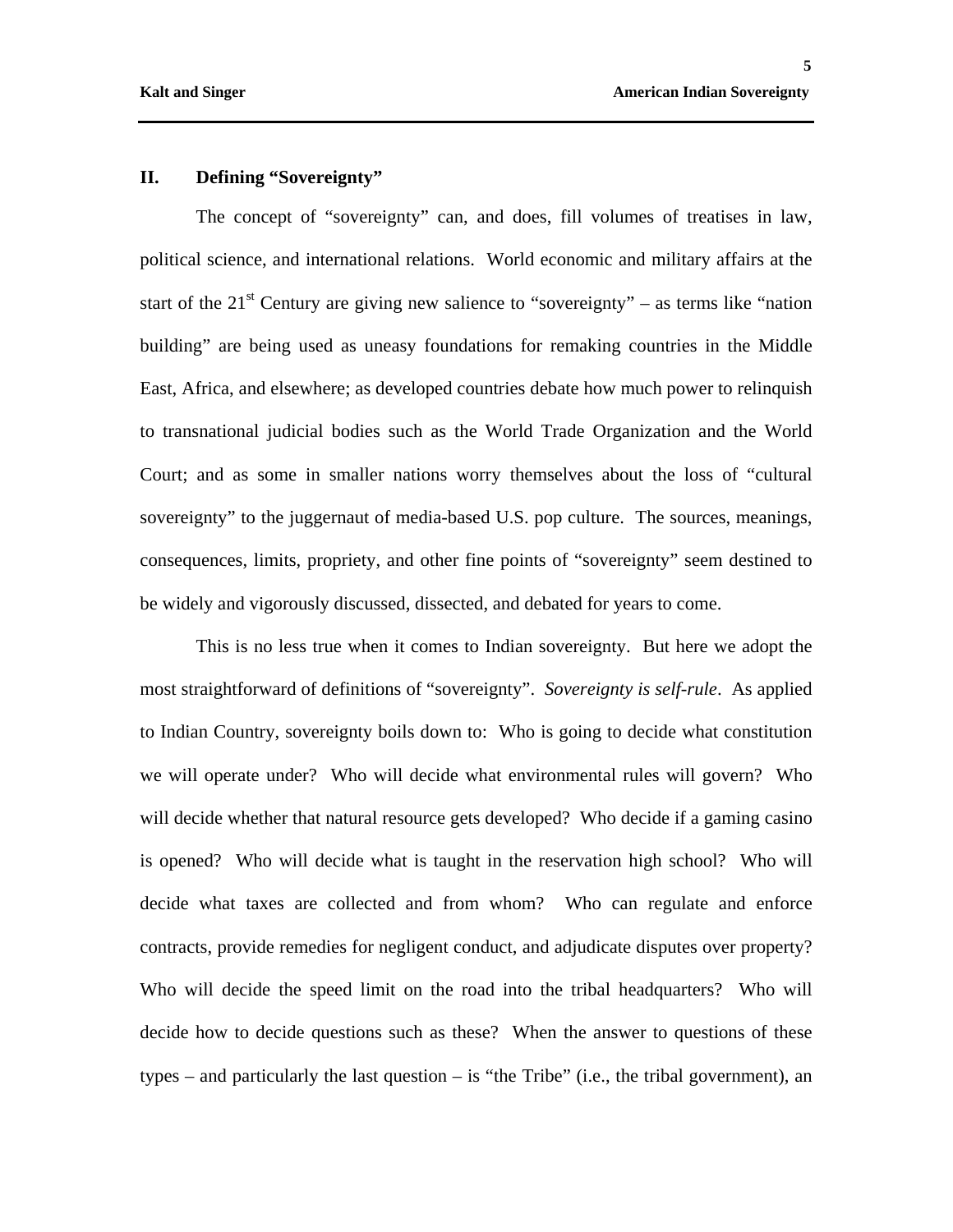Indian tribe has sovereignty. When the answer is "some non-Indian government", a tribe lacks sovereignty.

Of course, the foregoing does not even address the question of who *should* have sovereignty. As tribes have learned over the last several decades, however, there are important distinctions between *de recto* sovereignty, *de jure* sovereignty, and *de facto*  sovereignty (i.e., sovereignty by moral principle or right, sovereignty by legal decree or legislative act, and sovereignty in practice). Tribes and their supporters can compellingly and articulately assert the first, and petition and lobby for the second, but what ultimately matters is the last form of sovereignty – the *de facto* exercise of sovereign powers. Indeed, as discussed below, armed with fierce commitment to the propriety of their *de recto* claims, the frontier for many tribes in today's legal and political environment lies in building the institutional and economic capacity to exercise self-rule even where its *de jure* foundations may be ambiguous or even absent. That is, many tribes increasingly embrace the Nike strategy of "just do it" when it comes to matters ranging from the enforcement of environmental codes to the administration of justice in contract disputes to the regulation of foster care placements for their citizens.<sup>11</sup> They are exercising sovereignty. When they do this, they create facts on the ground that can give tribes' sovereignty a firm foundation; at the same time, the *de facto* exercise of sovereignty creates a backlash that may threaten these newfound gains.

If defining "sovereignty" as self-rule is straightforward, understanding the sources, state, and consequences of tribal sovereignty is not. Instead, such matters are

<u>.</u>

<span id="page-8-0"></span>Cornell and Kalt (1992, 1998).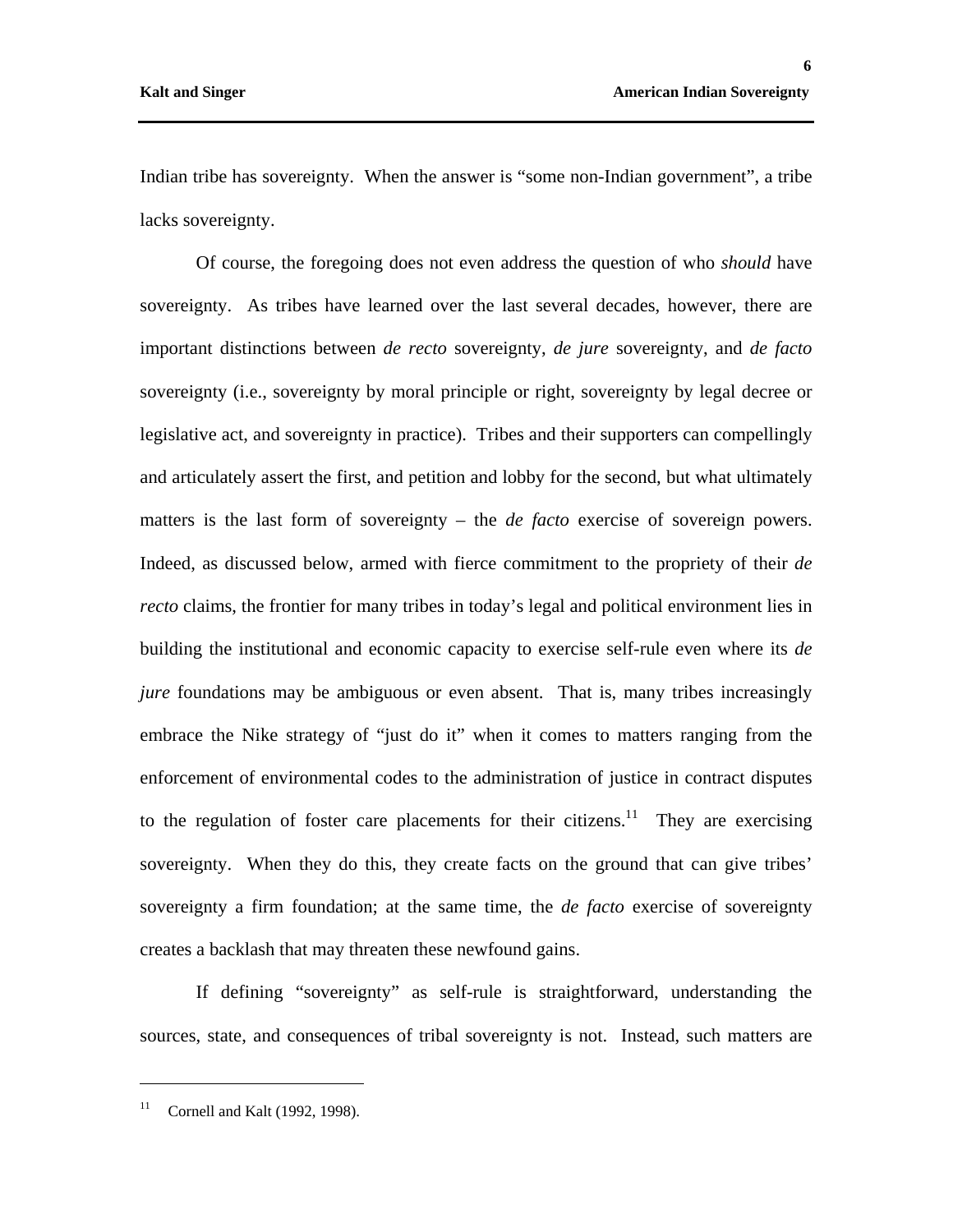subject to widespread *mis*understanding among Indians and non-Indians, alike. Let us examine the contours of tribal sovereignty and its relation to state and federal sovereignty. We do so by addressing a series of stylized representations that are afoot in legal, political, and general public discussions of tribes and their rights.

#### **II.A Sources of Tribes' Sovereignty**

1. *"American Indians were conquered and lost their sovereignty."* Many assume that the United States conquered the Indian nations long ago and that any remnants of tribes' sovereignty are pleas to secede from the U.S. or to reverse an "irreversible" fact that the U.S. is the sole sovereign within its borders. Yet, the relationship between conquest and tribal sovereignty is multi-dimensional and variegated.

It is undoubtedly true that the United States (in the form of the federal government) can, and has, exercised *de facto* rule over both tribes and individual Indians without restraint and across all manner of human affairs. And, by *its* legal and constitutional standards, it has often exercised such rule *de jure*. When it has wanted to, for example, the United States has conscripted citizens of tribes into its armies, terminated the legal status of tribes and their property holdings, provided for law and order in communities of Native individuals, protected tribes from the exercise of sovereignty over tribal citizens by other sovereigns within its borders (i.e., states and municipalities), authorized the exercise of sovereignty over tribal citizens by other sovereigns within its borders (i.e., states and municipalities); unilaterally determined the applicability of its tax levies on individual Indians and tribes, and engaged in all manner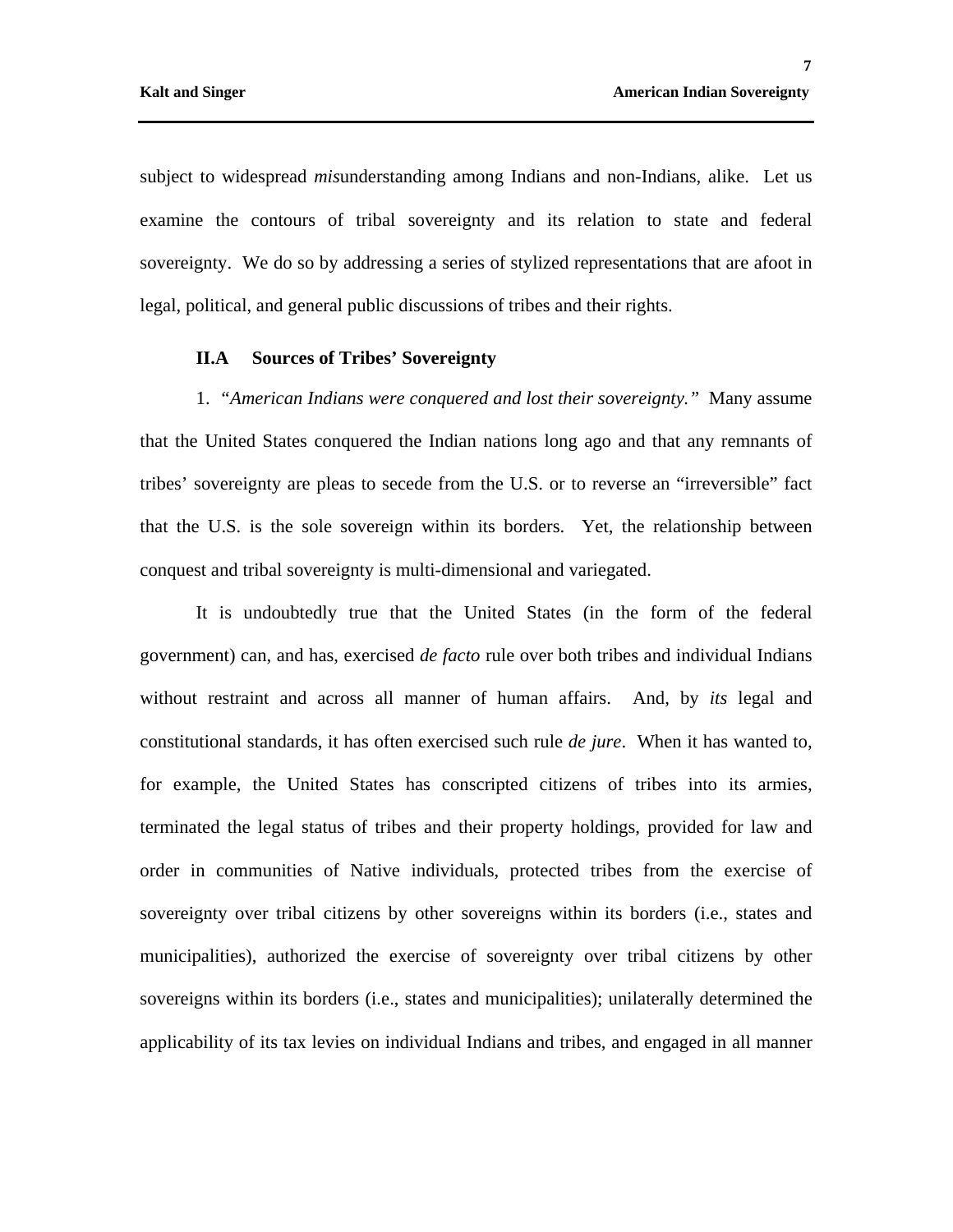of other *de facto* exercises of U.S. sovereignty. In that sense, it is undeniable that the U.S. has, *de facto*, conquered the tribes within its borders.

This observation on the factual state of affairs, however, addresses neither the *de recto* nor the *de jure* boundaries of tribes' sovereignty vis-à-vis the federal government and vis-à-vis the other sovereigns operating within U.S. borders (i.e., the states and municipalities). It is not surprising that, throughout most of its history,  $^{12}$  the U.S. federal government has been notably equivocal about simply declaring itself the conqueror. Such a move never particularly troubled the Spanish conquerors of the Americas, but continues to sit uneasily, at best, with Anglo human right precepts recognizing primacy of "first in place, first in time." While such doctrines (and related concepts of a people's inherent rights of self-rule) are extralegal and have their roots reaching back at least to the Enlightenment philosophers, they continue to influence notions of the *de recto* rights of tribes and the U.S. *de jure* legal and legislative standards impinging on tribes' sovereignty. Thus, for example, the United States' Anglo-rooted cousins in Australia, New Zealand, and Canada have all recently found themselves ruling at the highest level that indigenous communities' rights to at least land and resources, if not self-rule, are intact today in the absence of explicit "extinguishment of title" at some point in history.<sup>13</sup> Similar concepts undergird U.S. recognition of Native land claims and compensation, as

<span id="page-10-0"></span><sup>&</sup>lt;sup>12</sup> But not all – as the Indian wars of, particularly, the second half of the 19<sup>th</sup> Century illustrate.

<span id="page-10-1"></span><sup>13</sup> Re: Canada, the key ruling came in *Delgamuukw v The Queen in Right of British Columbia*, reported in 79 DLR  $(4<sup>th</sup>)$  185; see, e.g., Allain (1996) and B.C. Treaty Commission (2003). Re: Australia, the key decision has been *Mabo and Others v. Queensland* (No. 2) (1992) 175 Clr 1 F.C. 92/014 (http://www.austlii.edu.au/cgi-bin/disp.pl/au/cases/cth/high\_ct/unrep44.html?query=mabo). Re: New Zealand, see *Te Weehi v Regional Fisheries Officer* (1986) 1 N.Z.L.R. 682.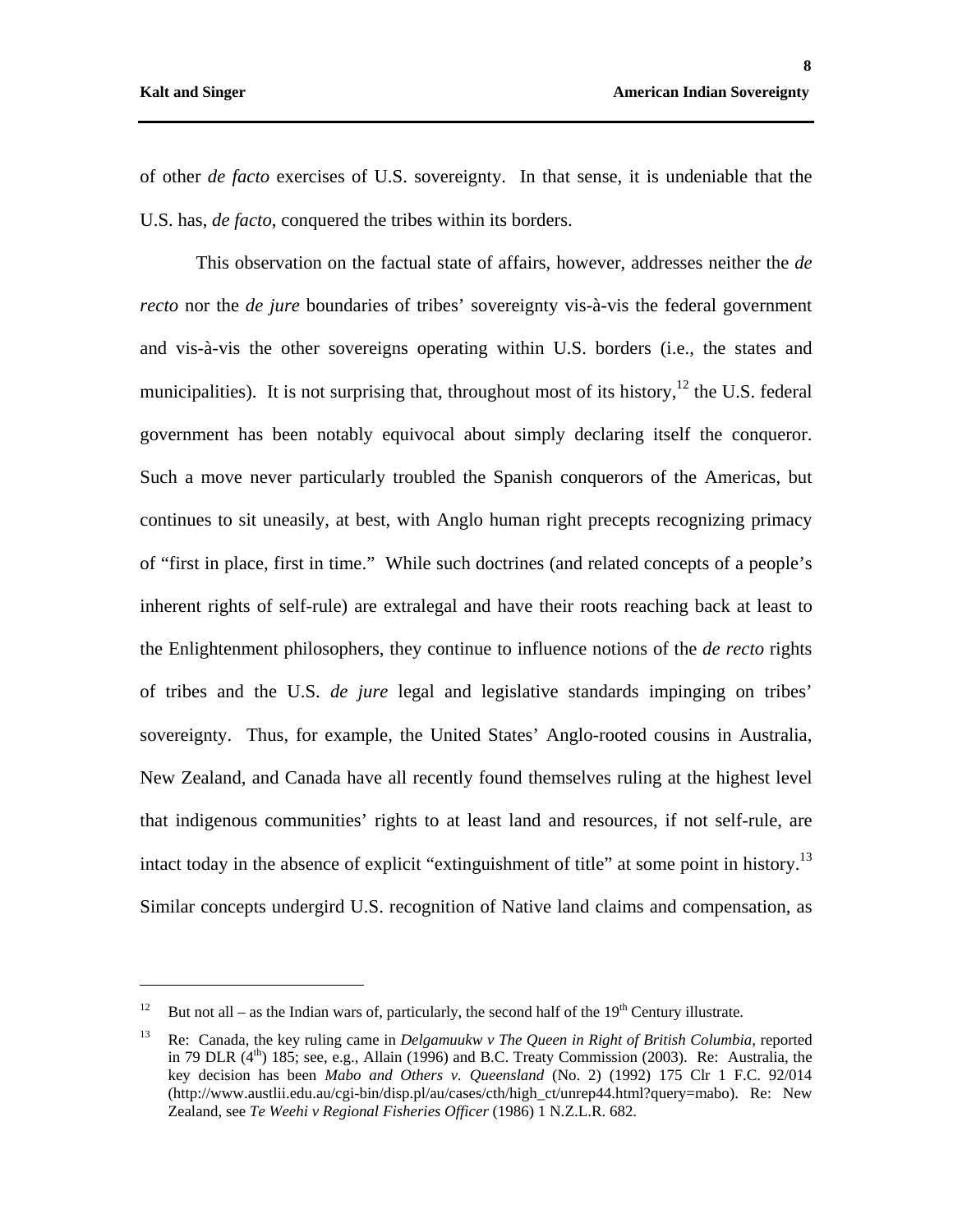well as policies that make federal recognition of tribes contingent upon demonstration of continuity to present times in the existence of a tribal polity.

The reality is that few tribes in the U.S. were conquered in military campaigns. Most, but not all, tribes entered treaties with the United States. This was particularly true of those that engaged in military combat with the U.S. The very act of *treating* is a nation-to-nation form of intergovernmental interaction, and the British-*cum-*Americans certainly saw such interaction as *de recto* and *de jure* more regularly than the Spanish or the Portuguese in the Americas. The resulting treaties did not and do not absorb the tribes into the United States; rather, the reverse is true. The treaties recognize and preserve tribal sovereignty: In return for giving up almost all the land in the U.S., the U.S. made promises to the tribes.<sup>14</sup> It promised to respect their rights over reserved land, $15$  and to recognize that those lands would be governed by tribes, not by the state governments. Those tribes that did not sign treaties were similarly protected by the doctrine that inherent sovereignty is to be respected by the United States.<sup>16</sup>

None of this is to say that the U.S. has been all sweetness and light in its dealings with the Indians. Far from it. But it is a crucial fact that, from the beginning, the United States recognized the existence of tribal governments. Though the U.S. has, at times, sought to end tribal governments, it has repeatedly returned to its "recognition of the inherent sovereignty of tribal governments<sup>"17</sup> and rejected termination policies, returning

<u>.</u>

<span id="page-11-0"></span><sup>&</sup>lt;sup>14</sup> See U.S. Commission on Civil Rights (2003) at Chapter 1.

<span id="page-11-1"></span><sup>&</sup>lt;sup>15</sup> Hence, the term Indian "reservation".

<span id="page-11-2"></span><sup>&</sup>lt;sup>16</sup> U.S. Commission on Civil Rights (2003) at Chapter 1.

<span id="page-11-3"></span><sup>&</sup>lt;sup>17</sup> U.S. Commission on Civil Rights (2003) at 2.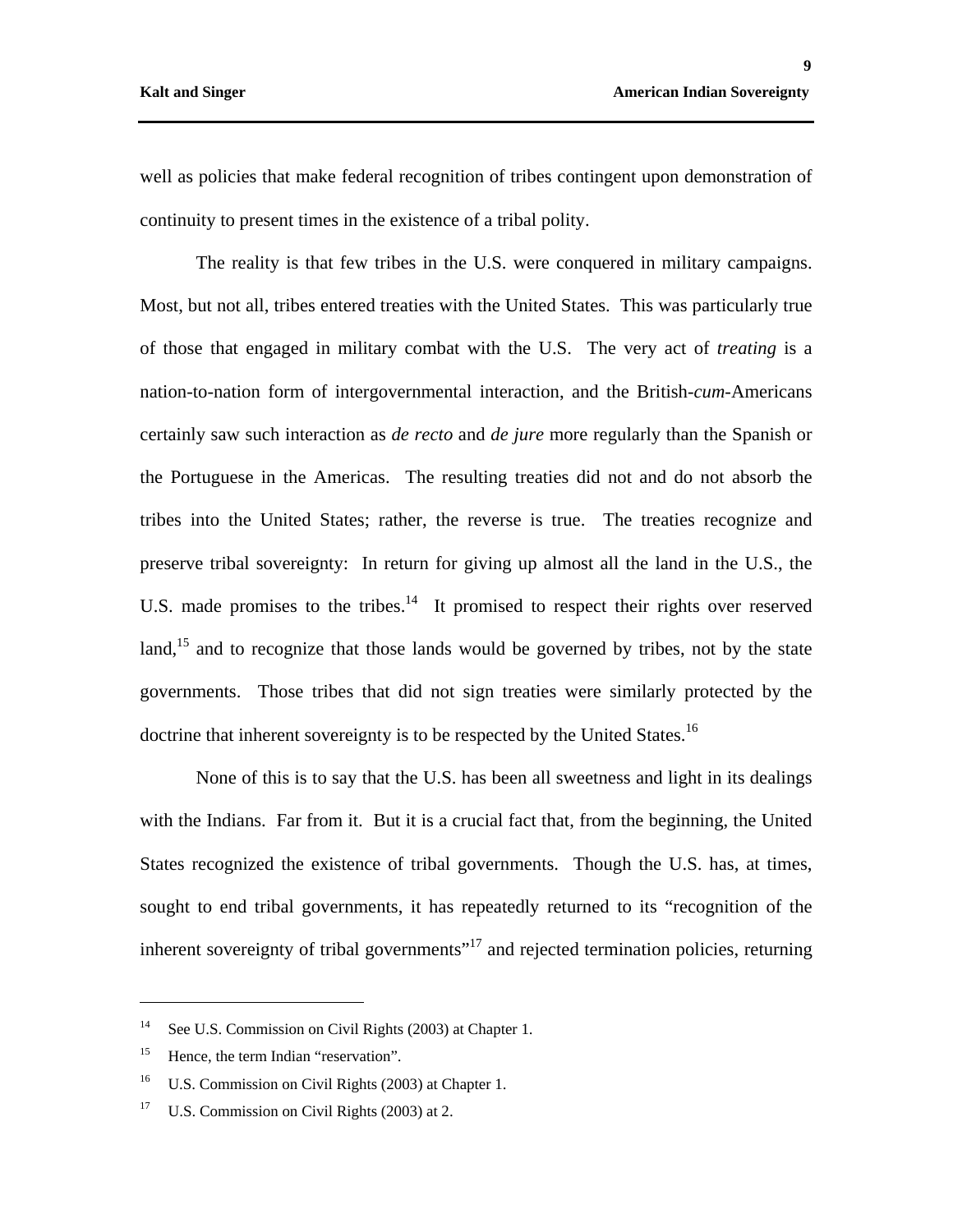**10**

to recognize the existence of Indian nations within the federal framework. This is the current policy of the United States, and has been so for forty years – to recognize tribes' sovereignty and to ensure its continued existence. This policy is based on promises made by the United States in its 250 treaties with Indian nations and is based on recognition of tribes' sovereignty embedded in the U.S. Constitution.

2. *"There can't be multiple sovereigns in the same geographic area."* The U.S. system is a *federal* system. In a very real sense, its essence is the recognition of multiple sovereigns within its overall boundaries, and it uses a constitution to parse out the many different functions governments might perform and powers they might exert among its multiple sovereigns. Within the borders claimed by the federal government, the U.S. has more than four dozen states that exercise broad sovereign powers, ranging from taxation to speed limits, from criminal law to natural resource management. A number of these sovereigns are surrounded by sovereign neighbors and dwarfed in size by a number of Indian reservations.<sup>18</sup> The federal government coexists with states, and the states coexist with each other, in a system in which states have certain powers and the federal government has certain powers. The Union has not come asunder because, for example, Massachusetts has decided to enter into the big-time gambling business with its state lottery, but Alabama has not. The U.S. survives notwithstanding the fact that Washington State has no income tax, while the U.S. and Oregon do.

There is no inherent contradiction in a federalist arrangement among multiple sovereigns and multiple layers. But sustaining such an arrangement does mean that the

<span id="page-12-0"></span><sup>&</sup>lt;sup>18</sup> The Navajo Nation, for example, is approximately equal in size to West Virginia, 24 times larger than Rhode Island, 12 times larger than Delaware, and 4 times larger than Hawaii.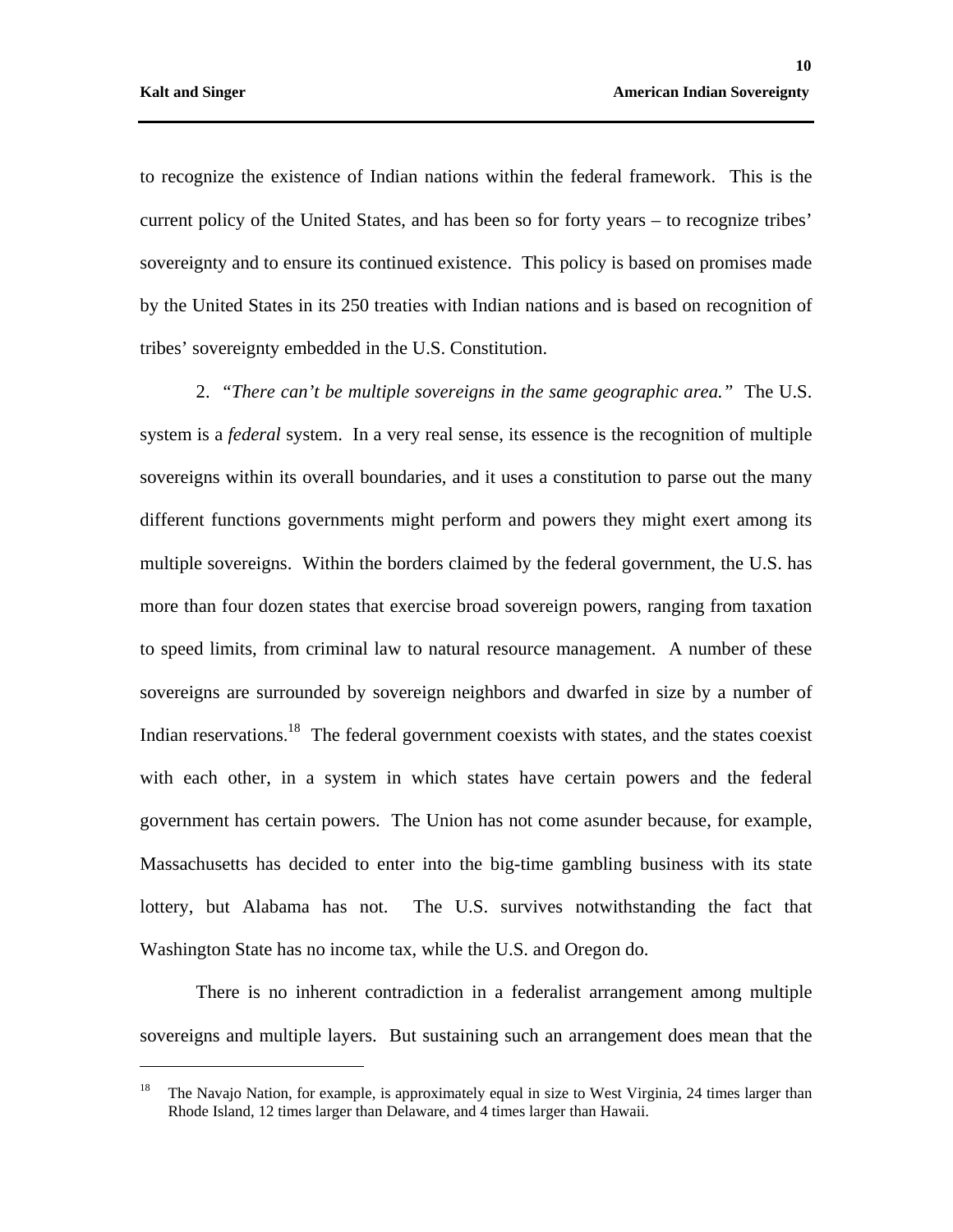sovereign with the ultimate *de facto* power to impose its will (i.e., the federal government) is more or less continuously being pulled toward and away from doing so, and that the various sovereigns are under pressure to structure their intergovernmental relations so as to work out such differences and disputes as may arise while respecting each others' sovereignty in its proper range. In this regard, it is telling that tribes which push hardest on the limits of *de jure* and, especially, *de facto* sovereignty are commonly at the forefront of efforts to improve their intergovernmental relations with the federal government and with neighboring states, counties, and cities. The examples are numerous and growing – from the preeminence of the Nez Perce Tribe in the federalstate-tribal efforts to restore and protect gray wolf populations in the Rockies,  $19$  to the Fond du Lac Band's work with local counties in building the Band's off-reservation child foster care system,<sup>20</sup> to the Columbia River Inter-Tribal Fish Commission's work on salmon protection in the Pacific Northwest, $^{21}$  to the many cross-deputization agreements between tribes and state and county law enforcement. $^{22}$ 

3. "*Tribal sovereignty means 'special' rights for Indians."* Indians and tribes are sometimes seen as pleaders for "special rights." Why should they have sovereignty and not comply with the laws the rest of us abide by? Why are they allowed to own casinos when non-Indians are not allowed to do so?

<span id="page-13-0"></span><sup>&</sup>lt;sup>19</sup> Harvard Project on American Indian Economic Development, "Idaho Gray Wolf Recovery Wildlife Program," *Tribal Governance Success Stories: Honoring Nations 1999*.

<span id="page-13-1"></span><sup>&</sup>lt;sup>20</sup> Harvard Project on American Indian Economic Development, "Off-Reservation Indian Foster Care" *Tribal Governance Success Stories: Honoring Nations 1999.*

<span id="page-13-2"></span><sup>&</sup>lt;sup>21</sup> Harvard Project on American Indian Economic Development, "Columbia River Inter-Tribal Fish Commission," *Tribal Governance Success Stories: Honoring Nations 1999.*

<span id="page-13-3"></span> $22$  Oklahoma, alone, reports 89 cross-deputization agreements in the state. Oklahoma Indian Affairs Commission (2003).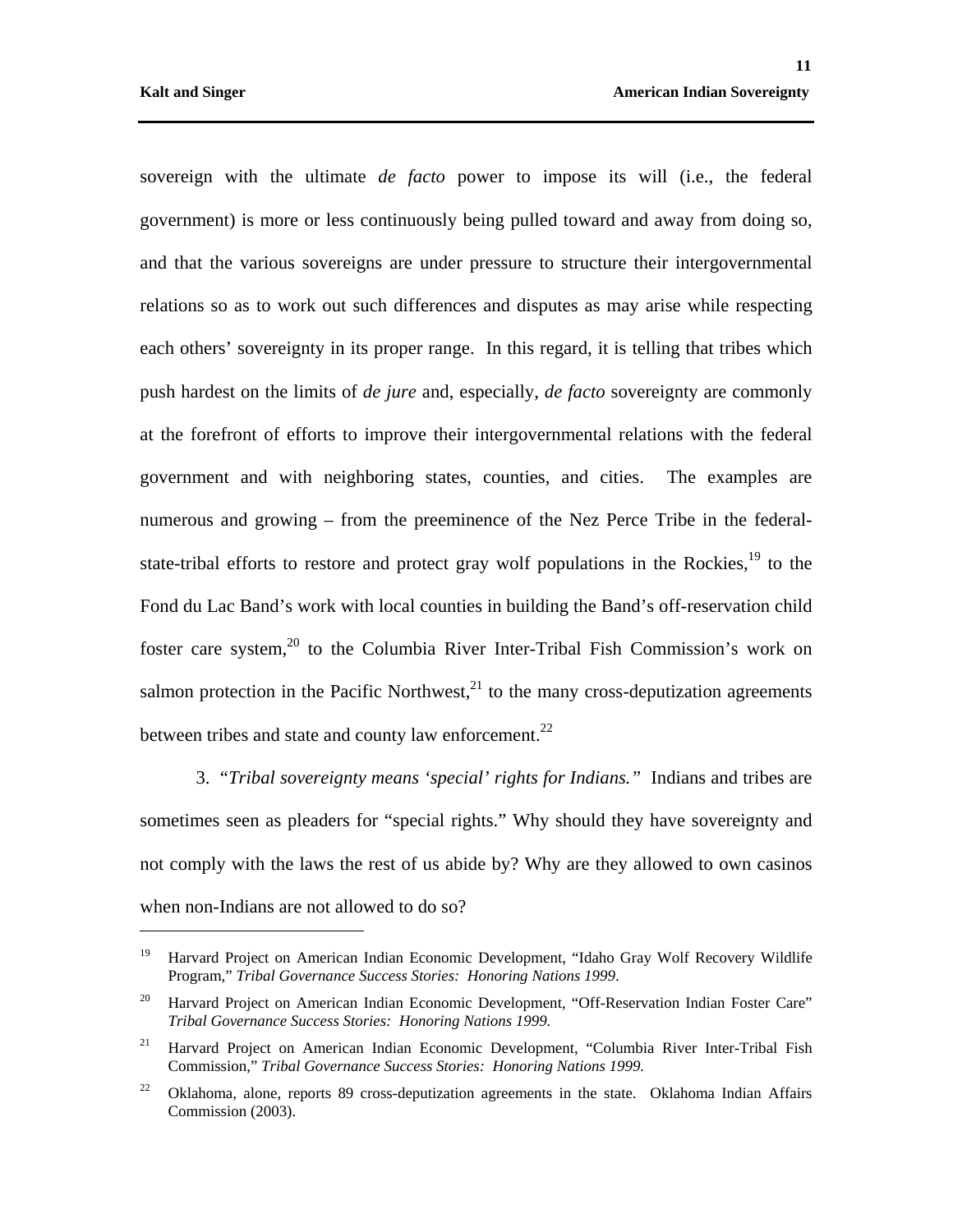Of course, at one level, such questions contain their own contradictions to assertions that tribal sovereignty consists of special rights for Indians. The citizens of the sovereign State of Nevada (or State of Utah, or State of …) are allowed to decide for themselves whether or not to allow casino gambling, or to have their state government own a gambling operation, or to make innumerable other choices affecting that state. And when the citizen of Ohio is driving on Ohio state roads, she doesn't have to abide by the traffic laws "the rest of us abide by" when driving on state roads in Massachusetts. And the New Hampshire resident earning his income in New Hampshire does not pay income taxes, much less income taxes in Vermont. Relative to Vermonters, that New Hampshire income earner may have "special" rights, but he does not enjoy special rights under New Hampshire's exercise of its sovereignty. Rather, he lives under the jurisdiction of New Hampshire as a sovereign. In so doing, neither he nor New Hampshire is denying Vermonters and Vermont the right to exercise their sovereign rights (e.g., over how and whom to tax).

4. "*Indian Rights of Sovereignty Are Race-Based."* It is sometimes argued that Indians are a race and that special rights for Indian nations constitute either a harmful form of racial segregation akin to the Jim Crow laws or a form of affirmative action based on race. Fishing rights, for example, are criticized as race-based special rights of access to federal lands. Gaming rights, actually emanating as rights of Indian nations from the U.S. Constitution's Commerce Clause (per *California v. Cabazon Band of*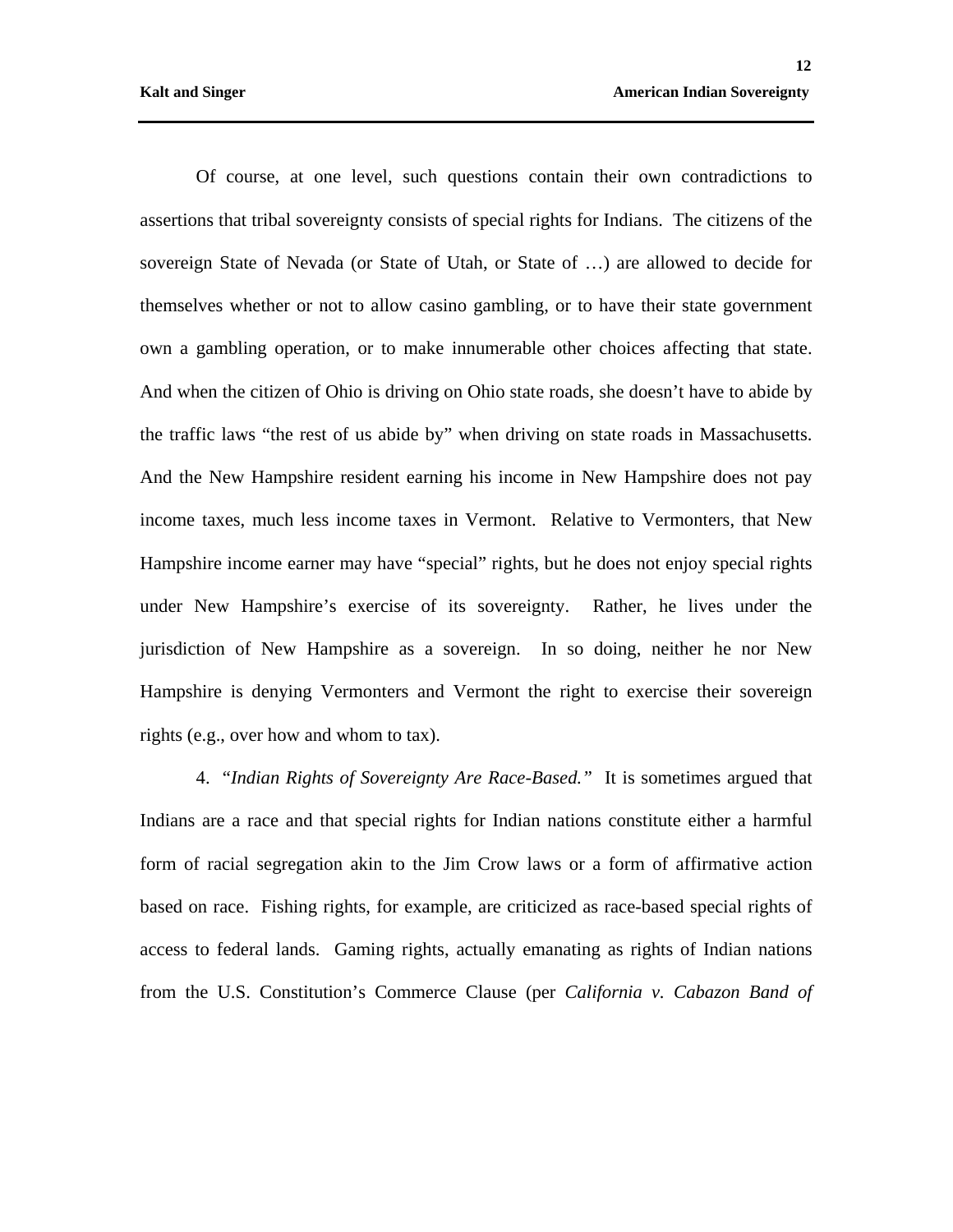*Mission Indians*), are seen as a special kind of welfare program for people of Indian racial descent[.23](#page-15-0)

The reality is that tribal sovereignty is not based on race, but is a recognition of the numerous sovereign nations that were in the land settled by the European colonists. Federal law and treaties recognize tribal sovereignty and obligations to Indian nations, not to Indians as a racial group. Those *de jure* obligations rest, first and foremost, on treaties with nations. While some government programs and benefits go to Indians generally, and not just to Indian nations, this is partly based on the fact that the colonial process, with its severe disruption of tribal economies, land use patterns, and devastation through disease, resulted in taking over some tribal lands without a formal treaty with an existing government. As a result, a "federal trust responsibility is rooted in the U.S. government's obligation to compensate Native Americans" and "[t]he legal obligation is a matter of both moral and legal imperative."<sup>24</sup> As for fishing, hunting and other resource-access rights, they are based on property rights reserved by Indian nations when they were convinced or forced to give up most of their property. Resource-access rights are retained property rights and they inhere in specific tribes. Treaty-based resourceaccess rights do not go to "the Indians" as a racial group, but to the specific tribe (such as the Yakima Tribe, or the Chippewa Tribe, or the Navajo Nation, or…) that owns the specific easement retained in its treaty with the United States. To fail to respect those

<span id="page-15-0"></span><sup>&</sup>lt;sup>23</sup> U.S. Commission on Civil Rights (2003) at 4.

<span id="page-15-1"></span><sup>&</sup>lt;sup>24</sup> U.S. Commission on Civil Rights (2003) at 1-3.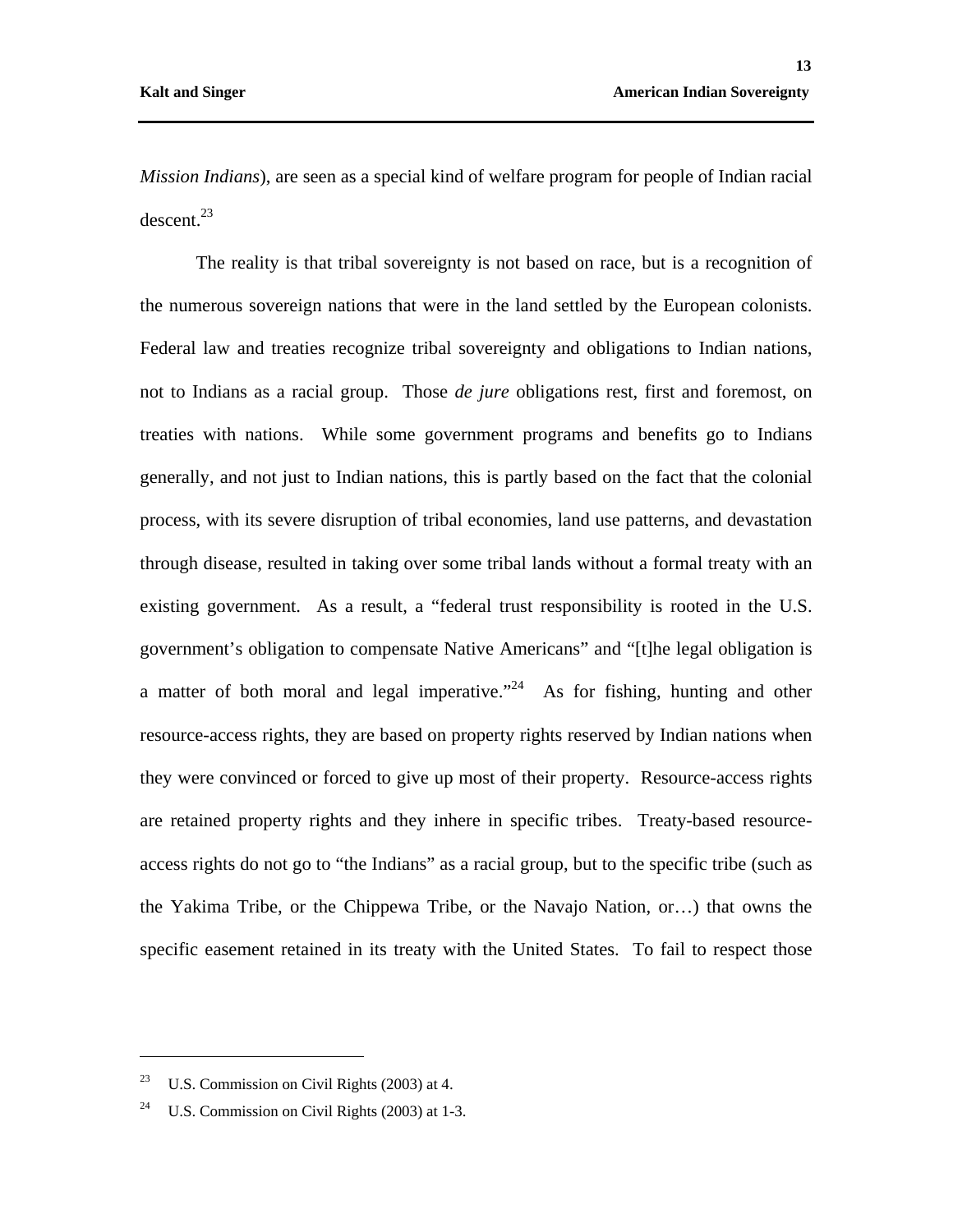reserved rights because they inhere in an Indian tribe, rather than in a non-Indian corporation, for example, would be to deny property rights because of race.

In addition, the criticism that tribes represent exclusionary racial groups is misguided. Indian nations determine their own membership, and blood quantum is commonly a factor in this determination. Generally, however, it is the U.S., not the tribe that originated the idea of a blood quantum. Historically, the tribes sometimes took non-Indians in and made them tribal members; it was the United States that refused to recognize those non-Indians as tribal citizens. Today, if a tribe wanted to make a non-Indian a citizen (because, for example, that non-Indian had married a tribal member), it is not clear that federal law would authorize or recognize such citizenship (although no such impediment applies generally to, say, Ohio's right to grant citizenship to a migrant from, say, Georgia upon marriage to an Ohioan).

In fact, the U.S. today employs the racial concept of descent from an historic member of an Indian nation as a crucial criterion for recognition of a group as a *tribe* by the federal government. It does so to prevent a collection of non-Indians from getting together and calling themselves a tribe. The crucial factor for Indian nations at present is the preservation of existing sovereignty – not the aggrandizement of sovereignty by adding non-Indian members. Similarly, it is federal law that distinguishes between Indians and non-Indians for the purpose of criminal jurisdiction on reservations; the tribes historically did not make such distinctions and repeatedly strive now to overturn such distinctions as they try to govern their reservations.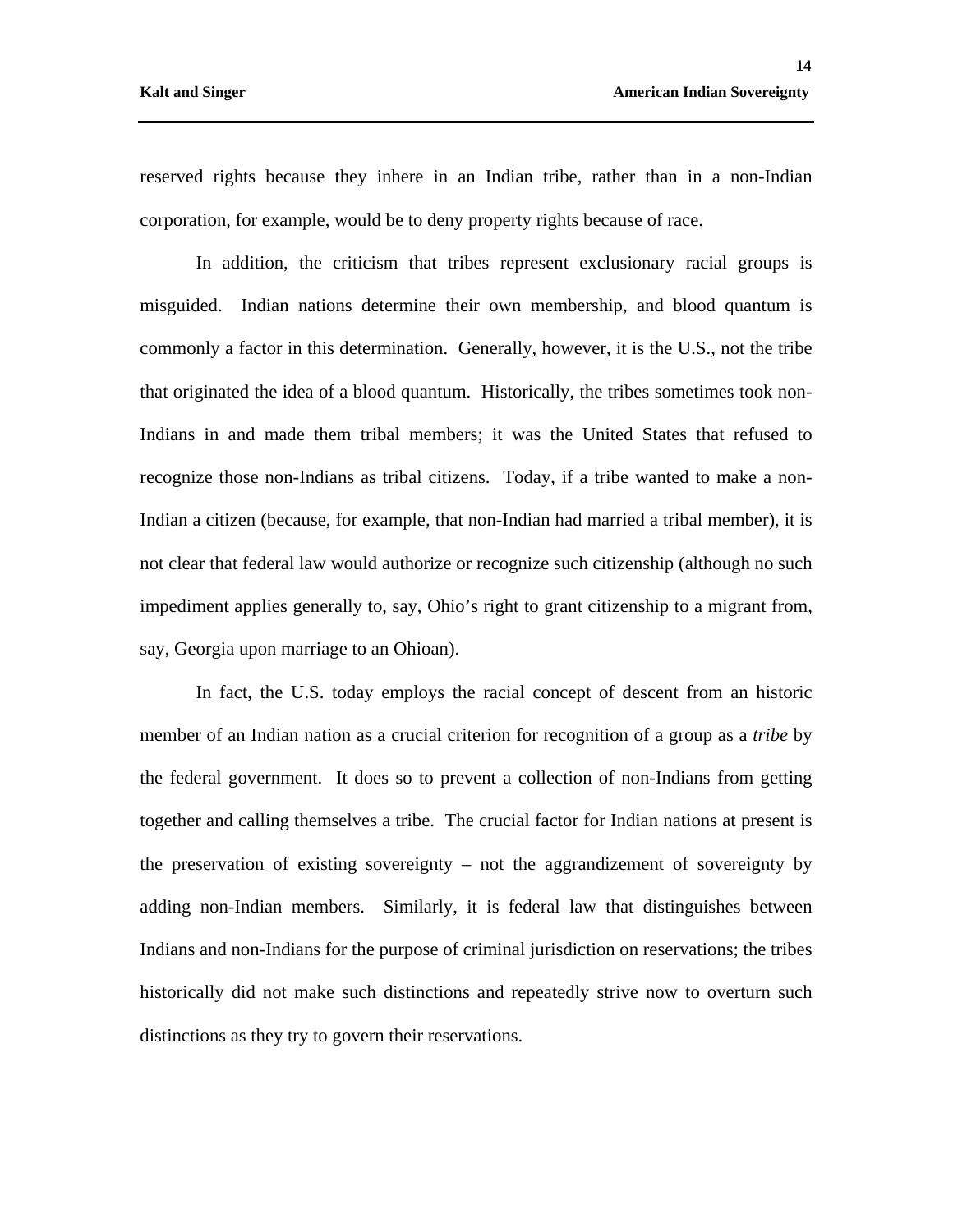The legacy of original federal policy leaves many tribes with race as a criteria of citizenship. Interestingly, this seems to have compelled the current Supreme Court to adopt a "club" theory of tribes under the notion that voluntary clubs may discriminate on the basis of self-selected criteria. At the same time, many tribes are increasingly exercising *their* sovereign powers by rewriting their original, federally-drafted constitutions. Often at the center of such reform is the establishment of new criteria for citizenship. To be sure, tribes engaged in such reform often struggle with the question of continuing blood quantum criteria for citizenship. For some, this means doing away with blood quantum standards and moving to descendancy or demonstration of knowledge of the tribe's history and culture. Such standards are not unlike those used in the U.S. – as when the children of U.S. citizens automatically are citizens of the U.S., and when new immigrants must learn a modest amount of U.S. history and civics.

The reality, however, is that Indians are not similarly situated to other ethnic and minority groups. Indian nations were the original sovereigns and owners of the land now occupied by the United States. As such, current Indians are inheritors of specific land, resource and other rights and assets, and blood quantum criteria provide a form of, essentially, executing probate. The United States was not formed merely by the Constitution, but by the treaties entered into with Indian nations. Those treaties form the original framework of American government and recognize both tribes' sovereignty and retained property rights. U.S. law respects both property rights and contract rights, as well as international treaties. To fail to honor treaties with Indian nations would take from them property rights recognized by those treaties, constitute breaches of contract,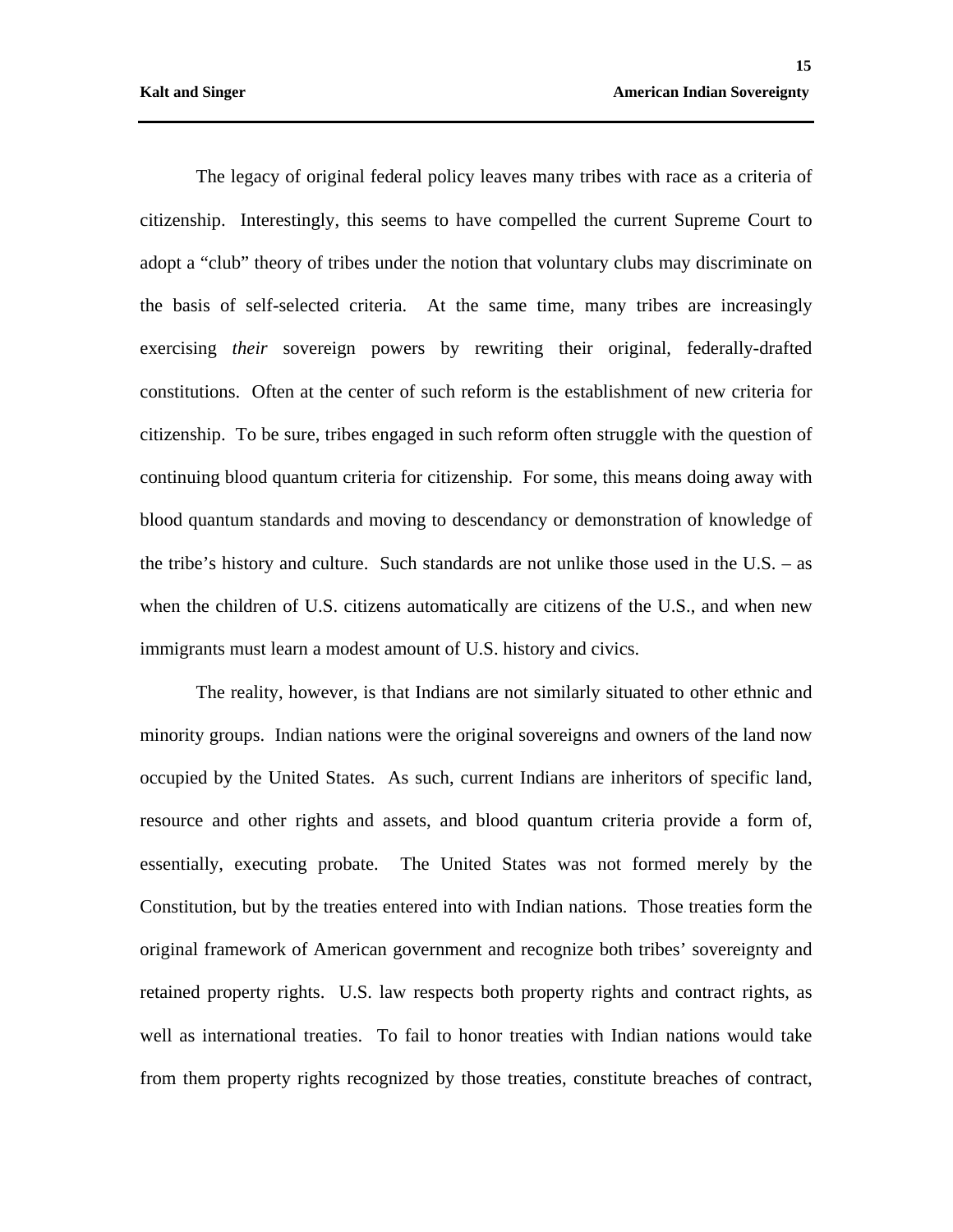and violate the constitutional structure of American government. In asserting sovereignty, Indian nations are not seeking special rights. They are asking that the U.S. to grant the same respect to its commitments to Indian nations that it grants to its commitments made to the other sovereigns that it subsumed upon its formation and expansion (i.e., the states) and to the other sovereigns with whom it has entered into treaties.

#### **II.B The State of Tribes' Sovereignty**

5. *"Tribes aren't really nations; they're more like clubs."* In the beginning, tribes were self-governing entities. In 1832, the Supreme Court defined them in *Worcester v. Georgia*<sup>25</sup> as "domestic dependent nations" who had complete sovereignty over their members and their territory subject only to overriding federal power. Although physically located within the borders of a state, the *Worcester* court held that state law had no effect in Indian country. Non-Indians who entered tribal land were subject only to tribal law and to applicable federal laws. Starting in 1978, the Supreme Court has been on a campaign to reduce tribal powers over non-members. In that year it held that Indian nations have no criminal jurisdiction whatsoever over non-Indians.<sup>26</sup> Three years later, it reversed the *Worcester* rule and held that tribes generally have no civil jurisdiction over non-members, at least on non-member owned land within reservation borders.<sup>27</sup>

<span id="page-18-0"></span><sup>&</sup>lt;sup>25</sup> 31 U.S. (6 Pet.) 515 (1832).

<span id="page-18-1"></span><sup>&</sup>lt;sup>26</sup> Oliphant v. Suquamish Indian Tribe,  $435$  U.S. 191 (1978).

<span id="page-18-2"></span><sup>27</sup> *Montana v. United States,* 450 U.S. 544, 565-66 (1981).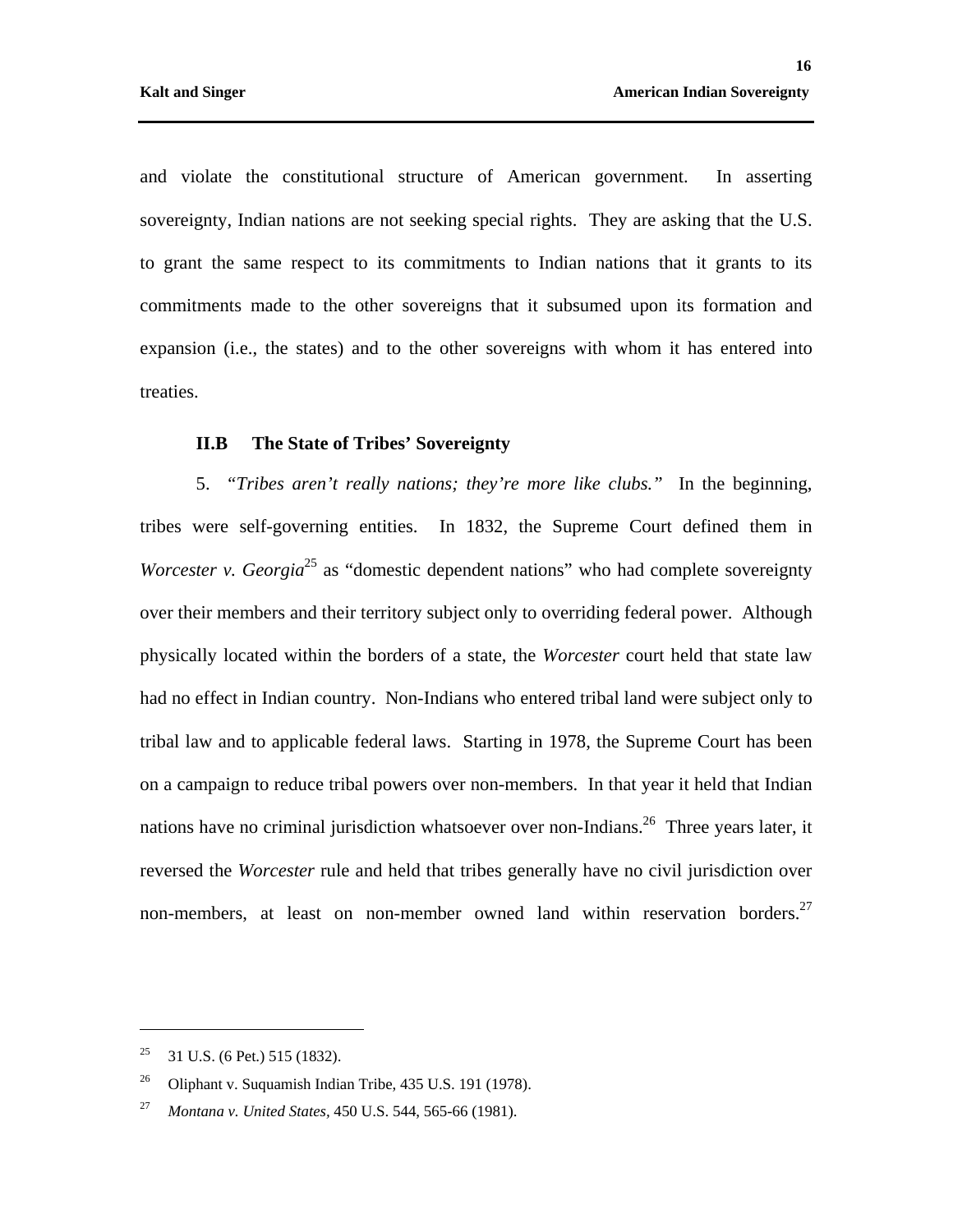However, one year later, the Supreme Court affirmed broad tribal regulatory powers over nonmembers who enter tribal land in Indian country.<sup>28</sup>

Since 1982, the Supreme Court has been more and more unwilling to grant Indian nations regulatory powers or court jurisdiction over nonmembers. For example, in 1989, the Supreme Court ruled in *Brendale v. Confederated Tribes and Bands of Yakima Nation*<sup>[29](#page-19-1)</sup> that tribes generally have no power to impose their zoning laws on non-Indian owners of land within Indian country, despite the fact that no coherent land use policy or zoning law can exist with checkerboard jurisdiction determined by land ownership. Similarly, the Court held in *Strate v. A-1 Contractors* that tribes have no power to apply their tort law to lawsuits between non-Indians for car accidents that take place on stateowned roads inside the reservation, even though the tribe has an interest in regulating driving within reservation borders to protect the safety of its own members who drive on the reservation. And in 2001, the Supreme Court ruled in *Atkinson Trading Co. v. Shirley*<sup>30</sup> that tribes have no power to impose taxes on non-Indian owners of land inside the reservation even if the tribe provides significant services to the owner.<sup>31</sup> The final straw was the 2001 case of *Nevada v. Hicks*<sup>32</sup> which held that tribes' courts have no jurisdiction over state law enforcement officials who enter tribal land to investigate an off-reservation crime. If interpreted broadly, the *Hicks* ruling would prevent tribes from asserting any regulatory powers whatsoever over nonmembers even if they trespass on

<span id="page-19-0"></span><sup>28</sup> Merrion v. Jicarilla Apache Tribe, 455 U.S. 130 (1982).

<span id="page-19-1"></span> $29$  492 U.S. 408 (1989).

<span id="page-19-2"></span> $30$  532 U.S. 645 (2001).

<span id="page-19-3"></span> $31$  532 U.S. 645 (2001).

<span id="page-19-4"></span> $32$  533 U.S. 353 (2001).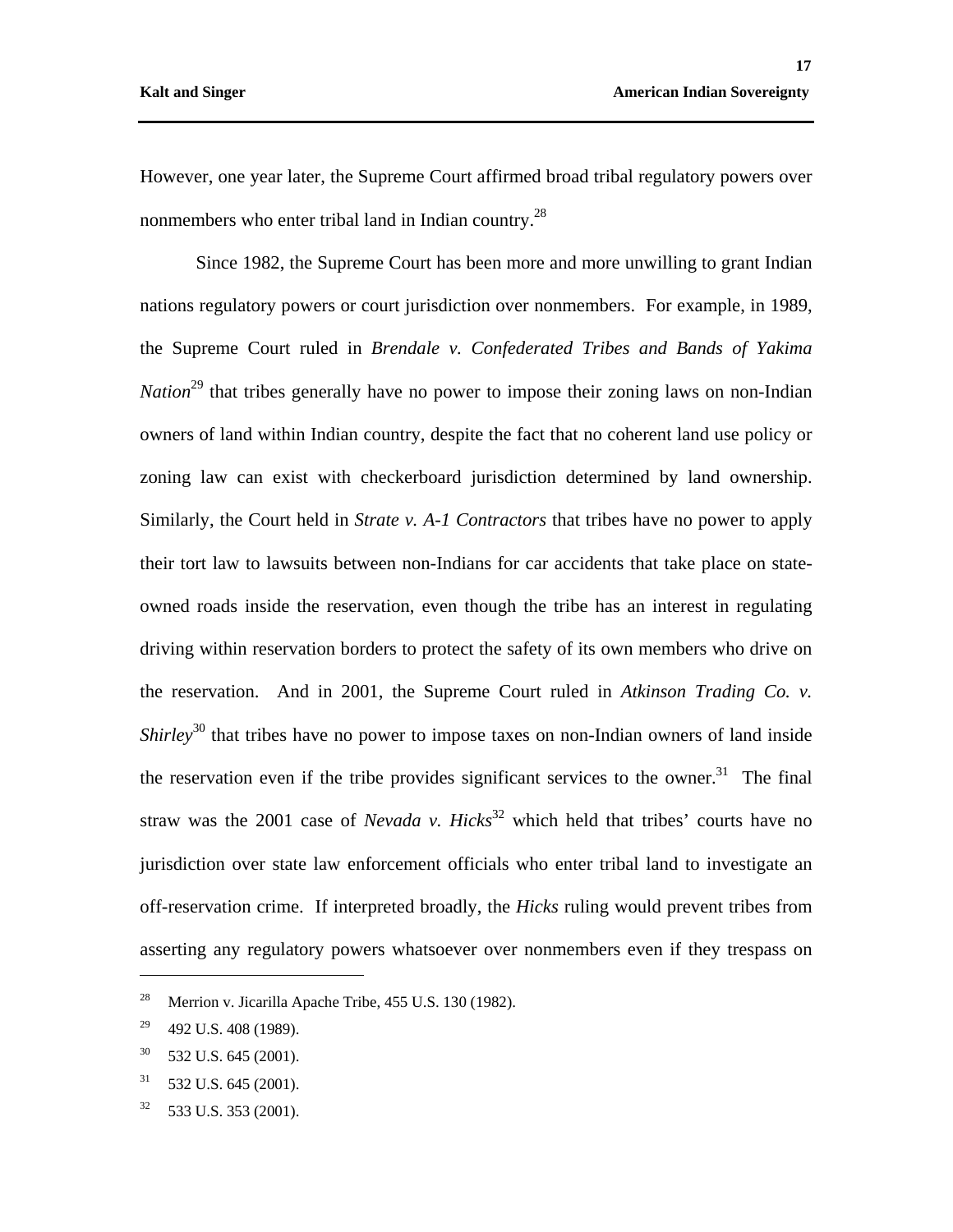tribal lands and commits torts or other harms to tribal members at home on their own land unless those nonmembers had expressly contracted to voluntarily submit themselves to tribes' jurisdiction.

Limiting tribal power to tribal members conceptualizes tribes as private clubs or religious organizations. Members of clubs or churches can choose to join and choose to leave at any time. They can enforce their norms on their members only if those members agree to submit to their authority. But tribes are not merely clubs; they are sovereigns – domestic dependent nations who never voluntarily relinquished their powers over their territory. Moreover, the treaties and statutes recognizing the reserved rights of tribes implicitly affirm tribal political powers of their retained lands. Despite what the Supreme Court believes, the coerced transfer of property from the tribe to non-Indian owners that occurred in the allotment era from 1887 to the 1934 in no way diminished tribal power over the lands that were conveyed. Tribal sovereignty remained until it was expressly taken away by Congress. Moreover, the Indian Reorganization Act of 1934 repudiated the allotment policy and enacted a new policy in support of tribal government. Although this policy was again reversed in the 1950s, it has been the consistent practice of every Congress and every President since 1960 to support tribes' sovereignty. Sovereigns have power over territory, not just citizens. The oddness of defining sovereignty by reference to citizenship alone can be seen if one focuses on the result of the *Brendale* decision described above. The county or city zones land owned by non-Indians, while the tribe applies its zoning law to land it owns and to land owned by its members. If the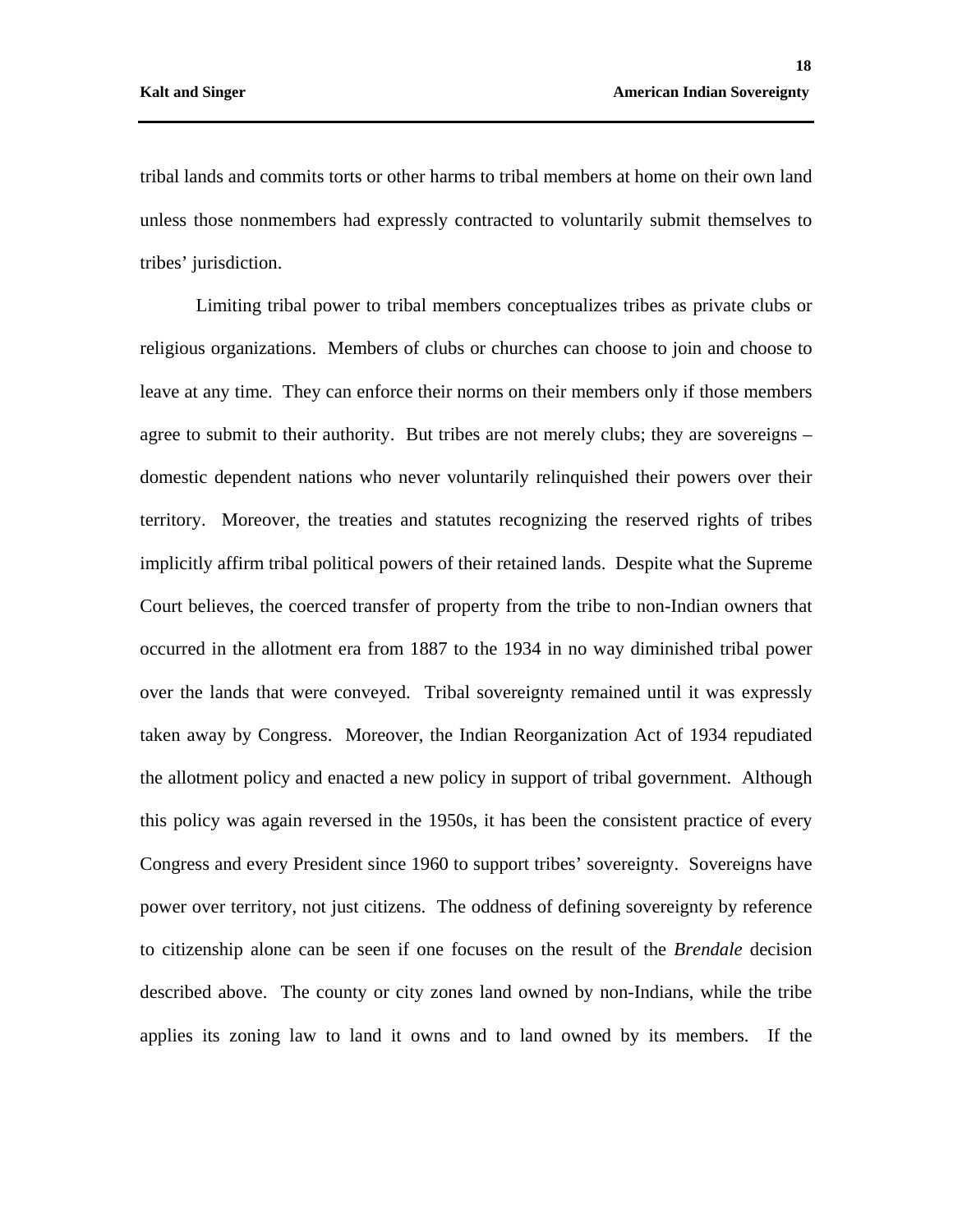ownership pattern is a checkerboard then no sovereign is capable of enacting a rational land use plan.

The Supreme Court's decisions since the early 1980s bespeaks a worry that tribal courts and tribal councils will be unfair to non-Indians. This is clear from Justice Souter's concurring opinions in the *Hicks* case itself: The expressed concern with tribal sovereignty over non-members is that tribes are not directly subject to the Bill of Rights; they are regulated only by the 1968 Indian Civil Rights Act.<sup>33</sup> That Act does impose a version of the Bill of Rights on tribes. However, by interpretation of the Supreme Court in the 1978 case of *Santa Clara Pueblo v. Martinez,*[34](#page-21-1) there is no right of action in federal court to enforce these civil rights.<sup>35</sup> Nor is there a right to remove a tribal court case to federal court, as there is in the case of lawsuits in state court that involve federal constitutional questions. Nor is there a right of review, by certiorari or otherwise, in the United States Supreme Court as there is in the case of state supreme court decisions that adjudicate federal questions.

It is possible that tribal courts may be unfair to nonmembers. However, it is also true that state courts may be unfair to tribal members, especially in states where state court judges are elected and subject to political pressure to limit tribes' jurisdiction and property rights. More important, the Supreme Court has interpreted the Constitution as granting Congress plenary power over Indian affairs. It is Congress, after all, that passed

<span id="page-21-0"></span><sup>33</sup> *Santa Clara Pueblo v. Martinez,* 520 U.S. 438 (1997); Indian Civil Rights Act of 1968, 25 U.S.C. §§1301-1303 (2000).

<span id="page-21-1"></span> $34$  436 U.S. 49 (1978).

<span id="page-21-2"></span><sup>35</sup> The sole exception is that there is a right of habeas corpus in criminal cases. But of course, *Oliphant* held that tribes have no criminal jurisdiction over non-Indians so the only parties protected by this provision are non-member Indians. *See* Oliphant v. Suquamish Indian Tribe, 439 U.S. 191 (1978).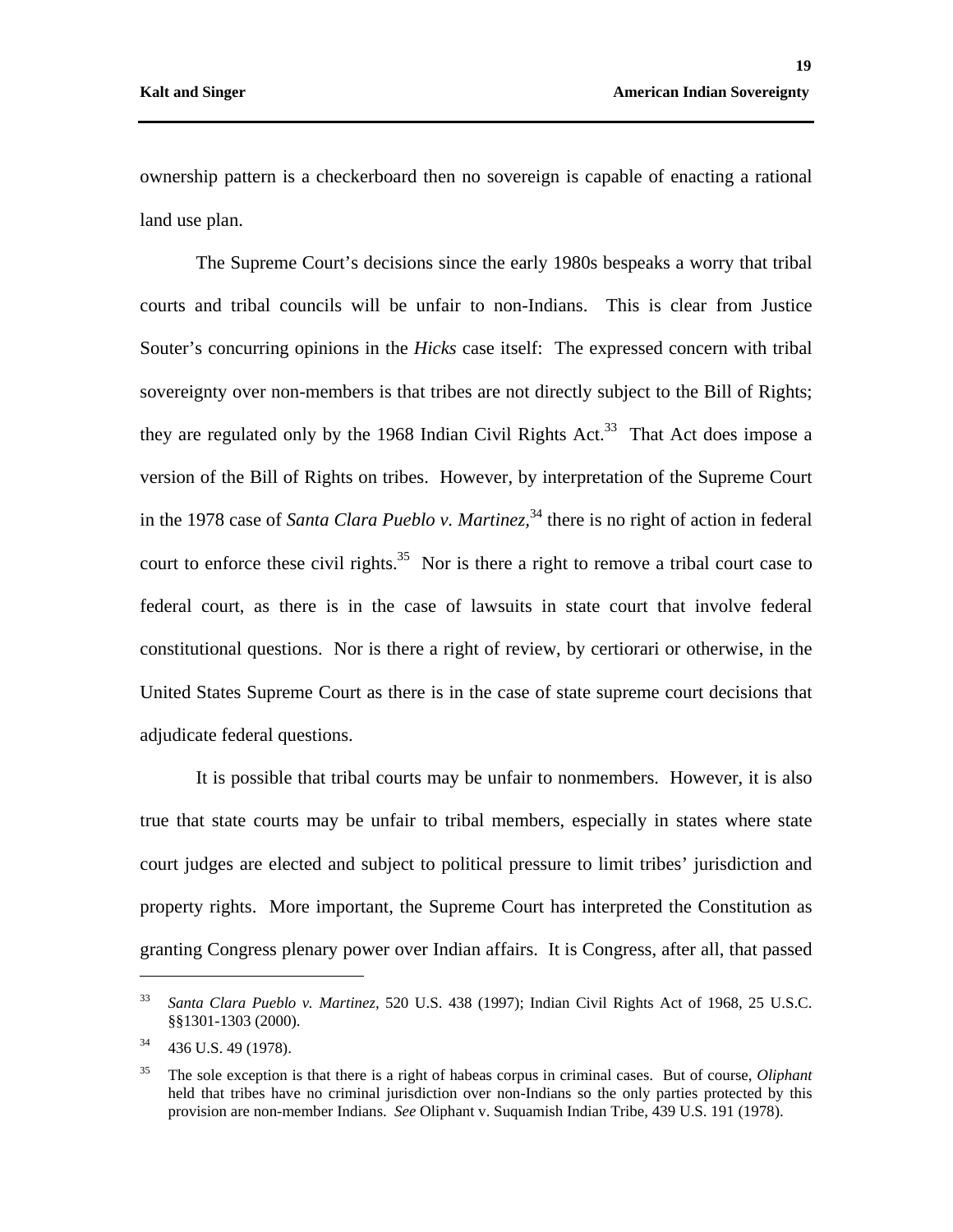the Indian Civil Rights Act and chose not to create a right of action in federal court to review tribal court actions. Under current Supreme Court interpretations of the Constitution, Congress is free *de jure* to create federal court review of tribal court decisions: If tribes are acting unfairly toward non-Indians, Congress has the power to respond. A non-activist Supreme Court should be more than hesitant to step in to remedy a problem that Congress has not determined to exist. Even if a problem exists, the Supreme Court would not be blocked *de facto* from creating a limited constitutional right to challenge tribal court actions in federal court to vindicate fundamental constitutional rights. The Court need not act to protect non-Indian rights by stripping tribes entirely of jurisdiction over non-Indians, particularly where this infringement on tribes' sovereignty violates both congressional and executive policy and constitutes a breach of existing treaties.

There is inconsistency in the Supreme Court's worrying about the protection of civil rights from transgressions by tribes and their courts. At a stroke, stripping all tribes of their judicial sovereignty is wholly unwarranted when it has not been demonstrated that all or even many tribes are judicially unfair or otherwise disrespectful of the rights of those who appear before them. Moreover, while state courts frequently are assailed for their failings (see discussion below in item 9), the Supreme Court has generally remained deferential to state sovereignty when non-Indians bring such complaints against the a state. This suggests an unwarranted intentional or unintentional double standard. Indeed, state governments are generally trusted by the Supreme Court to exercise their powers wisely – even when those powers are exercised over racial minorities and Indians.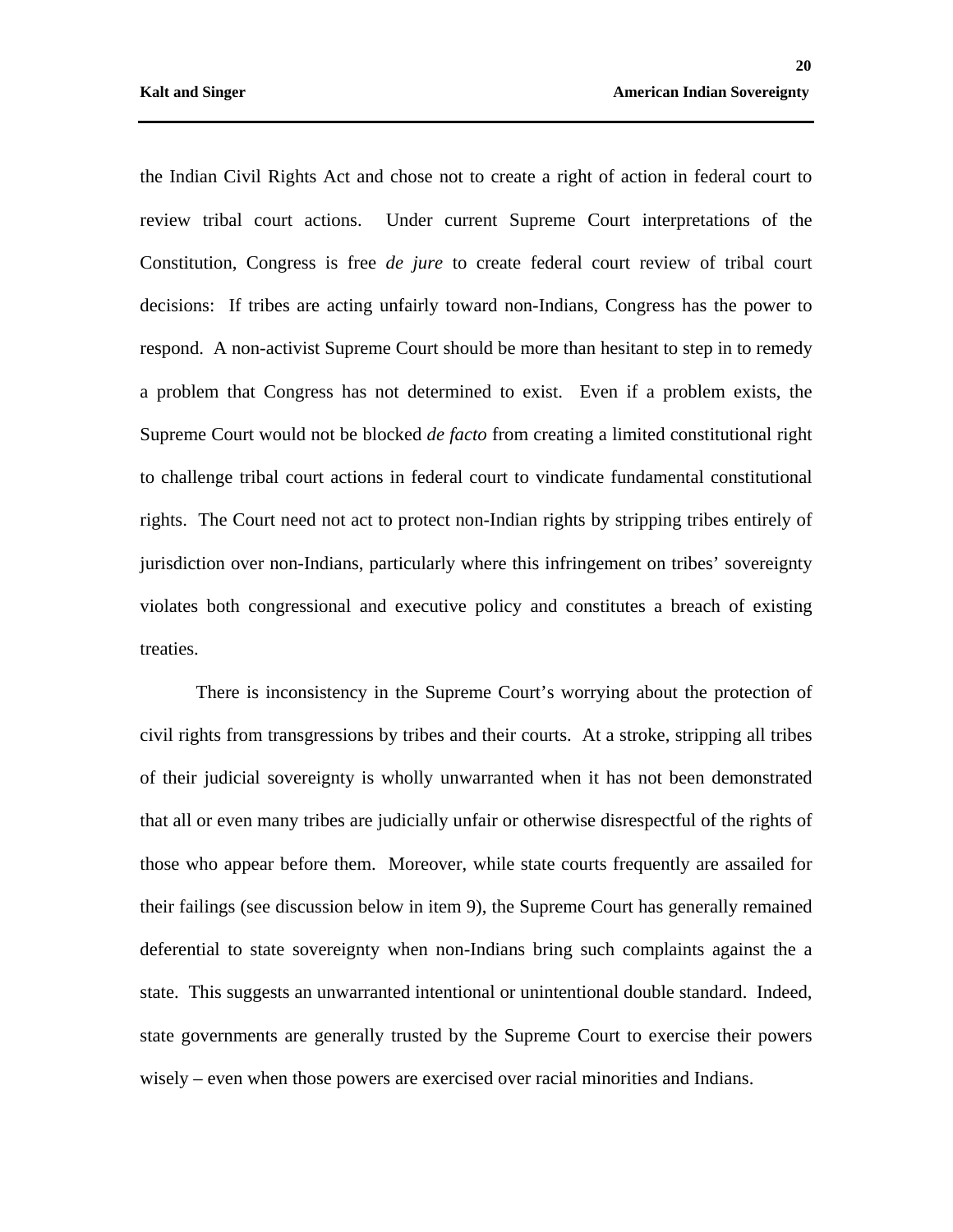In short, the Supreme Courts recent judicial divestment policy suggests that the Court does not trust tribal governments to be sensitive to the rights of non-Indians. This fear is wholly unrealistic – at least as a general matter. The tribes know that at various periods of United States history, the federal government has acted to diminish or abolish tribal government. Tribes know that the Supreme Court has granted Congress plenary power to do this. Tribes have not historically been protected by the Tenth or Eleventh Amendments. Tribes have, in other words, extremely strong incentives to act fairly to non-Indians in their dealings. If they do not, Congress has the power to take away their sovereign powers entirely. The Supreme Court would benefit from the opportunity to observe the high quality of judicial service being rendered by tribal courts throughout the U.S. (see further in item 9 below).

6. *"The treaties are out-of-date anachronisms."* Many of the treaties upon which specific Indian nations' claims to *de jure* sovereignty are based are centuries old. Should they be regarded as archaic law – akin to unrevoked law in Texas that prohibits the shooting of buffalo from the second story of a hotel or Michigan law that prohibits a woman from getting her haircut without her husband's permission?<sup>36</sup> After all, those treaties were struck at a time when the tribes occupied their original homelands and were formidable counterparties to be reckoned with by a younger United States. Perhaps recognition of tribal sovereignty was proper or expedient in its day, but that day has long since passed.

<span id="page-23-0"></span><sup>36</sup> http://www.lawguru.com/weird/part01.html;http://www.lawyersonclick.com/articles/art2-nolaugh. htm.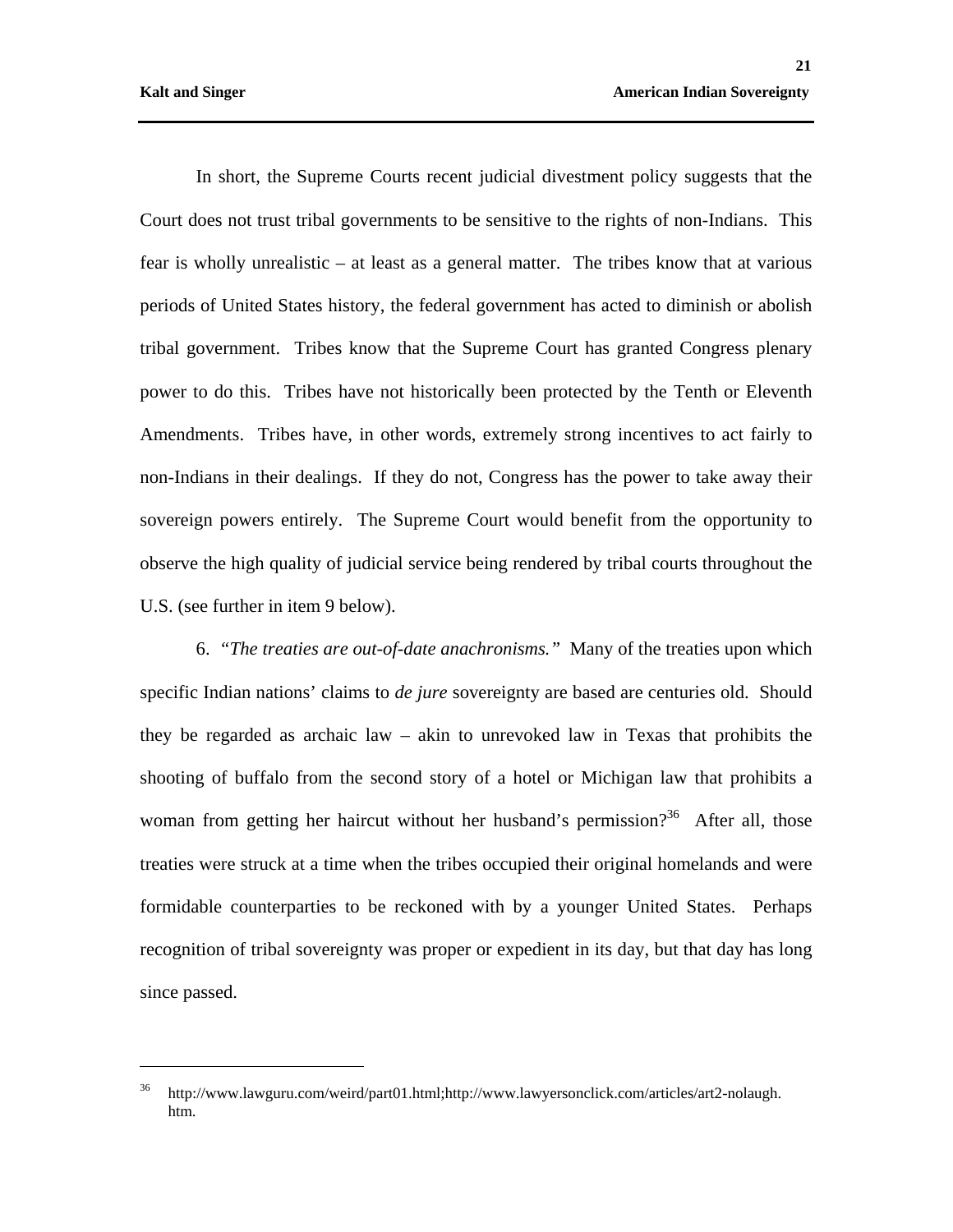Such argument certainly cannot withstand scrutiny *de recto*. The *de facto* might of the U.S. cannot create claims of rightful subjugation that are defensible on moral principles, and certainly such claims could not be founded on the voluntarist moral principles of its own founding. It is true that many, many Americans have little contact with their fellow Indian citizens and are not taught about tribal governments in their public school education systems (even if they do get the obligatory exposure to American Indian history and culture around Thanksgiving).<sup>37</sup> Yet, dismissing tribal rights of selfgovernment on the grounds of contemporary irrelevance or superannuation is properly viewed as either a comment on the lack of collective political voice of a group that accounts for less than  $1.5\%$  of the U.S. population,<sup>38</sup> or as rationalization for covetous interest in Indian tribes' resources and rights. Certainly, to residents of reservations, the contemporary relevance of tribal government is ubiquitously demonstrated – from the badges of a tribe's law enforcement officers to the tribal elections to the need to get a tribal permit to go hunting or fishing. In terms of meeting citizens' needs, it is equally clear that contemporary tribal government is indispensably relevant. As noted above, effective local, tribal self-government has demonstrably shown progress in alleviating the long-standing problems of economic underdevelopment and social distress in Indian Country. Tribal sovereignty may not matter to most Americans in their day-to-day lives, but it matters critically to American Indians.

<span id="page-24-0"></span>It is telling that the U.S. federal government feels compelled to address the need for broad public education by publishing and answering "Frequently Asked Questions" such as: What is a reservation? Are Indians required to stay on reservations? Are Indians U.S. citizens? Did all Indians speak one language? See Bureau of Indian Affairs (2001).

<span id="page-24-1"></span><sup>38</sup> U.S. Census Bureau at http://www.census.gov/population/cen2000/phc-t1/tab04.pdf.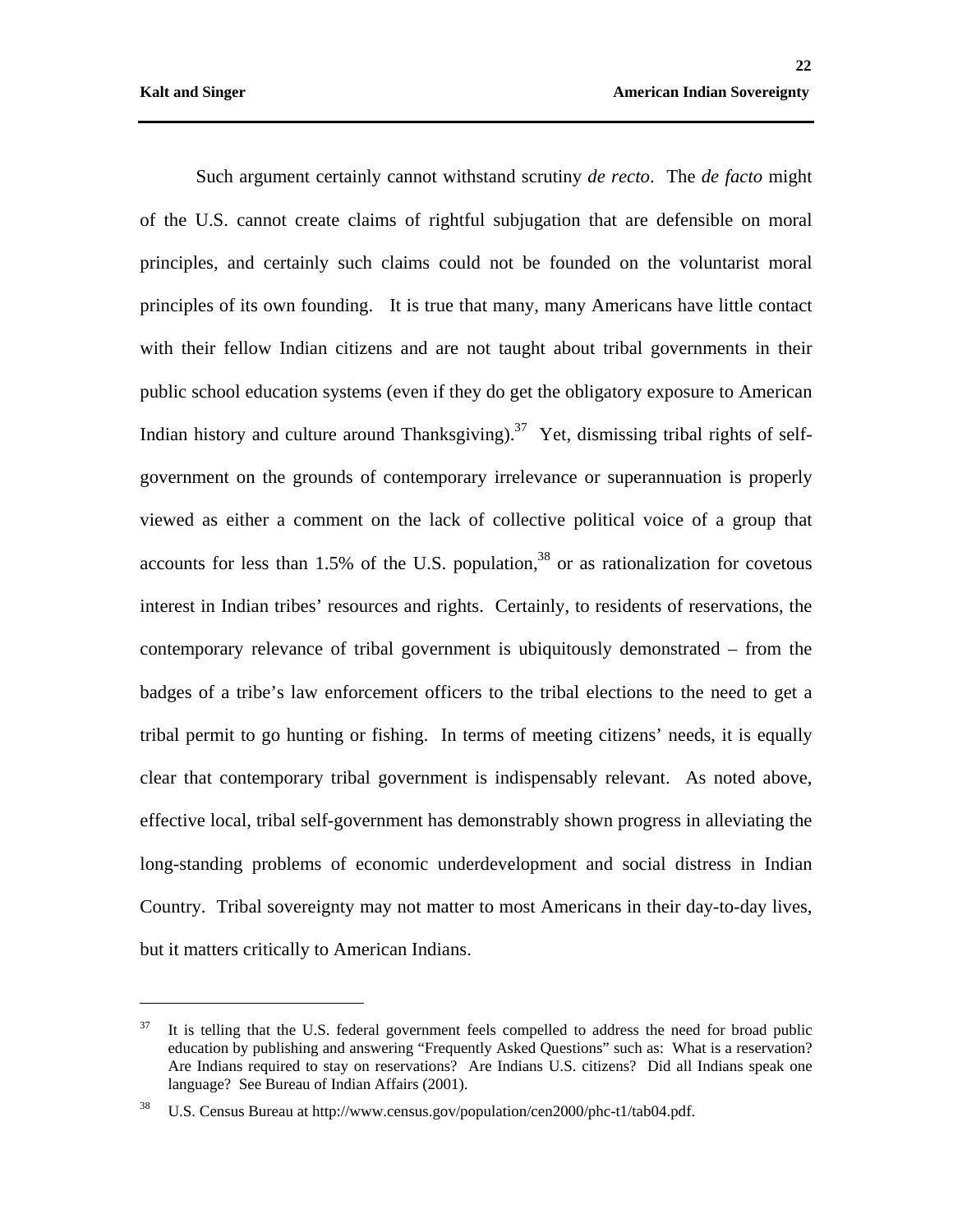7. *"Even if Indians originally had rights of self-rule, there are no authentic Indians left.*" Some non-Indians seem to be able to tolerate tribal activity if it fits within a mythological picture of traditional or authentic Indian practice. Thus, a tribe holding a pow-wow seems appropriate, but a tribe operating a casino – or a factory – does not. And it has been argued vociferously that treaty rights may have been called for as part of a paternalistic effort to help poor Indians in prior centuries, but should be extinguished when a tribe is achieves a "moderate standard of living."<sup>39</sup> It is as if Native rights of selfgovernment are held to survive only so long as Indians behave and appear in accord with the dominant culture's icons of "Indianess."

With rights of self-rule founded in *de recto* principles of primacy and voluntarism, and with *de jure* sovereignty deriving from the Constitution and the treaties, the argument that tribes lose their claims to sovereignty upon cultural and economic change that makes them appear "modern", "western (European)", or otherwise non- "authentic" lacks defensible foundation. It would be as if Texas' statehood should now be abolished and the state made a federal district, or absorbed into urbane New York, because Texas no longer holds to its iconic rip-roaring roots. The reality is that tribes develop and change as do non-Indian communities develop and change. So far, as history has recorded, neither the U.S. founding fathers nor the Navajos of the prereservation era played golf; descendants of both now are golf professionals. To have a nation's sovereignty, including a tribal nation's sovereignty, recognized only if it sticks to

<span id="page-25-0"></span><sup>&</sup>lt;sup>39</sup> Notwithstanding such assertion of a "moderate standard of living" doctrine, the Minnesota Chippewa Bands prevailed in seeking to have the Treaty of 1837 upheld in *Mille Lacs Band of Chippewa Indians v. Minnesota, 952 F. Supp. 1362 (D. Minn. 1997) (Mille Lacs IV) (PA 74); Fond du Lac Band of Chippewa Indians v. Carlson, unreported, No. 5-92-159 (D. Minn. Mar. 18, 1996) (PA 419).*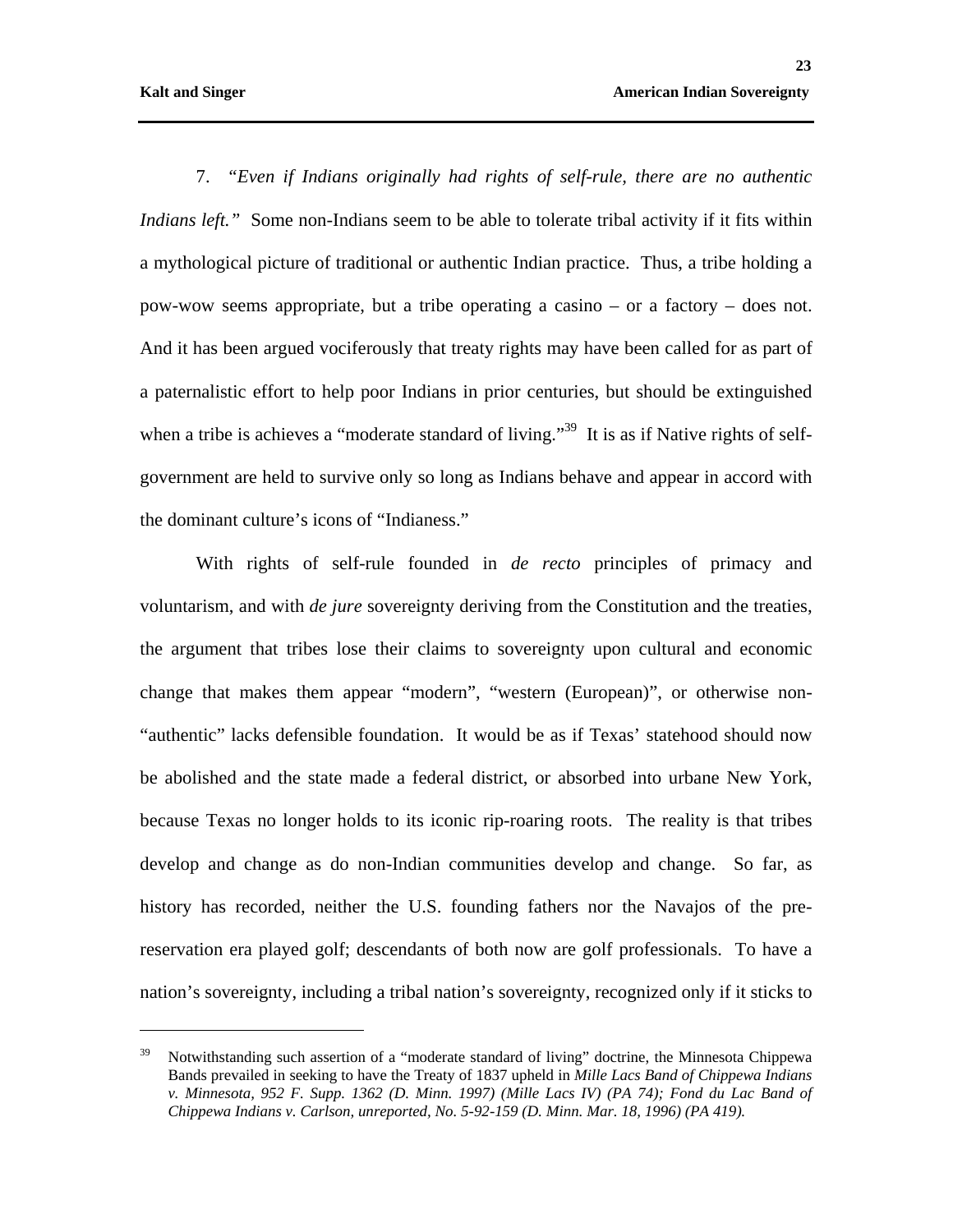<u>.</u>

**24**

"traditional" activities (as "traditional" is defined by another culture) fails to recognize that tribes are alive and functioning as governments and societies, attentive to changing needs and social circumstances and spurred to promote economic, social, political and spiritual development of their own communities.

The view that tribes' rights of self-government are derived from cultural distinctiveness anchored (now largely by mainstream folklore and popular media misrepresentations and caricatures, rather than fact) in a particular historical moment are often related to an assertion that as a tribe's choices and practices change and (at least outward) appearances take on a contemporary mainstream texture, tribal membership becomes a matter of convenience and economic opportunism. That is, tribal membership purportedly becomes a means to tap into a panoply of special rights and economic largesse, rather than "true" cultural and political adherence.<sup>40</sup> While there are undoubtedly individuals who have sought tribal status for "base" reasons of economic advantage, in so doing, they have repeated the paths of millions of immigrants who have sought U.S. citizenship for reasons of economic advantage. Further, as an attack on authenticity, this critique fails to address the conduct of hundreds of thousands of reservation citizens who choose to remain in their reservation communities in the face of continuing economic deprivation and repeated demonstration that it is moving off the reservation that the holds promise of economic *improvement*. The bonds of community dominate in such ubiquitous cases.

<span id="page-26-0"></span>This theme is clearly present in, for example, Bordewich (1996) and Benedict (2000).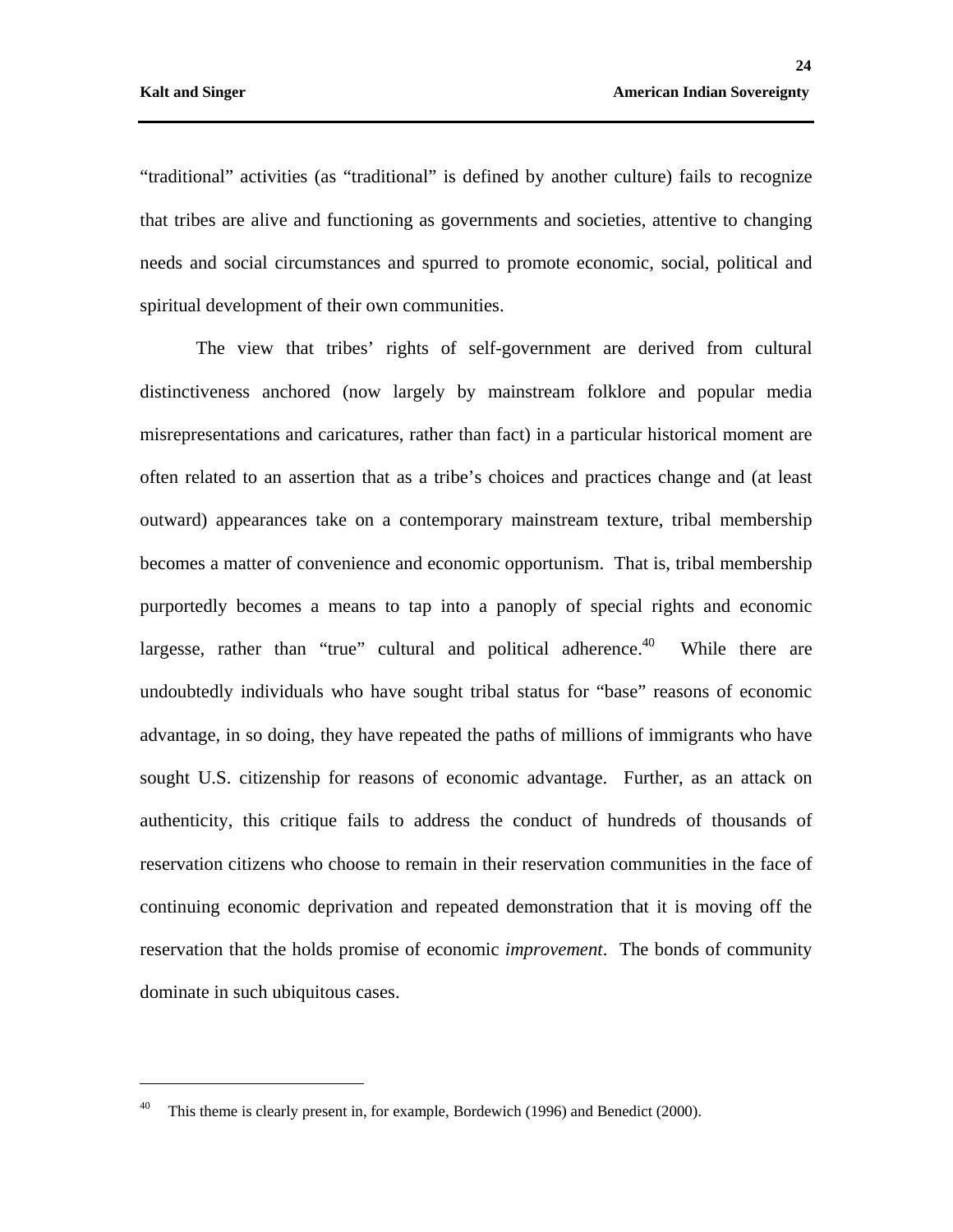Finally, while changing culture and conduct do not provide a *de recto* or *de facto*  basis for the extinguishment of tribes' sovereignty at even the extremes of cultural homogenization, it is also true that outsiders to tribal communities sometimes misunderstand seemingly contemporary practices that actually include traditional elements. To the outsider, for example, the fact that Cochiti Pueblo may operate one of the top-rated public golf courses (along with an upscale retirement community) can mask the fact that the community is governed by traditional governing structure that is as remarkable for its non-Western forms as for its embeddedness in intact Cochiti culture.<sup>41</sup> The appearance at the business meeting of the newly archetypal tribal accountant or lawyer in her business suit may obscure the fact that she is a clan mother and spiritual leader in her tribe.

8. *"The U.S. is anti-sovereignty."* While it is true that tribal sovereignty is under more or less constant assault, or at least scrutiny, from parties that are hostile or unreceptive, it is not accurate to say that the U.S. federal government or the U.S. Congress or the U.S. courts are in the midst of an unambiguous, orchestrated attack on Indian self-rule. Notwithstanding legal vacillations, changes of administration, and continuing legislative challenges, it remains the case, as it has for almost 30 years, that the basic tenet of federal-tribal relations is a government-to-government relationship. This was given contemporary impetus by the Indian Self-Determination and Education Assistance Act of 1975 (P.L. 93-638), memorialized in a statement of Indian policy by

<u>.</u>

<span id="page-27-0"></span>Cornell and Kalt (1997b).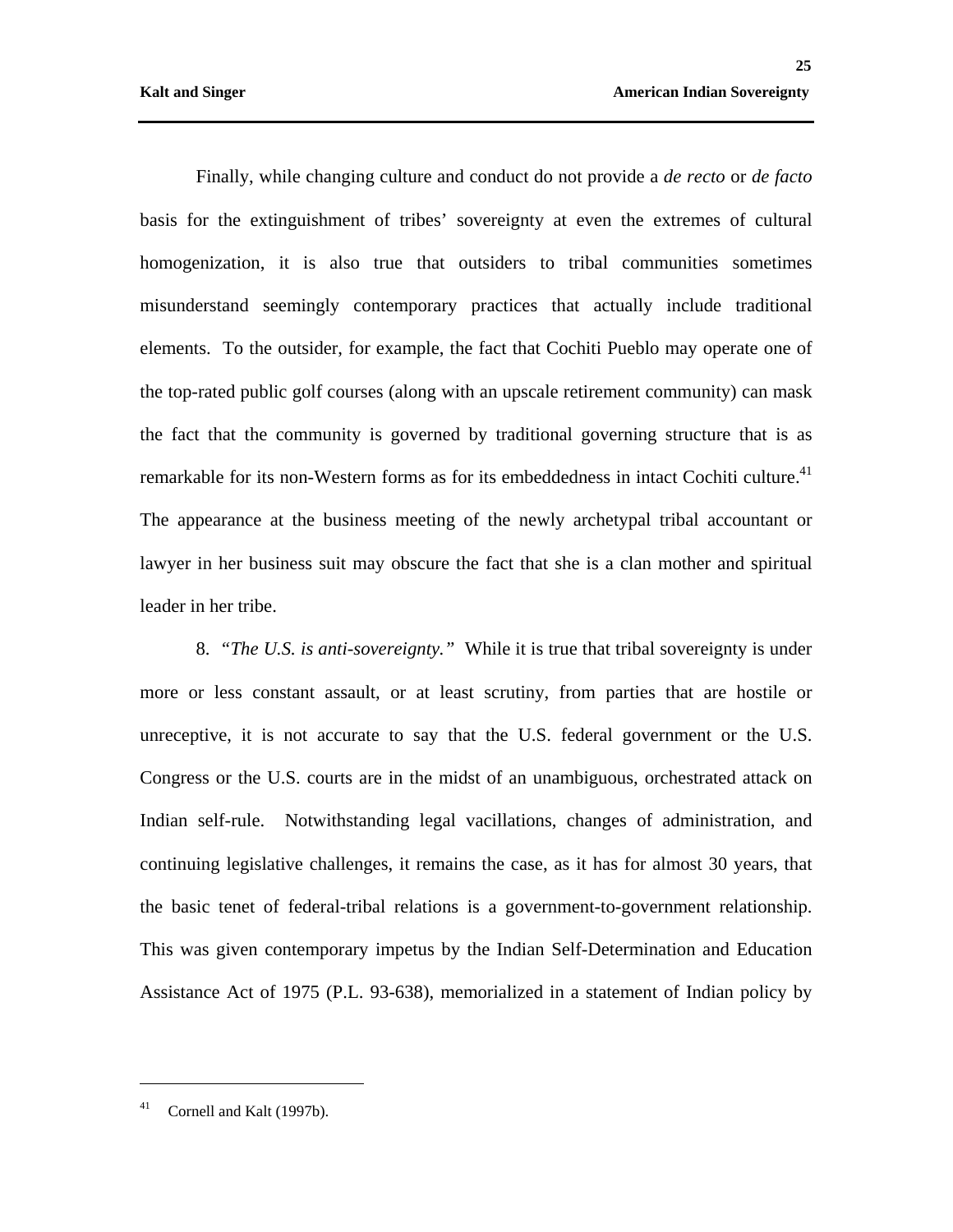President Reagan in 1983, $^{42}$  and set out as an Executive Orders in 1994 and 1998 by President Clinton.<sup>43</sup> These laws, orders and proclamations show no signs of being rescinded.

To be sure, there are factions and forces that would like to see the termination of tribes as sovereigns. At the same time, however, there are numerous and ardent non-Indian supporters of tribes' sovereignty. Some of these are visible as national figures, and include federal officials, elected office holders,  $44$  and major non-profit advocacy and philanthropic organizations. Perhaps the most significant source of non-Indian support, or at least acceptance, of tribes' sovereignty is now coming at the local level as a product of tribes' investments in their practical capacities to self-govern and deliver governmental services competently and comparably to their non-Indian counterparts. Demonstrating that it can meet its own citizen's needs and fulfill governmental responsibilities "just like" any other government commonly defuses opposition to a tribe's assertion of selfgoverning powers. Indeed, *de facto* exercising of sovereignty by engaging in effective concrete acts of self-government seems to be a primary antidote to ambiguous or even contrary *de jure* status. The demonstration of competency tends to alleviate concerns that Indian citizens' needs cannot be met by their governments, provides foundation for operational respect by non-Indian governmental counterparts, reduces litigation, provides an "out" for the legal system when overburdened judges seek settlement or dismissal of

<span id="page-28-0"></span><sup>42</sup> Indian Policy: Statement of Ronald Reagan, Jan. 24, 1983, *reprinted in* Prucha (1990) at 301-032.

<span id="page-28-1"></span><sup>&</sup>lt;sup>43</sup> Executive Order of President Clinton: Government-to-Government Relations With Native American Tribal Governments, April 29, 1994, 59 Fed. Reg. 22951 (May 4, 1994); Executive Order of President Clinton: Consultation and Coordination with Indian Tribal Governments, May 14, 1998, 63 Fed. Reg. 27655-57 (May 19, 1998).

<span id="page-28-2"></span> $44$  Wilkins (2002) at Chapter 3.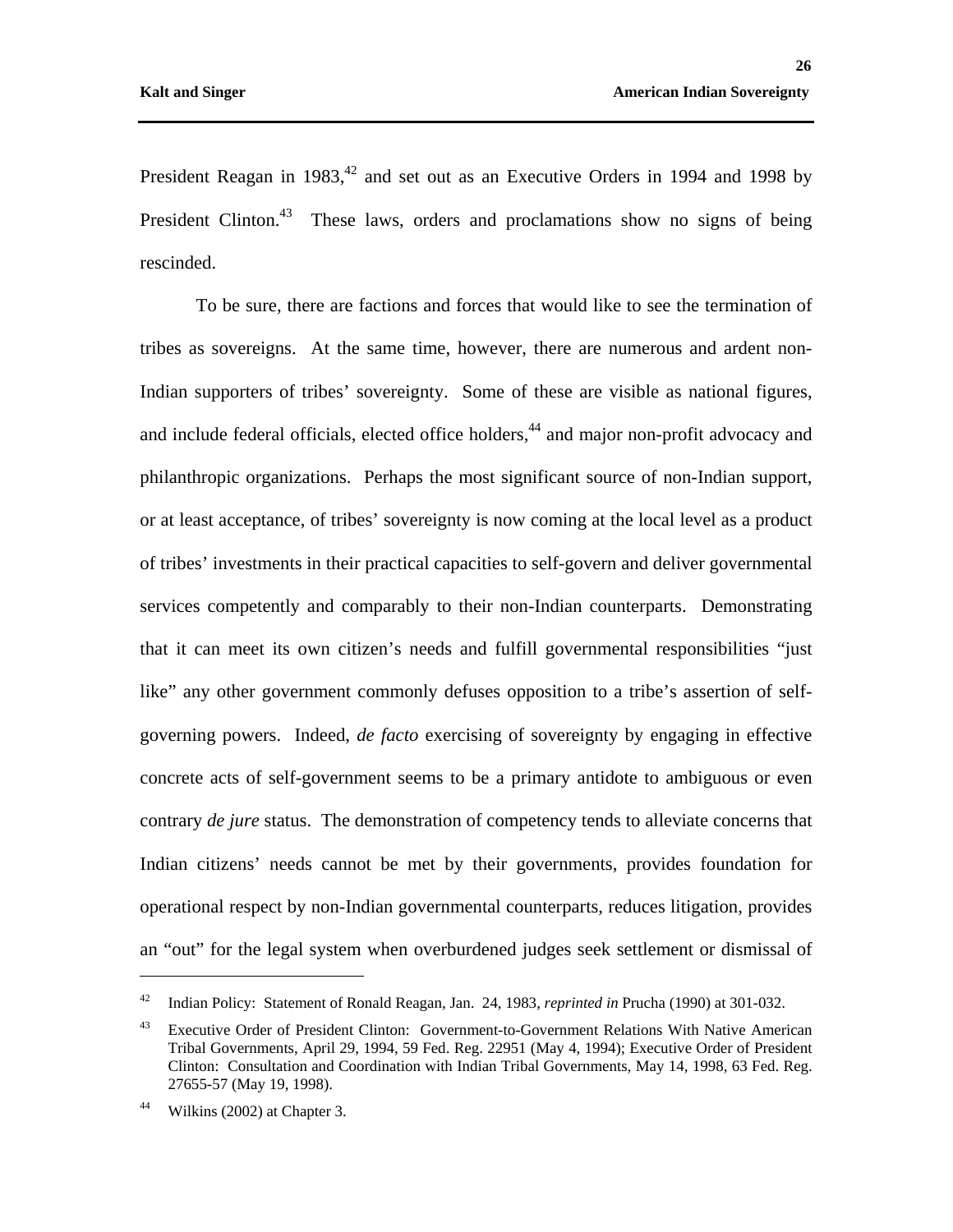cases that threaten to bog the system down in the complicated and vacillating arena of tribal jurisdiction, and yields direct and indirect benefits to private and public non-Indian parties that benefit from effective self-rule by a tribe.

With their strong incentives to highlight the extreme, the negative and the controversial, the media and political demagogues leave impressions of exceeding hostility between tribes and neighboring non-Indian governments. This tends to obscure the rapidity with which tribes are investing in the capacity to govern and to build productive intergovernmental relations. In the process, they strengthen the sovereignty in practice. The examples are numerous and growing, and include such cases as:

- The Swinomish Cooperative Land Use Program is based on memoranda of agreement and understanding between the Swinomish Indian Tribal Community and Skagit County, Washington[.45](#page-29-0) In the wake of *Brendale*, the program entails a jointly-drafted and adopted county-tribal land use plan that provides a framework for conducting permitting activities within the boundaries of the checkerboarded Swinomish reservation and establishes a regulatory forum for resolving conflicts that arise. Since 1996, both governments have followed a common Comprehensive Land Use Plan and used similar procedures to administer it, exemplifying a mutually beneficial government-to-government relationship.
- The Great Lakes Indian Fish and Wildlife Commission, a tribally-chartered intertribal organization, negotiated a memorandum of understanding (MOU) with the U.S. Forest Service.<sup>46</sup> The MOU and attendant process recognizes and implements treaty guaranteed hunting, fishing and gathering rights under tribal regulations and establishes a consultation process for management decisions that affect treaty rights in four National Forests located within areas ceded by the Chippewa in the Treaties of 1836, 1837 and 1842.

<span id="page-29-0"></span><sup>45</sup> Harvard Project on American Indian Economic Development, "The Swinomish Cooperative Land Use Program," *Tribal Governance Success Stories: Honoring Nations 2000*.

<span id="page-29-1"></span><sup>46</sup> Harvard Project on American Indian Economic Development, "Treaty Rights/National Forest Memorandum of Understanding: Tribes of the Great Lakes Indian Fish and Wildlife Commission," *Tribal Governance Success Stories: Honoring Nations 2000*.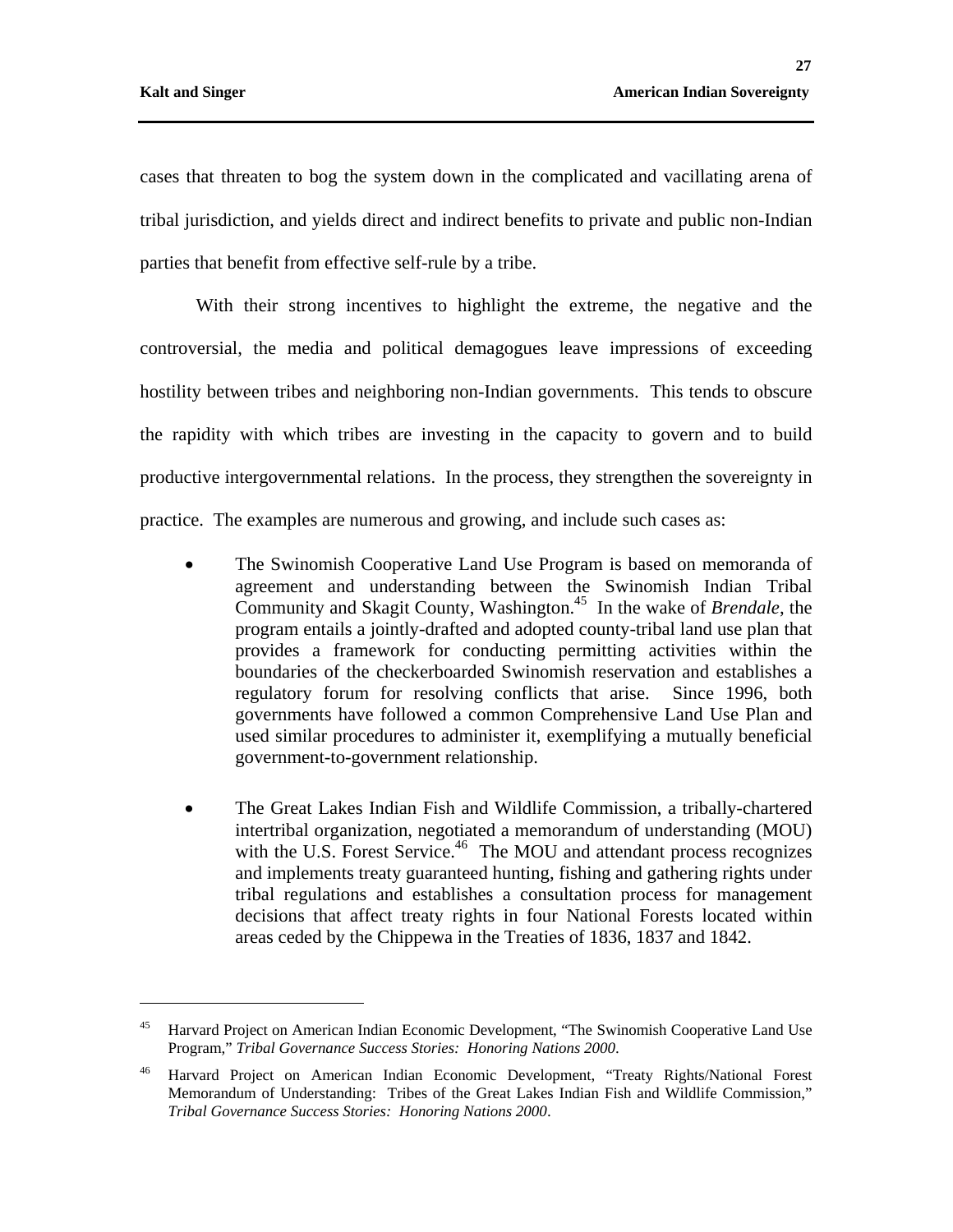- The Confederated Tribes of Grande Ronde (Oregon) operate a highly professional and sophisticated intergovernmental and community relations program designed to produce a track-record of success in asserting and defending the Tribes' jurisdiction and operations[.47](#page-30-0) Grande Ronde's contributions to everything from supporting the local library of a non-Indian neighbor community to health care delivery to non-Indians in its health clinic both make the Tribes a good neighbor and allow the Tribes to be seen as a neighbor governed by a capable government.
- The Chippewa Flowage Joint Agency Management Plan is an agreement between the three major governmental owners of the Chippewa Flowage: the Lac Courte Oreilles Band of Lake Superior Chippewa Indians, the State of Wisconsin, and the U.S. Forest Service. It is designed to uphold treaty rights, promote respect for Lac Courte Oreilles ancestors, and protect the natural beauty and productivity of the lake, which is the third largest in Wisconsin. The Plan entails a consensus-based process for coordinating the parties' management activities and usage decisions, specifies fundamental decision-making principles designed to harmonize their respective values and interests, and sets forth common baseline understandings and goals for the future. Not only has this institutionalized agreement achieved coordinated management of the Flowage, but it also acknowledges and promotes respect for Lac Courte Oreilles Band members' grief over the past inundation of their gravesites, homes, and traditional hunting and gathering areas.
- The Pueblo of Sandia has utilized 1987 amendments to the federal Clean Water Act permitting "treatment as state" status for tribes as the basis for promulgating its own water quality standards.<sup>48</sup> The Sandia Environmental Department gained U.S. Environmental Protection Agency (EPA) approval of its status and standards in the early 1990s and has since been responsible for water quality regulation on the reservation. Sandia's water quality standards are more stringent than those of the State of New Mexico, and the Pueblo's Water Quality Control Officer monitors the water quality for conformance to the standards, advises prospective dischargers of Sandia's discharge requirements, and coordinates pollution control activities with other local, state, and federal agencies. In the process, Sandia-generated

<span id="page-30-0"></span><sup>47</sup> Harvard Project on American Indian Economic Development, "Intergovernmental Affairs Department: The Confederated Tribes of Grand Ronde (Grand Ronde, Oregon)" *Tribal Governance Success Stories: Honoring Nations 2000*.

<span id="page-30-1"></span><sup>48</sup> Harvard Project on American Indian Economic Development, "Water Quality Standards: Environmental Department, Pueblo of Sandia,**"** *Tribal Governance Success Stories: Honoring Nations 1999*.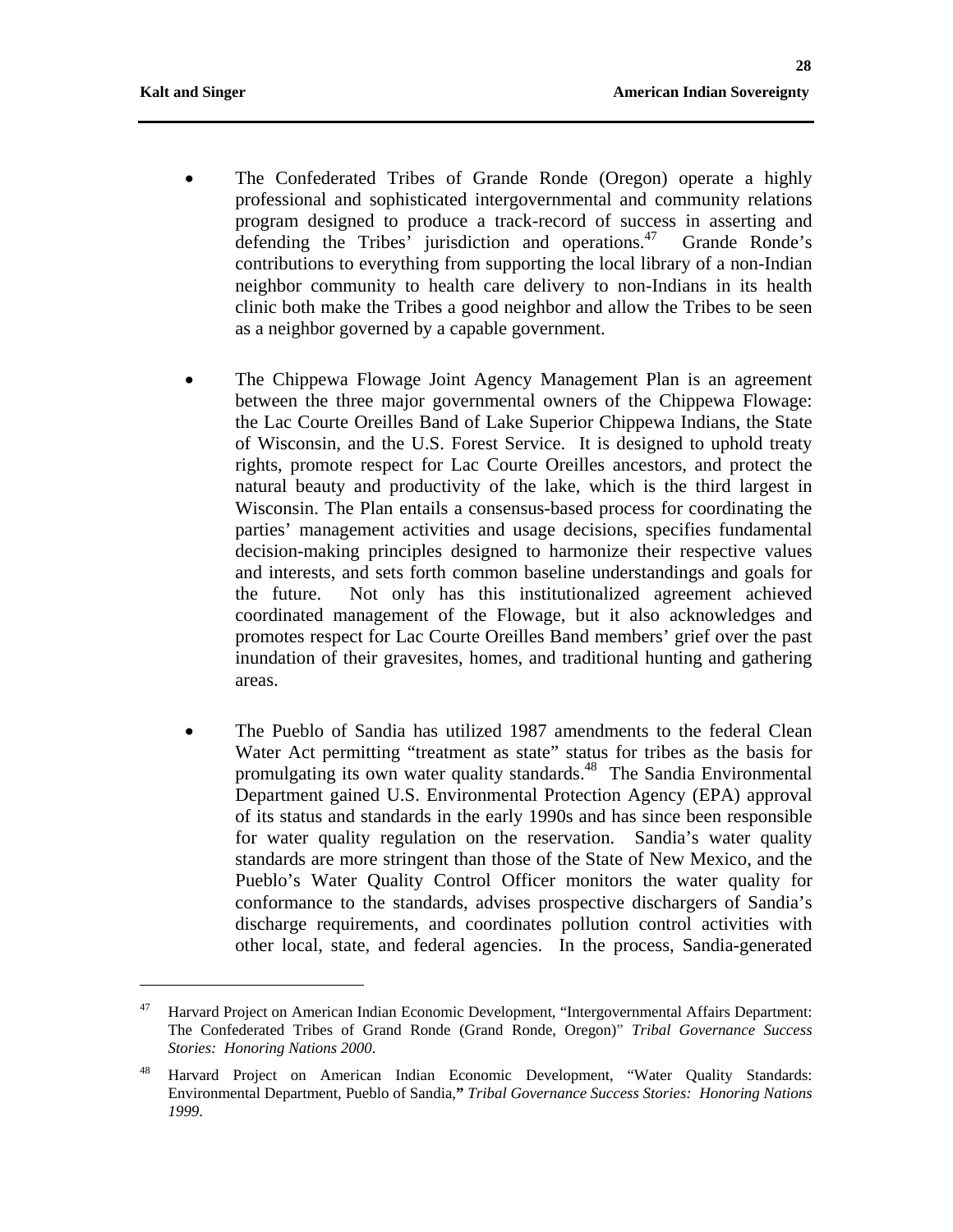<u>.</u>

data regarding river pollution levels have given the Pueblo a voice at the table in discussions regarding local water matters and have served as a counterweight to pollution claims made by local dischargers. After years of silence, the program also has led to increased communication and information-sharing between the Pueblo and the State of New Mexico.

These cases share common themes: Notwithstanding a stated federal policy of government-to-government relations with tribes and similar commitments by numerous state governments, making such recognition of tribal sovereignty operationally real falls heavily to the tribes – but it can be done. For many tribes, the legacies of long-standing reliance on, and subjugation to, the federal government include both ingrained practices and outlooks antithetical to self-determination and governmental systems inherited from the days in which the federal government ran most reservation affairs and controlled most reservation employment and resources. Where a tribe's emphasis in defining and asserting "sovereignty" is concentrated solely on making the federal government live up to what the tribe asserts are the federal government's constitutional, treaty and trust obligations, we see the least progress in actually exercising tribal sovereignty successfully.<sup>49</sup> No matter how improper *de recto*, the onus in practice is on tribes to assert sovereignty by performing the functions of *governments*. In doing so effectively, on-the-ground allies in the support of tribes' sovereignty are recruited.

#### **II.C The Consequences of Tribes' Sovereignty**

9. *"Tribes may be sovereign, but their sovereignty produces lawlessness."* The U.S. Supreme Court has recently considered whether the state courts may authorize searches of tribal property on tribal land within Indian country without either the consent

<span id="page-31-0"></span>See, for example, Aoki, Andrew and Daniel Chatman (forthcoming, 2004); Cornell and Kalt (1998).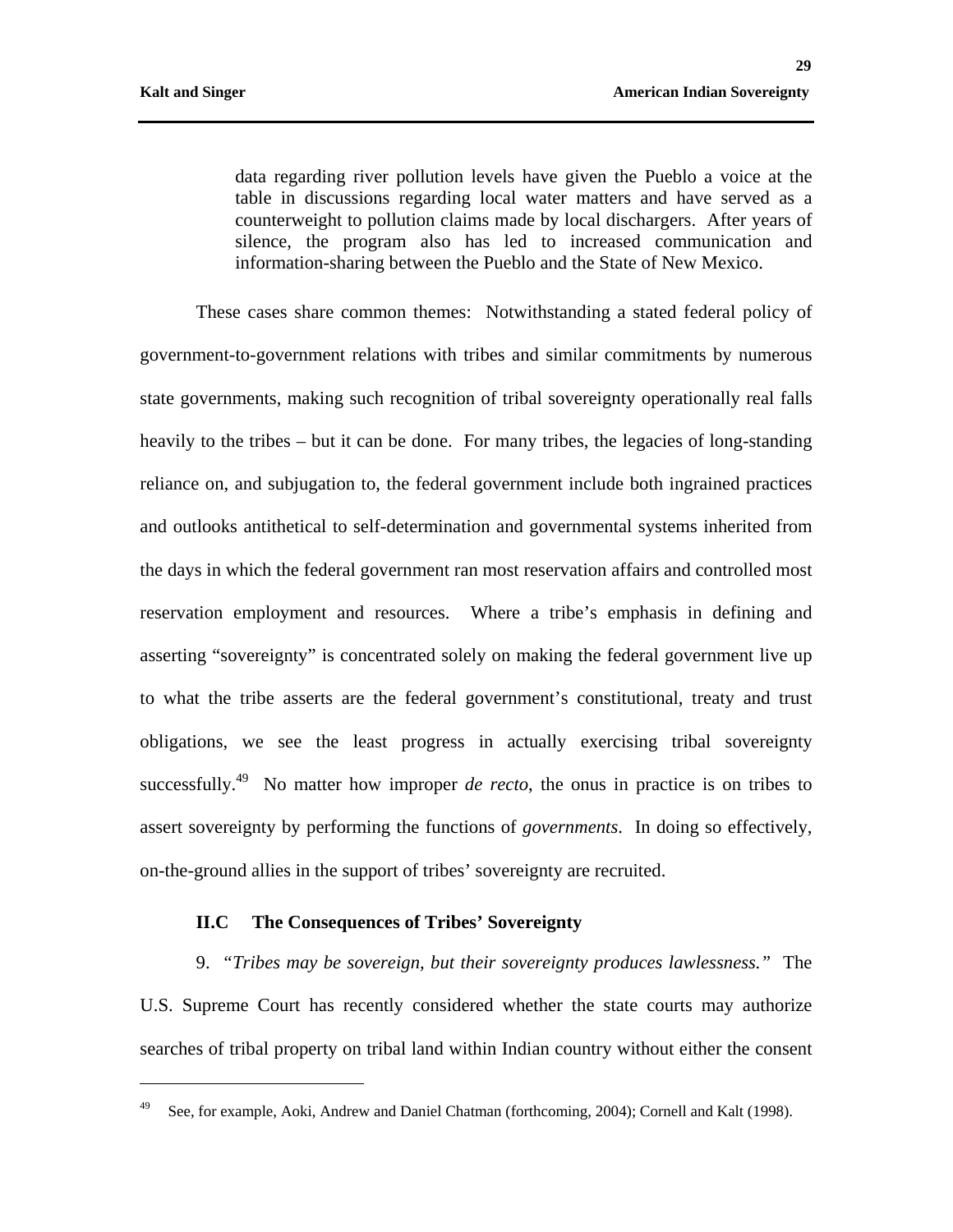of the tribe or the benefit of a search warrant granted by a tribal court.<sup>50</sup> Many of the briefs urged the Supreme Court to allow such intrusions on tribal property to avoid allowing reservations to become havens of lawlessness. Tribal governments and courts are often seen by non-Indians as oppressive and/or lawless, both because they are not bound by the Bill of Rights and because of stereotypes about tribes and tribal courts.

There are, of course, problems of law enforcement on reservations – just as there are problems of law enforcement in many non-Indian communities around the U.S. Crime statistics for some reservations are, indeed, discouraging, with rates of murder, for example, reaching levels on par with the most violent cities in the U.S. $^{51}$  Attributing such statistics to dysfunctional tribal governments, however, is a factual error. In Indian Country, problems of criminal law enforcement result in large measure from the combined failures of state, federal and tribal governments. While tribal governments have jurisdiction over Indian-on-Indian minor crimes, *states* have jurisdiction over non-Indian v. non-Indian crimes, while the *federal government* has jurisdiction over crimes involving Indians and non-Indians, as well as major crimes (such as murder) involving only Indians. Tribes themselves are governed by their own constitutions and laws, as well as the federal Indian Civil Rights Act. Tribes have no criminal powers over non-Indians whatsoever and tribal criminal powers over their members are limited to jail terms of one year; imprisoned individuals have rights to a habeas corpus remedy in federal court.

<span id="page-32-0"></span><sup>&</sup>lt;sup>50</sup> Inyo County v. Paiute-Shoshone Indians of the Bishop Community, 123 S.Ct. 1887 (U.S. 2003).

<span id="page-32-1"></span><sup>&</sup>lt;sup>51</sup> U.S. Department of Justice (1997).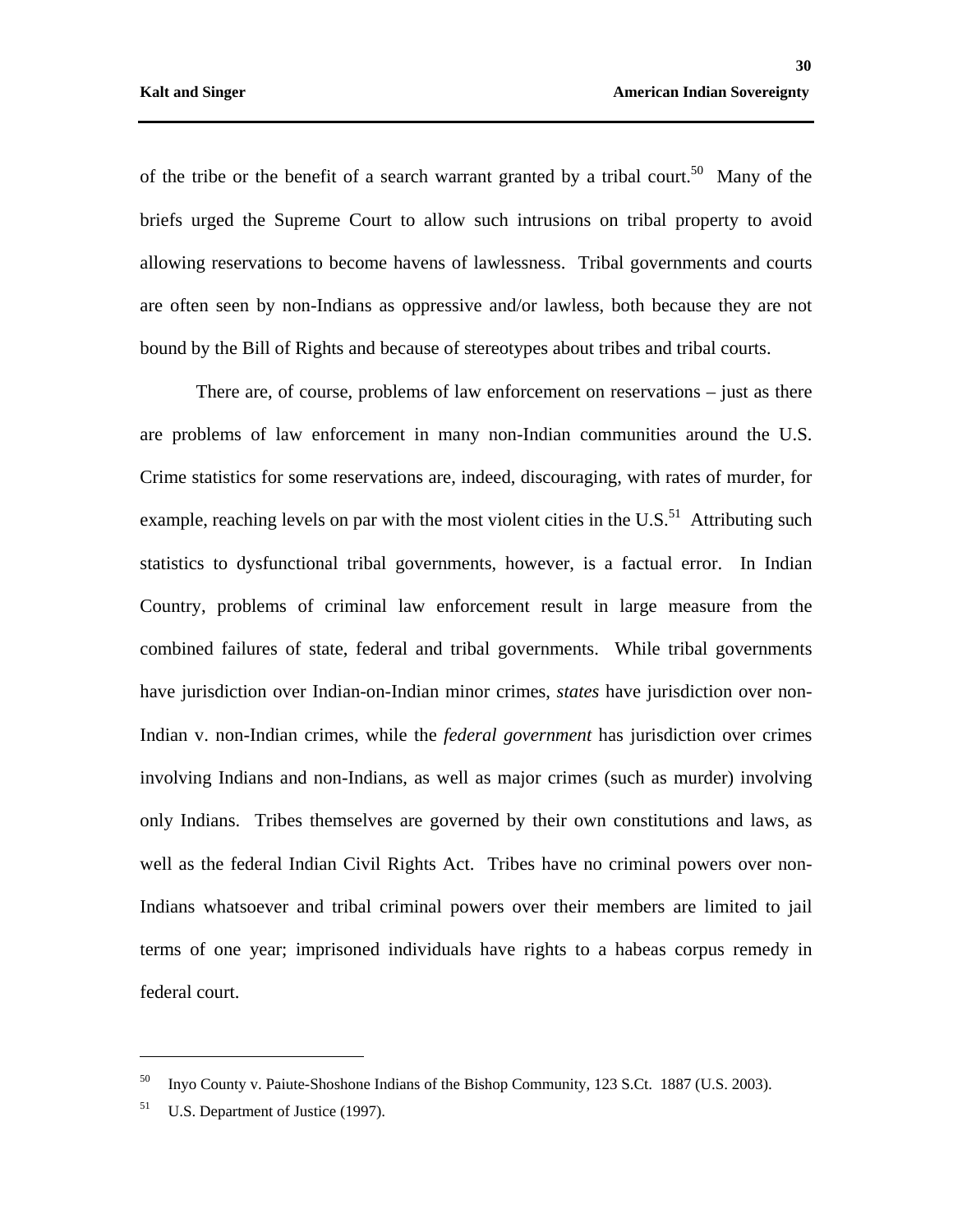As in economic performance and the delivery of other governmental services, tribal assumption of policing and law enforcement activities under contracting and compacting with the federal government for what would otherwise be federal responsibilities appears to improve both the objective performance of policing on reservations and the subjective attitudes of reservation citizens toward police activities.<sup>52</sup> The reasons for this lie in the improved accountability that accompanies the shifting the locus of control from Washington, D.C. to the local tribal headquarters. At the Gila River Indian Community, for example, tribal control since 1998 is serving a fast-growing reservation population of 17,000 on the south side of the Phoenix metropolitan area. By supplementing the funds otherwise spent by the federal government with tribal funds, Gila River Police Department has been able to significantly expand its staff size, improve conventional police and ranger services, and enhance management information capacities. Through a focus on community policing, it also has developed neighborhood block watch programs, a Citizens Police Academy, and a bicycle patrol/police cadets unit. As a result of these efforts, the Department has sharply improved response time and decreased crime (while the rates for similar crimes have risen in neighboring Phoenix).<sup>53</sup>

Tribal courts come under attack from opponents of tribes' sovereignty as being inefficient, irresponsible, and/or incompetent. Such assertions, however, are

<span id="page-33-0"></span><sup>52</sup> Wakeling, *et al.* (2001).

<span id="page-33-1"></span><sup>&</sup>lt;sup>53</sup> Harvard Project on American Indian Economic Development, "Assuring Self Determination through an Effective Law Enforcement Program,**"** *Tribal Governance Success Stories: Honoring Nations 2003*.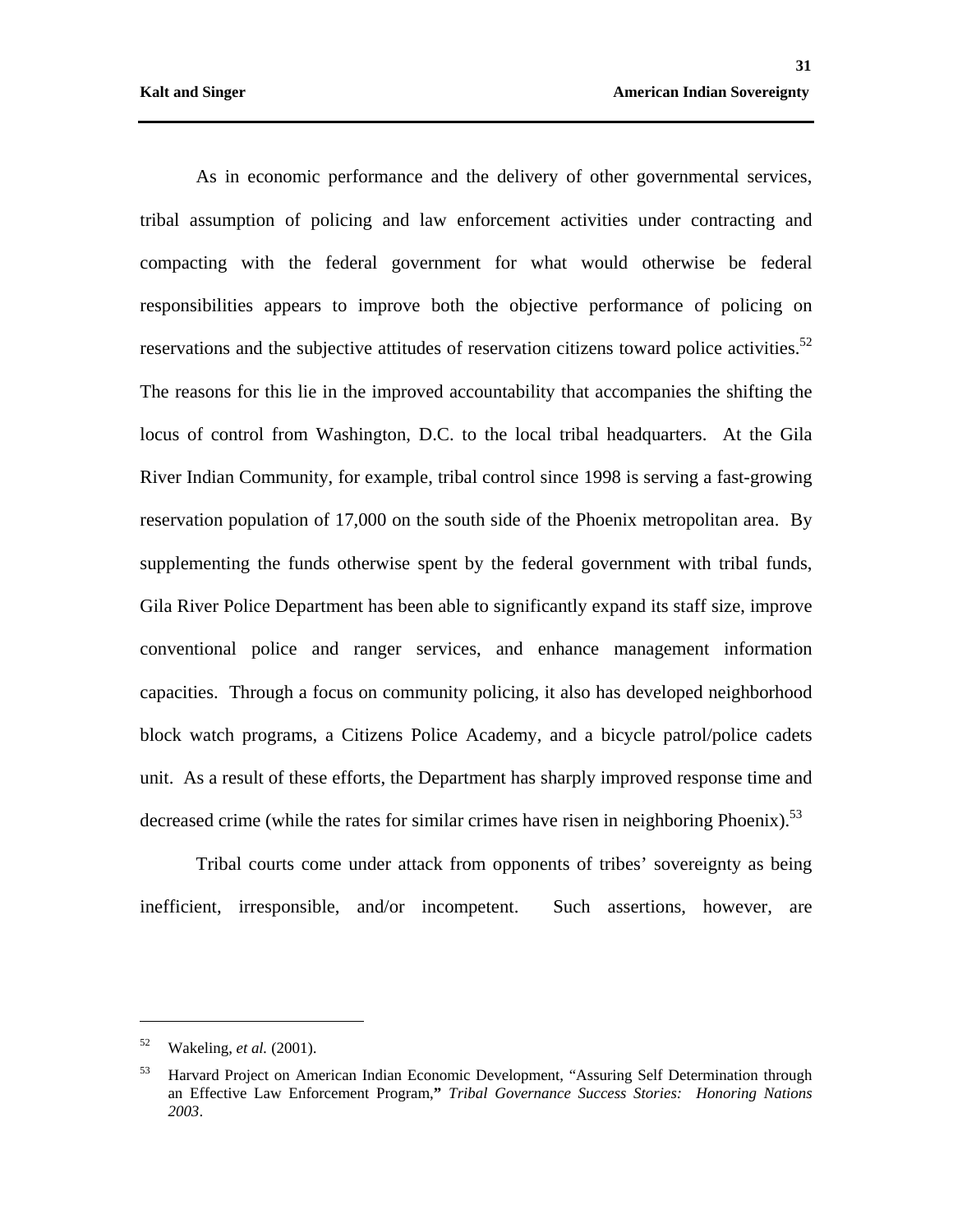inappropriately drawn from extreme cases that belie generalization.<sup>54</sup> Indeed, similar aspersions are cast at states such as Mississippi, West Virginia and Alabama, which are routinely ranked by the U.S. Chamber of Commerce as the worst state court systems in the United States on measures such as judges' impartiality, judges' competence, and fairness.<sup>55</sup> Just as with tribes, such real-world challenges that these states face argue for improvements in their court systems, not for termination of their sovereignty.

In fact, tribal courts have been targets for major infusions of funding and expertise over the last decade and a half, and the results show in professionalism and outcomes. In the case of the Confederated Salish and Kootenai Tribes of the Flathead Reservation (Montana), for example, investment in the reservations judicial system by the Tribes have resulted in a court system that is regarded as fully competitive with counterparts among non-Indian governments.<sup>56</sup> Tellingly, the Salish and Kootenai court system is the institutional backbone of a growing private sector economy which is more than holding its own as an attractor of capital in its competition with the State of Montana (which ranked  $43<sup>rd</sup>$  in the U.S. Chamber's assessment survey of state court systems in 2002).<sup>57</sup> Not only are reservations such as Flathead changing impressions as to which governments are "third world", but many are building legal systems that effectively meld traditional and contemporary legal processes to develop tribal law and to apply it evenhandedly to members and nonmembers alike. The results are judicial systems that

<span id="page-34-0"></span><sup>54</sup> Such as the infamous case of *Burlington Northern Railroad Company v. Estates of Red Wolf and Bull Tail, et al.*, summarized in Barker (1997) and Henson, Taylor, *et al.* 2002.

<span id="page-34-1"></span><sup>55</sup> Harris Interactive (The Harris Poll) (2003).

<span id="page-34-2"></span><sup>56</sup> Cornell and Kalt (1997b).

<span id="page-34-3"></span><sup>57</sup> Harris Interactive (The Harris Poll) (2003).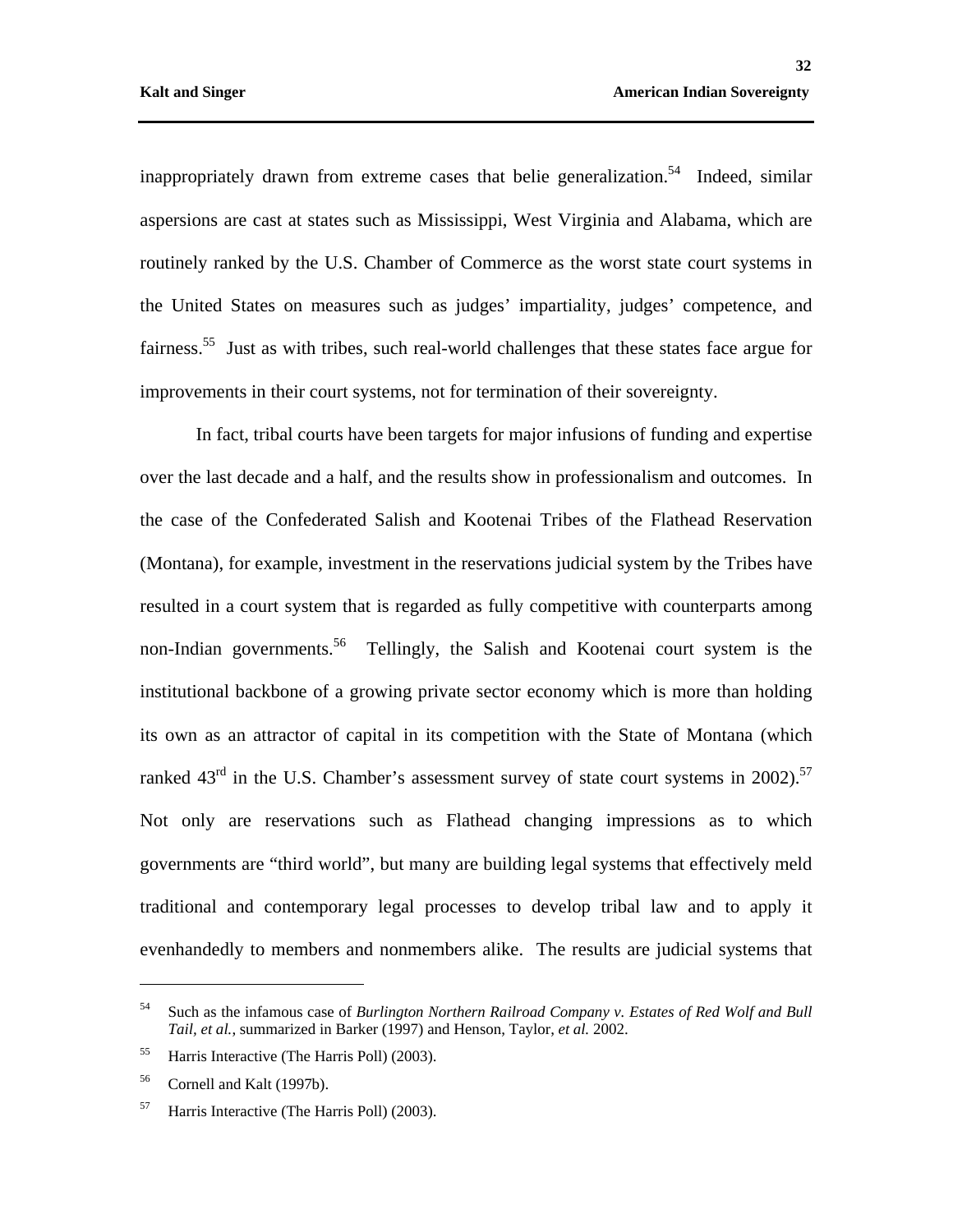are innovative and achieve a critical component of any nation's judicial branch – legitimacy in the eyes of the people it serves.<sup>58</sup> Such advances have been the direct result of sovereignty for tribes. That is, the explicit move of federal policy since the mid-1970s toward self-determination for tribes has increasingly manifested itself as attention by tribes to constitutional and judicial reform. This is not surprising. Self-determination has had the predictable effect of improving the accountability of tribal governments to their citizens across many dimensions.<sup>59</sup> While Congress retains plenary power over Indian nations, and could theoretically pass a law abolishing tribal courts entirely, those nations have enormous incentives to act in ways that appear fair to both Indians and non-Indians. They are increasingly succeeding in this endeavor.

10. *"Sovereignty is a shibboleth. Reservations are just welfare states funded by the federal government."* Government benefits to Indians are commonly presumed to be welfare payments and Indians are sometimes seen as refusing to work or lazy, like the vaunted myth of the welfare queen. Indians are commonly presumed to not pay taxes, state or federal. Even the advent of gaming, which has dramatically improved the economic status of a relatively small number of the nation's 560+ federally recognized tribes, is seen as a form of economic assistance provided via federal dispensation of "special rights" to Indians.

<span id="page-35-0"></span><sup>&</sup>lt;sup>58</sup> See, for example, the cases of the Navajo Supreme Court (Harvard Project on American Indian Economic Development, "New Law and Old Law Together, Judicial Branch, Navajo Nation" *Tribal Governance Success Stories: Honoring Nations 1999*) and (Harvard Project on American Indian Economic Development, "Northwest Intertribal Court System" *Tribal Governance Success Stories: Honoring Nations 2003*).

<span id="page-35-1"></span><sup>59</sup> Jorgensen (2000a); Kalt (1996).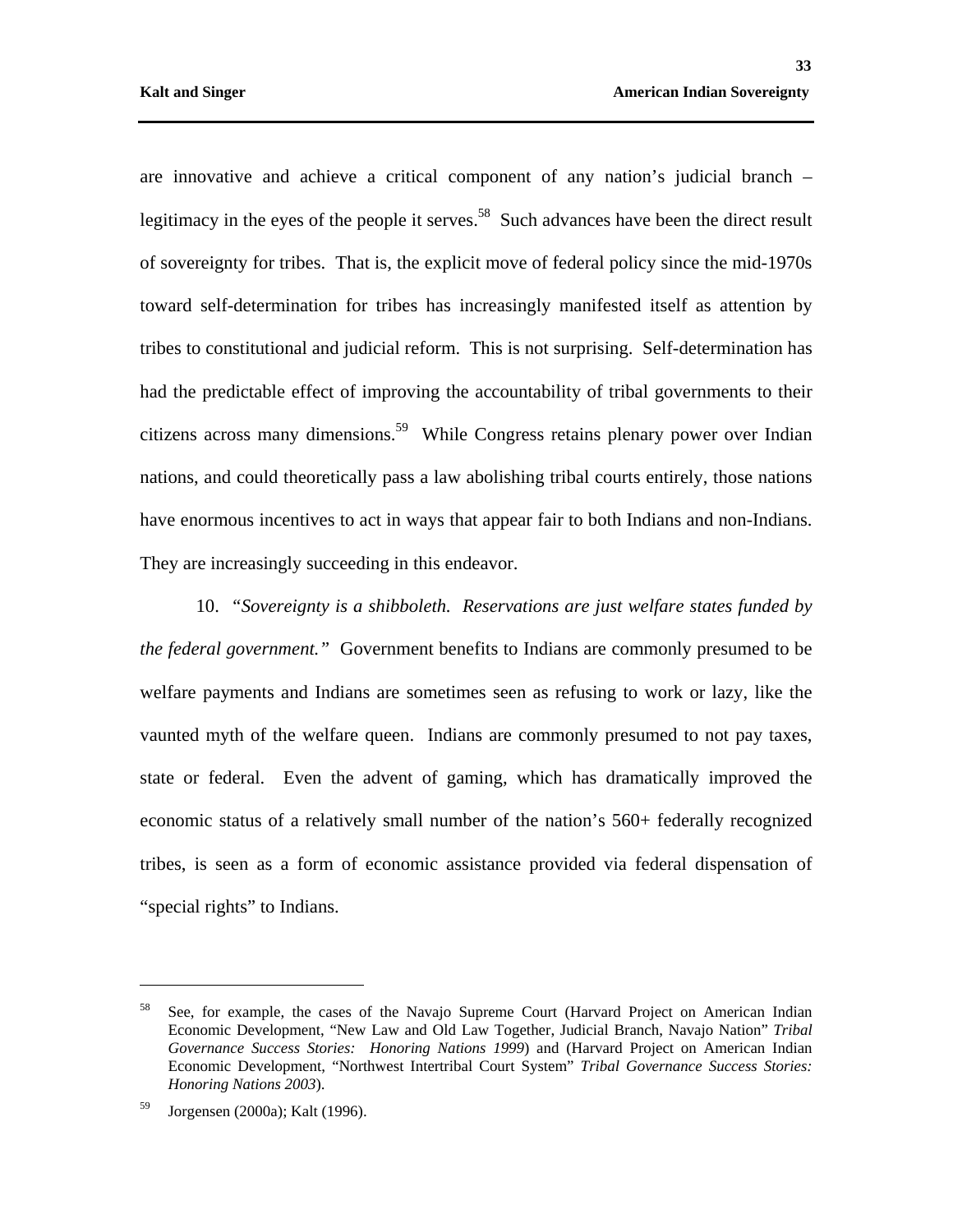<u>.</u>

In reality, transfers (payments) by the federal government to Indian nations and to Indians individually either emanate from precisely the same public assistance programs that apply to all U.S. citizens or are based on treaty promises and compensation for takings of land and resources and for other past wrongs. As the federal government explains: "No individual is automatically paid for being an Indian. The Federal Government may pay a tribe or an individual in compensation for damages for losses resulting from treaty violations, for encroachments on Indian lands, or for other past or present wrongs.["60](#page-36-0) In addition, Indians pay taxes. As shown in Figure 1, this occurs in the same basic pattern as applies to state-federal tax relations. That is, Indians (and others) who work and reside on a reservation pay applicable taxes; only state income taxes are not applicable (as, e.g., when the State of Connecticut is unable to tax the incomes of Massachusetts residents who live and work in Massachusetts). The applicability of excise (sales) taxes on on-reservation purchases of liquor, tobacco, gasoline and the like to Indians (and others) has been a matter of controversy and litigation. Under such circumstances and with a desire to avoid litigation, states and tribes have negotiated hundreds of state-tribal compacts that variously provide for payment of taxes by Indians, waving of taxes, waving of taxes for purposes of increasing tribal government spending on public programs, and sharing of tax revenues.<sup>61</sup>

<span id="page-36-0"></span> $60$  Bureau of Indian Affairs (2001). In addition, Indian tribes and individuals may receive checks from the federal government for lease or sale of tribal or individual property. This comes as a result of the fact that the federal government serves as trustee (and hence rental/sales) agent for much of such property. Such payments are clearly not "welfare" or "race-based" or "special rights for Indians". and they have historically been made at below-market levels (see U.S. Congress, 1977, esp. at 339).

<span id="page-36-1"></span><sup>&</sup>lt;sup>61</sup> As noted in Figure 1, across at least 18 states, states and tribes have negotiated more than 200 compacts governing the treatment of state excise taxes on cigarettes, gasoline, liquor, automobile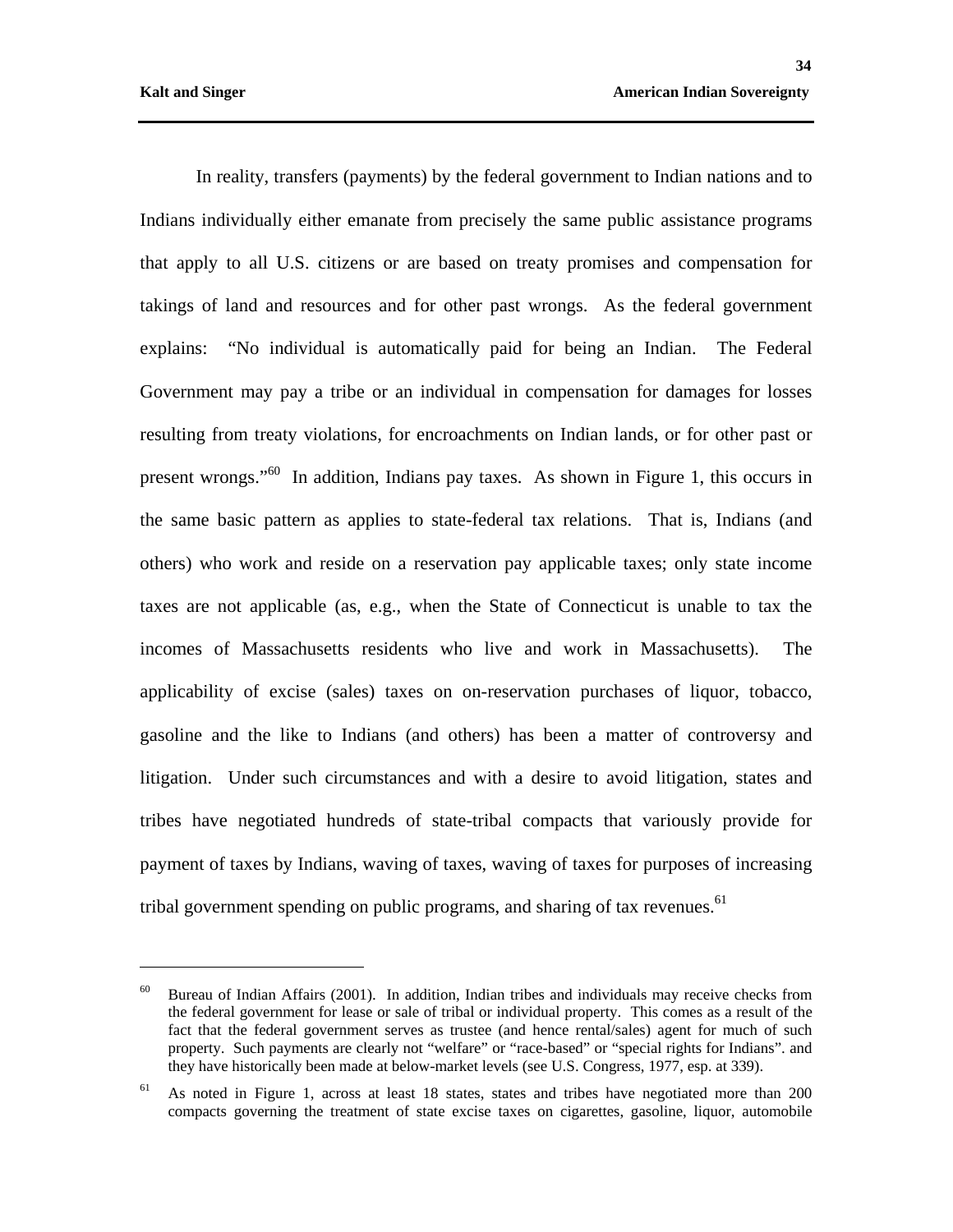Tribal governments pay FICA, unemployment, and social security taxes on the earnings of their employees (including employees of tribal gaming operations). Tribal governments do not pay taxes on their revenues, but do make substantial payments in lieu of taxes under the hundreds of tax and gaming compacts. In Oklahoma, for example, in FY 2001, tribes paid Oklahoma \$8.4 million from tribal collection of tobacco taxes, and Oklahoma and thirty tribes split motor fuel tax collections, with the tribes receiving reimbursement of \$18.4 million.

registration, and the like. Friends Committee on National Legislation (2001). These compacts variously provide for payment of taxes by Indians, waving of taxes, waving of taxes for purposes of increasing tribal government spending on public programs, and sharing of tax revenues. See, e.g., Oklahoma Indian Affairs Commission (2002).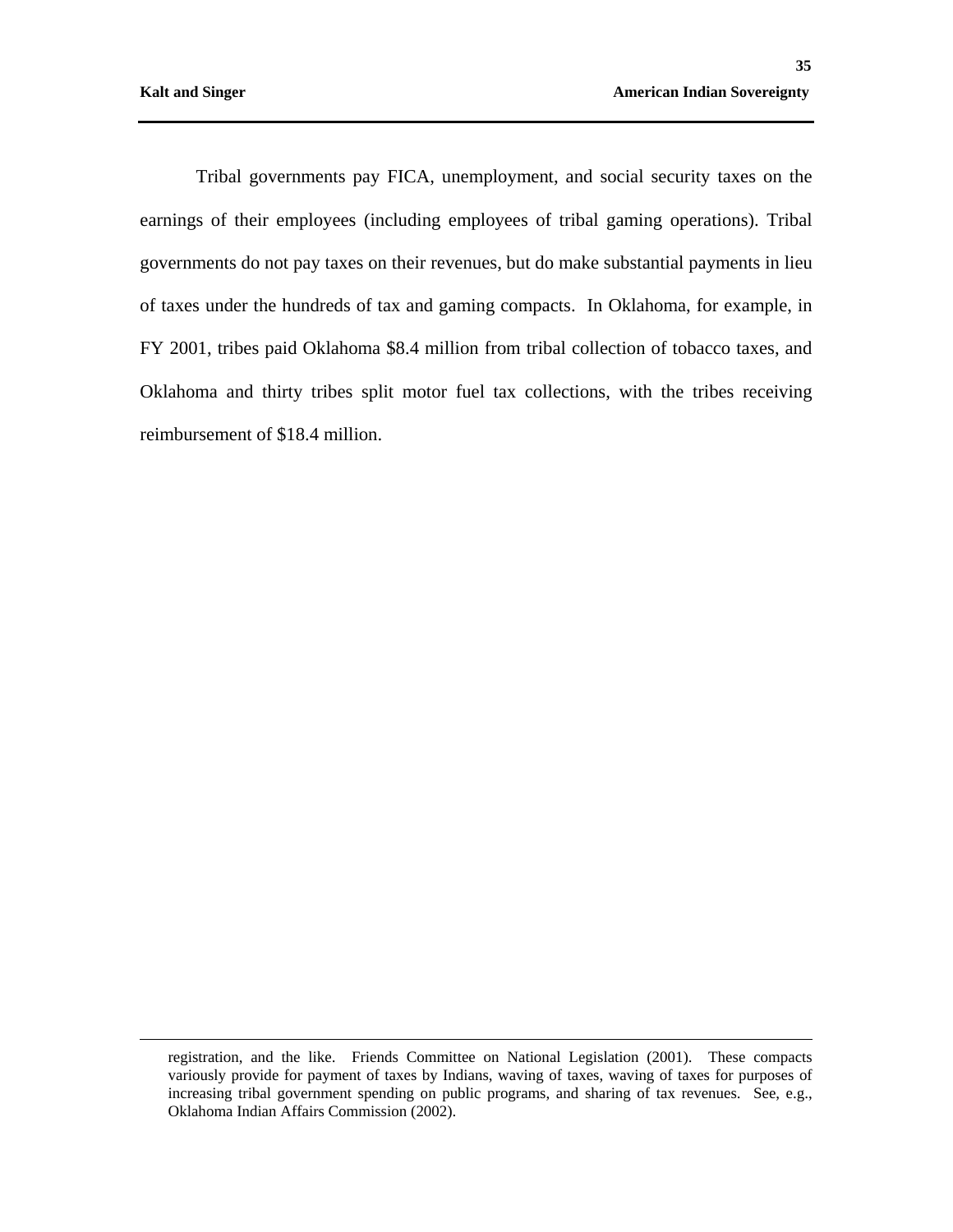| Taxpayer Tax Paid                          | Indians Who<br>Work<br>On/Live On<br>Res | Indians Who<br>Work On/Live<br>Off Res | Indians Who<br>Work Off/<br>Live On Res |  |
|--------------------------------------------|------------------------------------------|----------------------------------------|-----------------------------------------|--|
| Federal Income Tax                         | <b>YES</b>                               | <b>YES</b>                             | <b>YES</b>                              |  |
| State Income Tax                           | N <sub>O</sub>                           | <b>YES</b>                             | <b>YES</b>                              |  |
| <b>FICA</b>                                | <b>YES</b>                               | <b>YES</b>                             | <b>YES</b>                              |  |
| <b>State Unemployment Tax</b>              | <b>YES</b>                               | <b>YES</b>                             | <b>YES</b>                              |  |
| <b>Property Tax</b>                        | YES (Fee<br>Lands $)*$                   | <b>YES</b>                             | YES (Fee<br>Lands $)*$                  |  |
| State Sales Tax**                          | <b>YES</b>                               | <b>YES</b>                             | <b>YES</b>                              |  |
| Liquor, Gas & Cigarette<br>$\text{Tax}$ ** | <b>YES</b>                               | <b>YES</b>                             | <b>YES</b>                              |  |
| Motor Vehicle Tax**                        | <b>YES</b>                               | <b>YES</b>                             | <b>YES</b>                              |  |

## Figure 1 **TAX STATUS OF INDIANS**

\* Fee lands are privately owned lands located within reservation boundaries but not held in trust by the federal government.

\*\* Across at least 18 states, states and tribes have negotiated more than 200 compacts governing the treatment of state excise taxes on cigarettes, gasoline, liquor, automobile registration, and the like. Friends Committee on National Legislation (2001).

SOURCE: Minnesota Indian Gaming Association, http://www.mnindiangaming.com/ template\_info.cfm?page=5.

Tribal governments do not pay state or federal income taxes on income from governmental operations, such as the income of a tribal government's gaming enterprise. As such, tribes are akin to the states insofar as, say, California does not pay taxes to neighboring states, tribes, or the federal government on the earnings of its state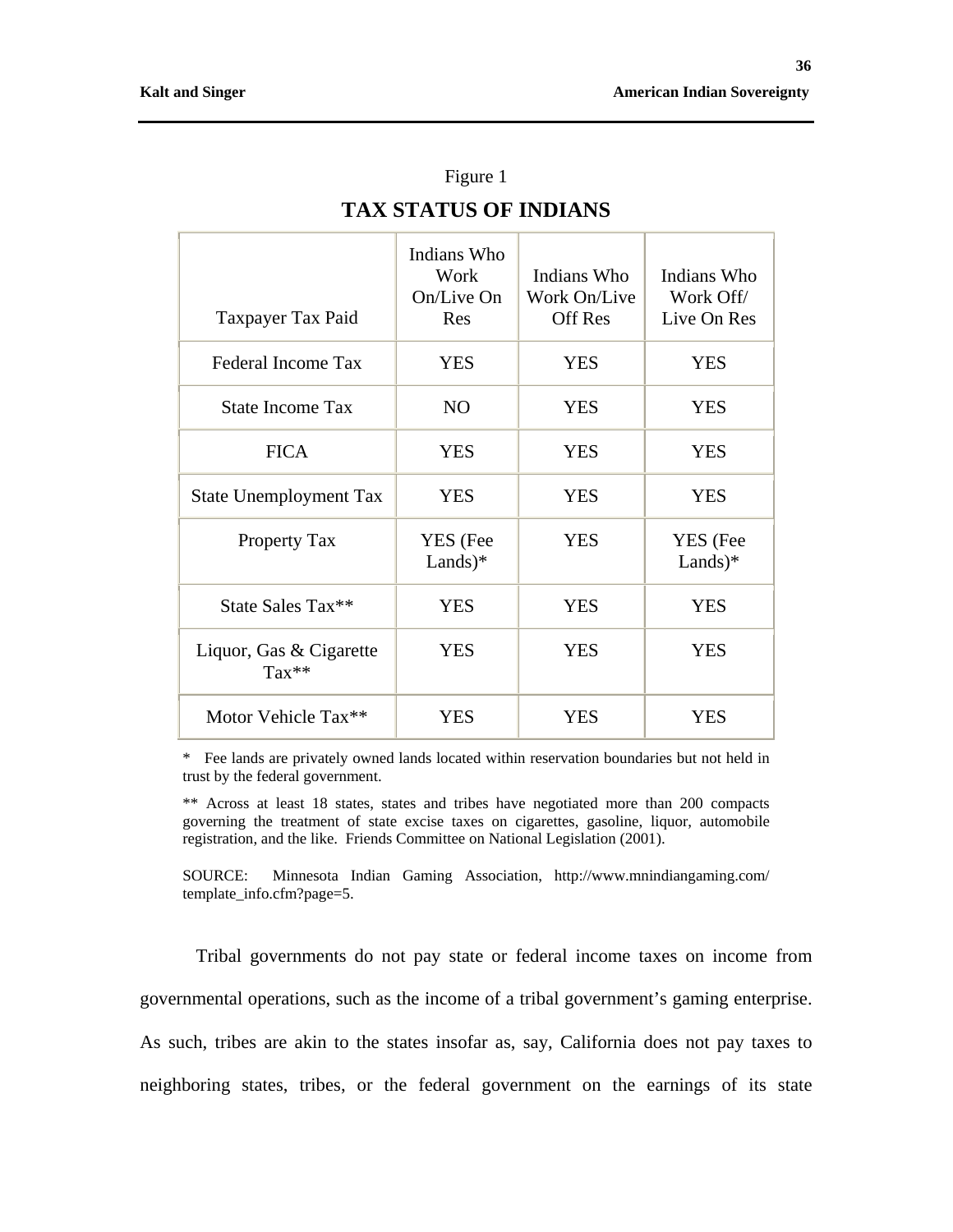government enterprise (i.e., the lottery). Under IGRA, however, standard compact provisions require tribes to make payments in lieu of taxes, ostensibly to compensate a state for any burden placed by tribal gaming enterprise operations or patrons. These payments are euphemistically referred to as "contributions". In Arizona, for example, a tribe pays 1% in "contributions" on its \$25 million in Class III revenues. A sliding payment scale tops out at  $8\%$ .<sup>62</sup> In New Mexico, tribes currently remit 3% of the first \$4 million in annual casino revenues and 8% on revenues in excess of that amount.<sup>63</sup> In Michigan, recent compacts require tribes to pay the state 8% of their electronic video gaming and slot machines profits, and  $2\%$  to municipalities.<sup>64</sup> The Michigan Gaming Control board estimates that 9 tribes have remitted more than \$325 million to the state over 1993-2003.<sup>65</sup> Similar rates of *de facto* state taxation of Indian gaming occur across the U.S.

For a number of tribes, success in the gaming industry is certainly making inroads against the poverty that has historically been uniformly the state of tribal economies. Gaming-derived income for both tribes and tribal employees, however, is highly concentrated in a relatively small number of tribes. The federal National Indian Gaming Commission calculates that, of 561 federally-recognized tribes, 330 had gaming operations as of 2002, and 41 (12% of the 330) accounted for 65% of all tribal gaming

<span id="page-39-0"></span> $62$  Arizona Department of Gaming (2003).

<span id="page-39-1"></span><sup>63</sup> *New Mexico Business Weekly*, August 7, 2003 at http://www.bizjournals.com/albuquerque/stories/ 2003/08/04/daily16html.

<span id="page-39-2"></span><sup>&</sup>lt;sup>64</sup> Michigan Gaming Control Board (2003).

<span id="page-39-3"></span><sup>65</sup> Michigan Gaming Control Board (2003).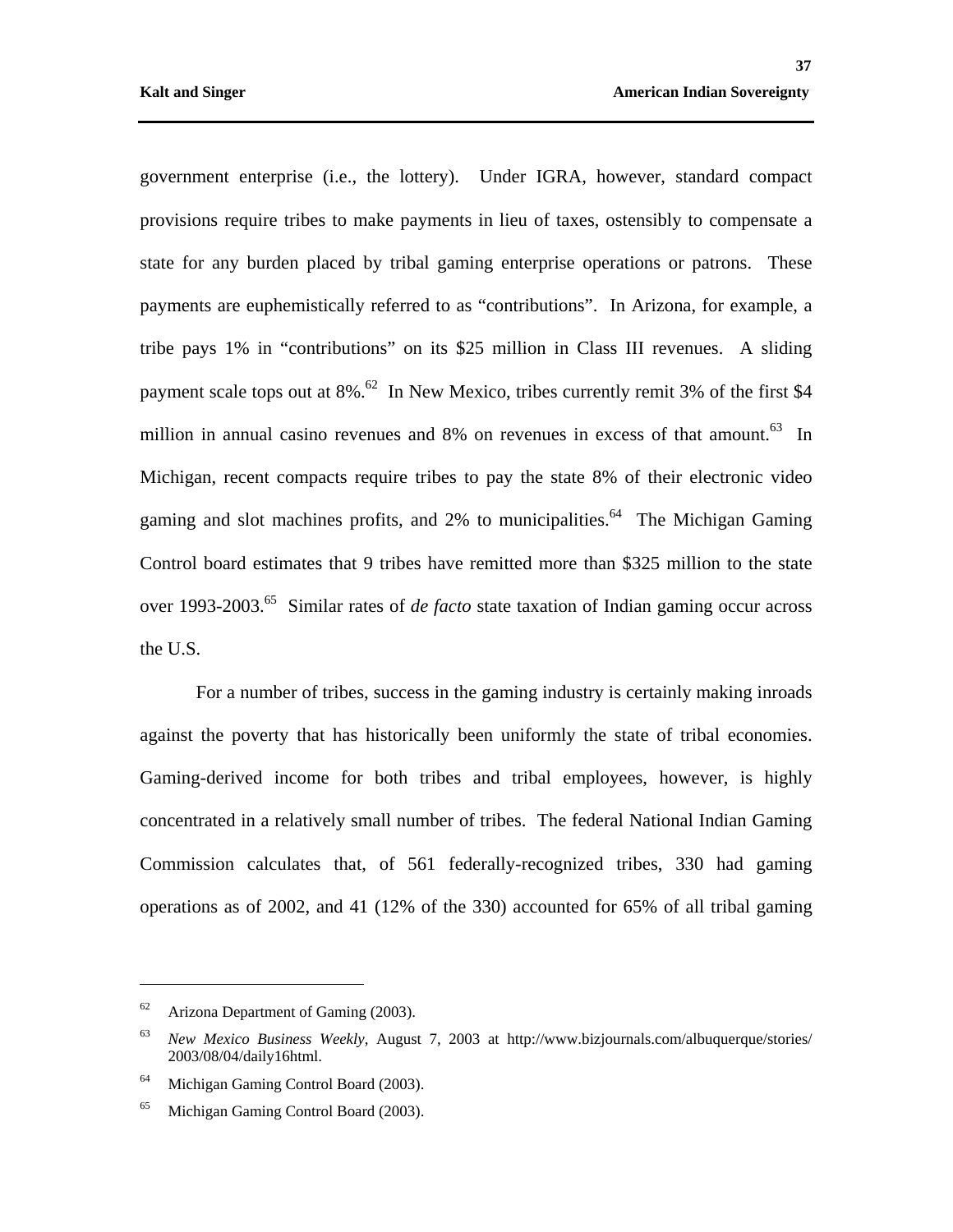revenues. The bottom (in terms of revenues) 55% of gaming tribes (180 of the 330 tribes) account for only about  $10\%$  of all Indian gaming revenues.<sup>66</sup>

Federal law mandates that gaming income realized by tribal governments (after expenses and payments to states) be applied to the improvement of economic and social conditions on the reservations.<sup>67</sup> Thus, for all tribes, gaming revenues are being applied to the wide range of governmental functions that other sub-federal governments support in their communities. These range from building sewer systems to refurbishing schools, from expanding law enforcement capacity to improving health care services. Threefourths of the gaming tribes apply 100% of their net gaming revenues to such standard governmental functions, only one-fourth of tribes pay a portion of their revenues to citizens as dividends (known as "per capitas"). $<sup>68</sup>$ </sup>

Despite the positive contributions to economic status that gaming is bringing to gaming tribes and that federal policies of self-determination have brought to tribes who have developed the capacity to govern themselves effectively, the reality is that Indian Country remains, in the aggregate, quite poor. While the era of self-determination has brought progress,<sup>69</sup> Indian nations have had a long way to go in terms of their economic development. As indicated in Figure 2, reservation Indians perennially have been the poorest identifiable group in the United States. American Indian/Alaska Native families

<span id="page-40-0"></span><sup>66</sup> National Indian Gaming Commission (2003).

<span id="page-40-1"></span> $67$  Indian Gaming Regulatory Act (25 U.S.C. 2710 [Sec. 11]).

<span id="page-40-2"></span><sup>&</sup>lt;sup>68</sup> National Indian Gaming Association (2003). Again paralleling the sovereignty accorded state governments in the U.S. federal system, such per capita payments by tribes mirror payments by the State of Alaska to its citizens from the State's income off of oil and gas properties.

<span id="page-40-3"></span> $69$  See, generally, the research covered in note 1 above. See, also, discussion below in Section III.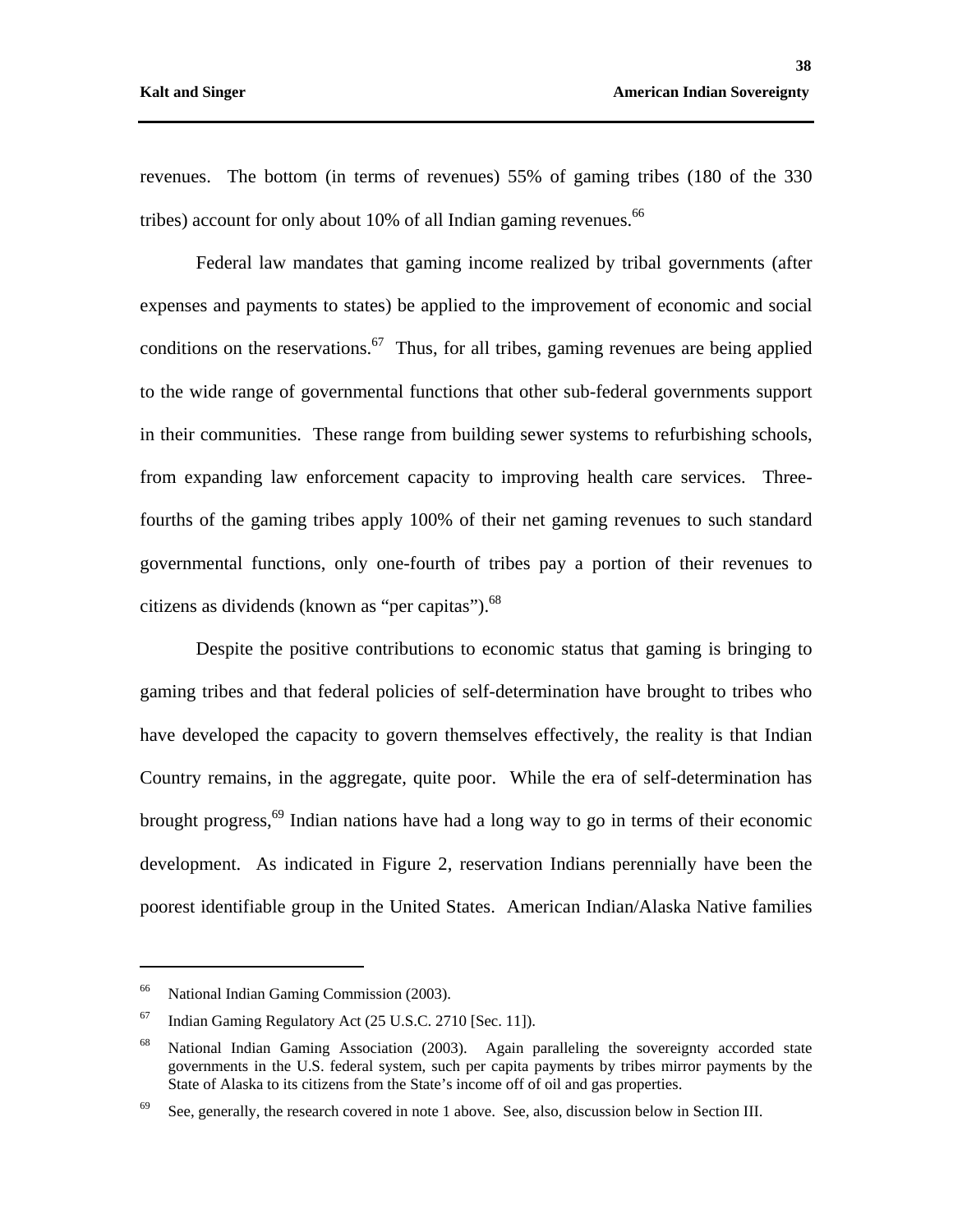on and off reservation are two-and-a-half times more likely than the average American family to live in poverty, and the situation is worse for families on reservations. It is estimated that reservation Indians' per capita income is only 54% of the U.S. average.<sup>70</sup> The indicated sustained low income status of American Indians (and Alaska Natives) is accompanied by a legacy of deficient health, wealth, general social conditions, and civil infrastructure.<sup>71</sup> It is these deficits that compel tribes' governments to spend so much of their incomes on governmental services.

| Figure 2                                |
|-----------------------------------------|
| PERCENT OF FAMILIES BELOW POVERTY LEVEL |

|                                      | 1969 | 1979 | 1989 | 1999 |
|--------------------------------------|------|------|------|------|
| Total U.S.                           | 10.7 | 9.6  | 10.0 | 9.3  |
| White                                | 8.6  | 7.0  | 7.0  | 7.3  |
| <b>Black</b>                         | 29.8 | 26.5 | 26.3 | 21.8 |
| All American Indian/Alaska Native*   | 33.3 | 23.7 | 27.0 | 23.4 |
| American Indian/Alaska Native on Res | 57   | 43   | 51   | N/A  |

\* Data for 1999 are average of 1997-99, per U.S. Census Bureau (2000).

SOURCES: U.S. Census Bureau, Census of 1970, 1980, 1990, 2000; U.S. Department of Agriculture (2002); U.S. Census Bureau (2000).

An assessment of any presumption to the effect that "Indian reservations are just welfare states funded by the federal government" must be grounded in this recognition of the poverty of Indian Country. Certain federal dollars are directly traceable to the

<span id="page-41-0"></span> $70$  Gover (1998).

<span id="page-41-1"></span><sup>&</sup>lt;sup>71</sup> Henson, Taylor, *et al.* (2002).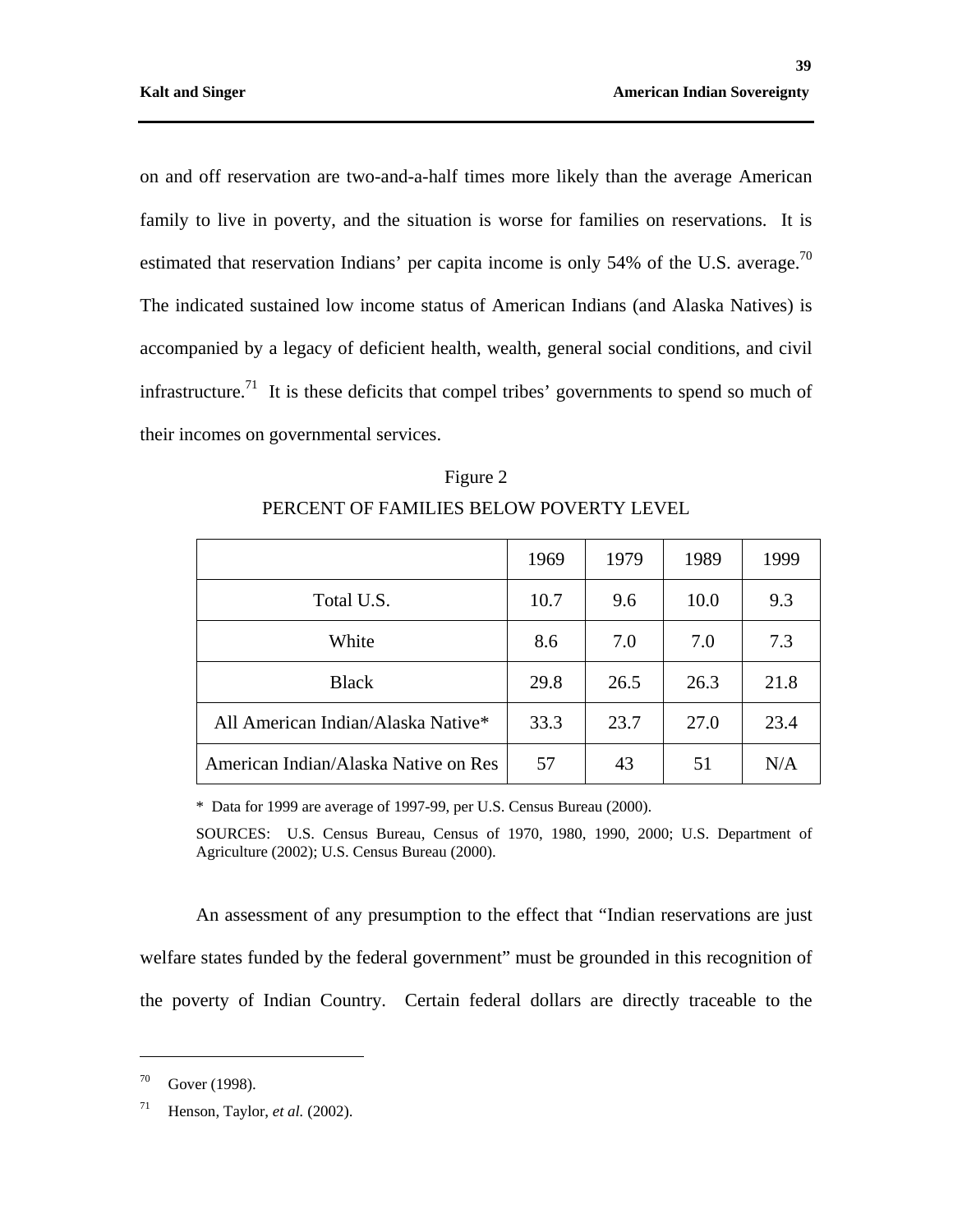treaties, which frequently contain obligations on the part of the U.S. government to provide for health and education and, sometimes, housing. In addition, when the U.S. took over tribal lands and invaded tribal territory, it devastated tribal economies. When the U.S. took 98 percent of the land in the continental U.S. from Indian nations, it made certain promises in return. The payments made by the U.S. under its general trust obligation and in various government programs are making good on those promises. Indians and Indian tribes receiving such payments are not welfare recipients; they are the original owners of the land in the United States and the benefits provided by the federal government are properly understood as mortgage payments the U.S. is making in return for rights to use tribal land.

Even such mortgage payments, however, leave the widespread and often desperate needs of Indian Country unmet. In fact, there is a common pattern to federal funding: Payments made to tribes and Indians under applicable programs are disproportionately low when compared to overall funding levels for Americans. This is the central conclusion of the recent intensive study of federal funding by the U.S. Commission on Civil Rights (USCCR), *A Quiet Crisis: Federal Funding and Unmet Needs in Indian Country*. [72](#page-42-0) The Commission finds, for example:

- **All Spending**: Per capita federal government expenditures across the total U.S. population rose in current dollars from approximately \$1800 in 1980 to more than \$4500 in 2000. Over the same period, per capita spending across the Native American population fell – from approximately \$3400 to slightly more than \$3000. (USCCR at 11)
- **Health**: Although Department of Health and Human Services (HHS) budget authority for Indian programs (provided on a discretionary basis) rose 33%

<span id="page-42-0"></span> $72$  U.S. Commission on Civil Rights (2003)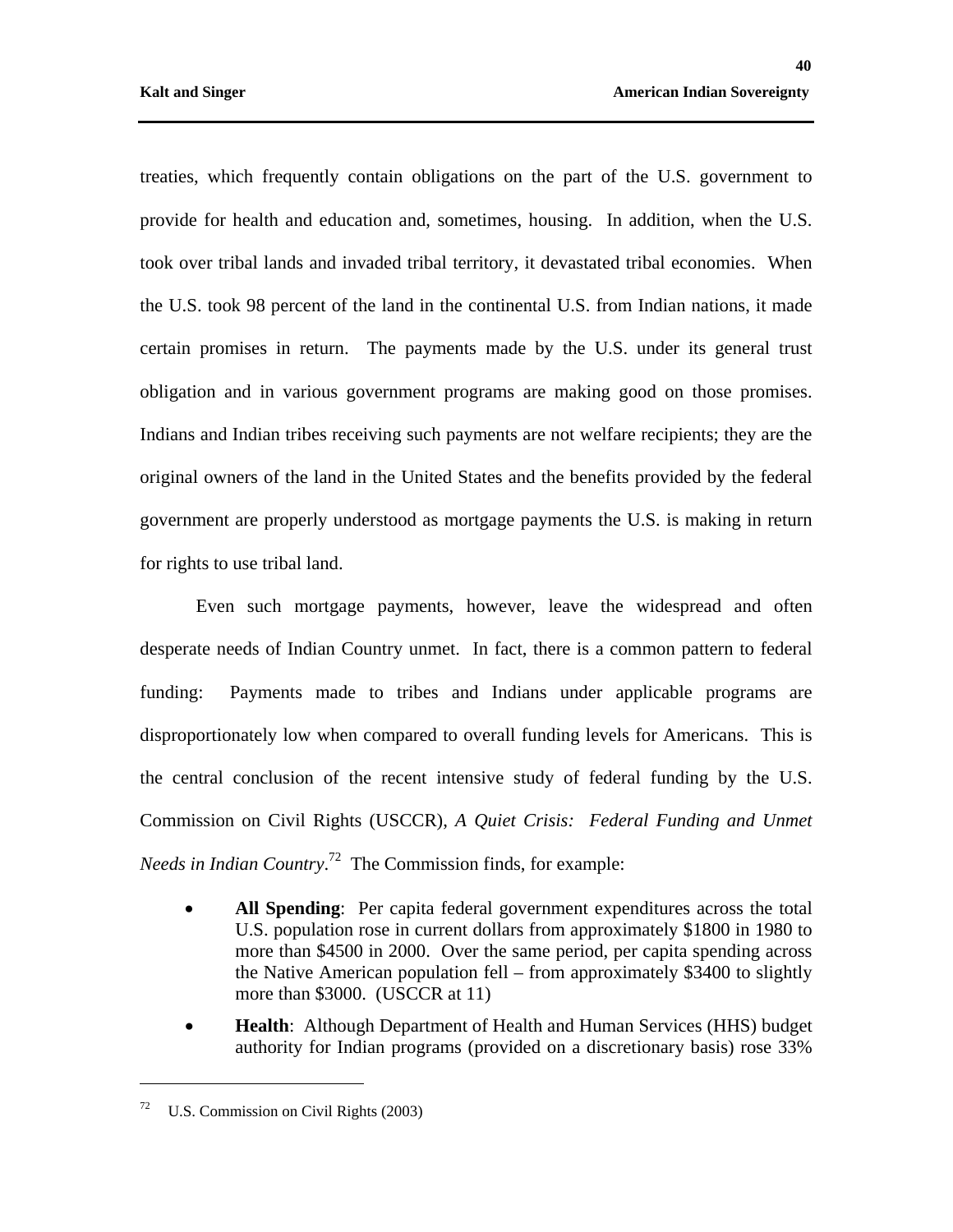over FY 1998-2004, the overall HHS discretionary budget rose 58%. (USCCR at 38) As a share of the HHS discretionary budget, Indian Health Service (IHS) funding by HHS fell from 5.6% in FY 1994 to 4.4% in FY 2004. Comparing American Indians to other populations for which the federal government has direct responsibility for health care, per capita spending by IHS in 2003 is \$2,535. This compares unfavorably to all other comparison groups examined by USCCR, which examined federal health expenditures on Medicare (\$5,915), veterans (\$5,214), U.S. general public (\$5,065), Medicaid (\$3,879), and prisoners (\$3,803). (USCCR at 43-44)

- **Housing:** Native American program funding as a share of all discretionary appropriations of the Department of Housing and Urban Development (HUD) fell from 3.4% in FY 1998 to 2.3% in FY 2004. Over that time period, HUD's discretionary budget increased 54%, while Native American program funding increased just 8.8%. (USCCR at 56)
- **Criminal Justice**: After increasing between FY 1998 and FY 2002, U.S. Department of Justice spending on Native American programs declined by approximately 15% over 2003 and 2004. While the share of Native American funding in the DOJ discretionary budget rose over FY 1998-2004, it rose from the very low level of 0.7% to the still very low level of 1.2%. (USCCR at 72) A similar pattern appears in the data for the Office of Justice Programs. (USCCR at 74) Police department spending on reservations is only 80% of spending in comparable rural areas; staffing with officers on reservations is only at about 75%-80% of the levels in comparable U.S. rural areas, and one-fifth to one-fourth the levels attained in comparable U.S. high crime rates. (USCCR at 77, citing Henson, Taylor, *et al.*  $(2002)^{73}$
- **Education**: The Department of Education's Office of Indian Education accounts for only 0.2% of the Department's total discretionary budget, and this has held steady over FY 1998-2004. (USCCR at 89) Bureau of Indian Affairs (BIA) schools spend only 50%-60% of the amount that general public schools do on instruction, with BIA instructional spending held down by an extreme need for upkeep on old buildings. (USCCR at 92)
- **Rural Development**: The U.S. Department of Agriculture (USDA) is largely responsible for rural development and agricultural support. USDA spending on Native American programs has been a miniscule part of its overall budget, varying between 0.001% and 0.0016% over FY 1999-2004. (USCCR at 103). Food distribution program spending for Native Americans have declined slightly over this period, from a tiny 0.0025% of USDA spending on food and nutrition to an even tinier 0.0021% -- notwithstanding

<span id="page-43-0"></span>The cited data, in turn, are from Wakeling, *et al.* (2001).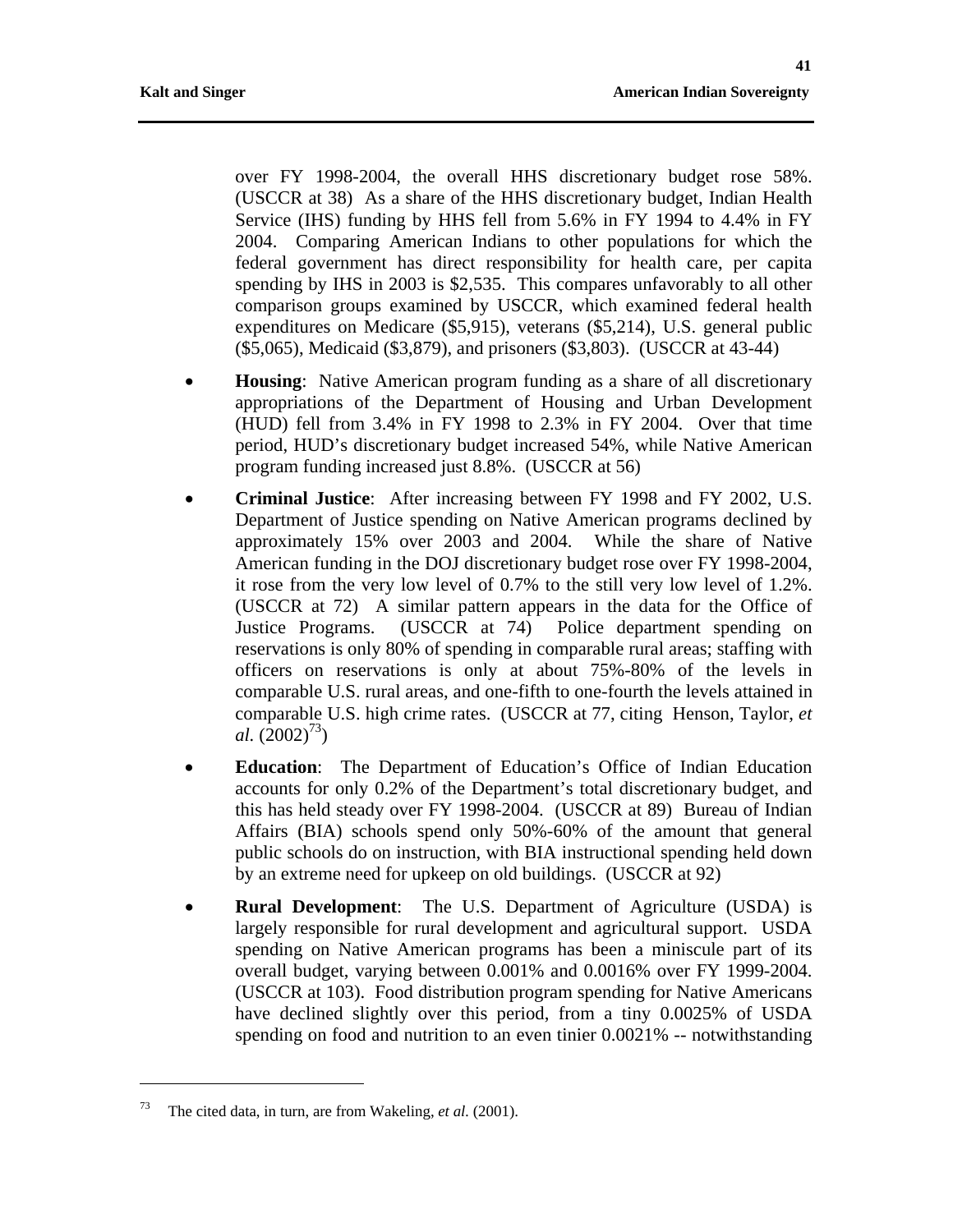the fact that Native Americans experience approximately twice the level of food insecurity and hunger as the general population. (USCCR at 108)

• **Bureau of Indian Affairs (aggregate):** The share of the U.S. Department of the Interior's budget going to its Bureau of Indian Affairs has fluctuated over FY 1998-2004, declining between 2000-02. The share of the BIA's budget going to tribal priority allocations (providing grants to tribal governments for basic services such as child protective services) declined from 42% in FY 1998 to 35% in 2002 to a projected 33% in 2004. (USCCR at 12)

Far from being "welfare havens", American Indian reservations in the aggregate are short-changed when it comes to federal dollars. In area after area, and in the face of relatively greater need, federal spending on Native American programs lags behind spending elsewhere in the U.S. Perhaps more than anything else, this reveals the political weakness of a voice that accounts for less than 1.5% of the U.S. population.

### **III. Summary and Conclusions**

Contemporary self-government by Indian tribes in the U.S. is justified on *de recto*  principles of basic civil rights expressed in the founding precepts of the U.S. itself. And tribes' sovereignty is founded *de jure* on an admirable pattern of basing relationships between the U.S. and the tribes on treaties, ultimately living up to those treaties as binding contracts, the Constitution and its recognition of tribes' as sovereigns, the explicit policy statements of a steady stream of U.S. presidents, and acts of Congress. Imagined insoluble contradictions arising from multiple sovereigns within the boundaries of the U.S., on reflection, describe the quite workable federalist system of multiple sovereigns that structures the relationships between states and the federal government. Unlike the states who joined the Union through constitutional ratification or petitioning for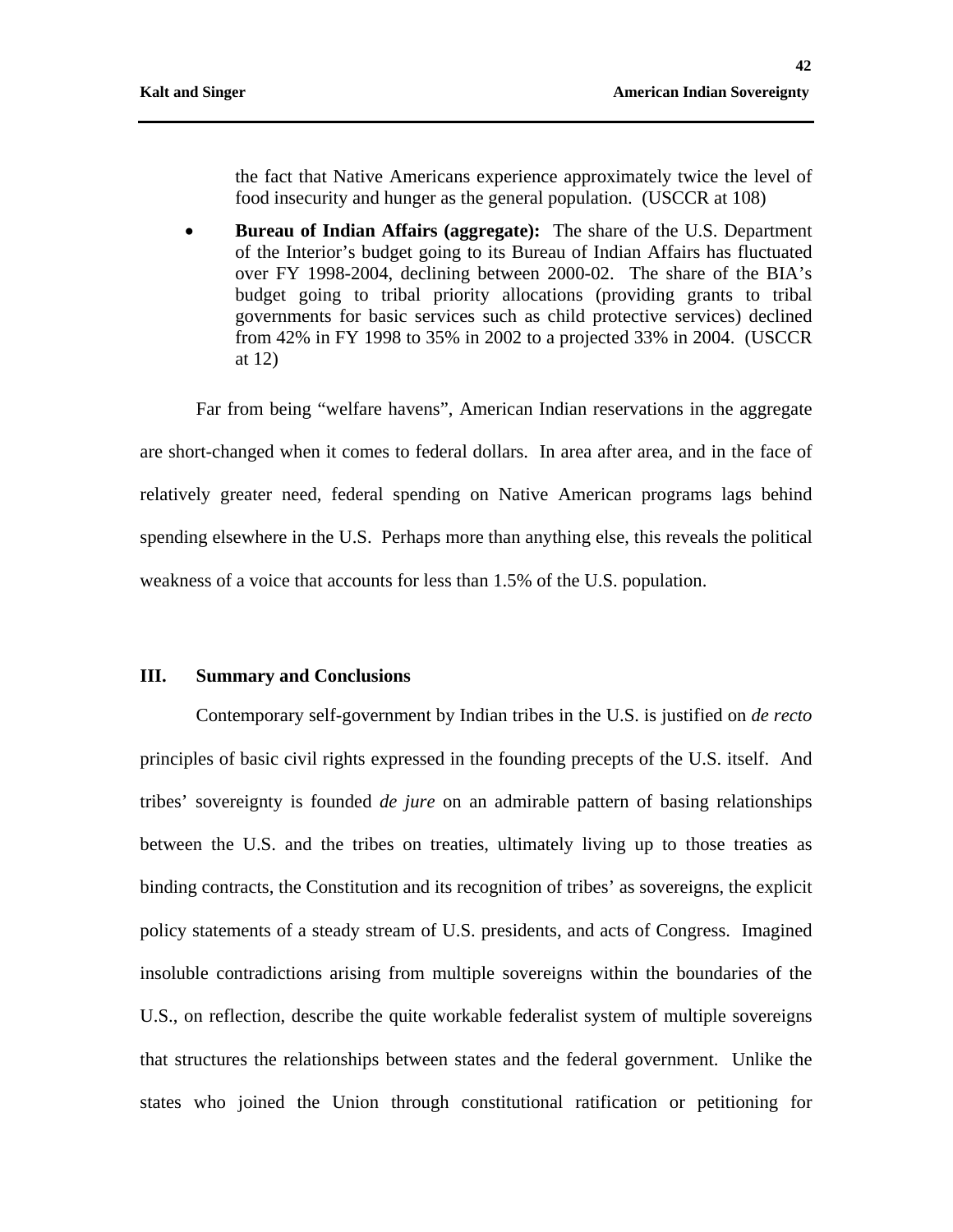statehood, the tribes gave up, or had taken from them, land, resources and freedoms. Where they could, tribes negotiated treaties guaranteeing them reservation of remaining land and assets, and retention of sovereignty.

The era of official federal policies of self-determination and government-togovernment relations over the last three decades has enabled tribes to build up their capacities for self-rule. Under such policies, the strategy of "just doing it" is pushing hard on the *de facto* boundaries of Indian self-government. With markedly improving capacity and effectiveness, this push by tribes is demonstrating the unremarkable fact that American Indian tribes have the ability to competently and fairly govern themselves and their reservations. Indian sovereignty today is not an archaic or politically-correct notion of the naïve or romantic. It is just the way that tribes are going about building and rebuilding communities that, by the middle of the Twentieth Century, had lived under a system of federal management that left them the most destitute places in the United States.

After centuries of subjugation to federal control, it should not be surprising that newly (re)emerging Indian nations' steps are unsure and, occasionally, unstable. The reality is that the alternative of termination of tribes' sovereign status is inconsistent with the U.S.'s moral obligations and constitutional/legal principles. The alternative of federal management of reservations, as prevailed until the mid-1970s, was an economic, social and cultural disaster for Indian America, and an expensive mistake for the U.S. government. Self-determination has turned out to be the only policy that the U.S. has found which has shown real prospect of reversing these disasters and mistakes. As such,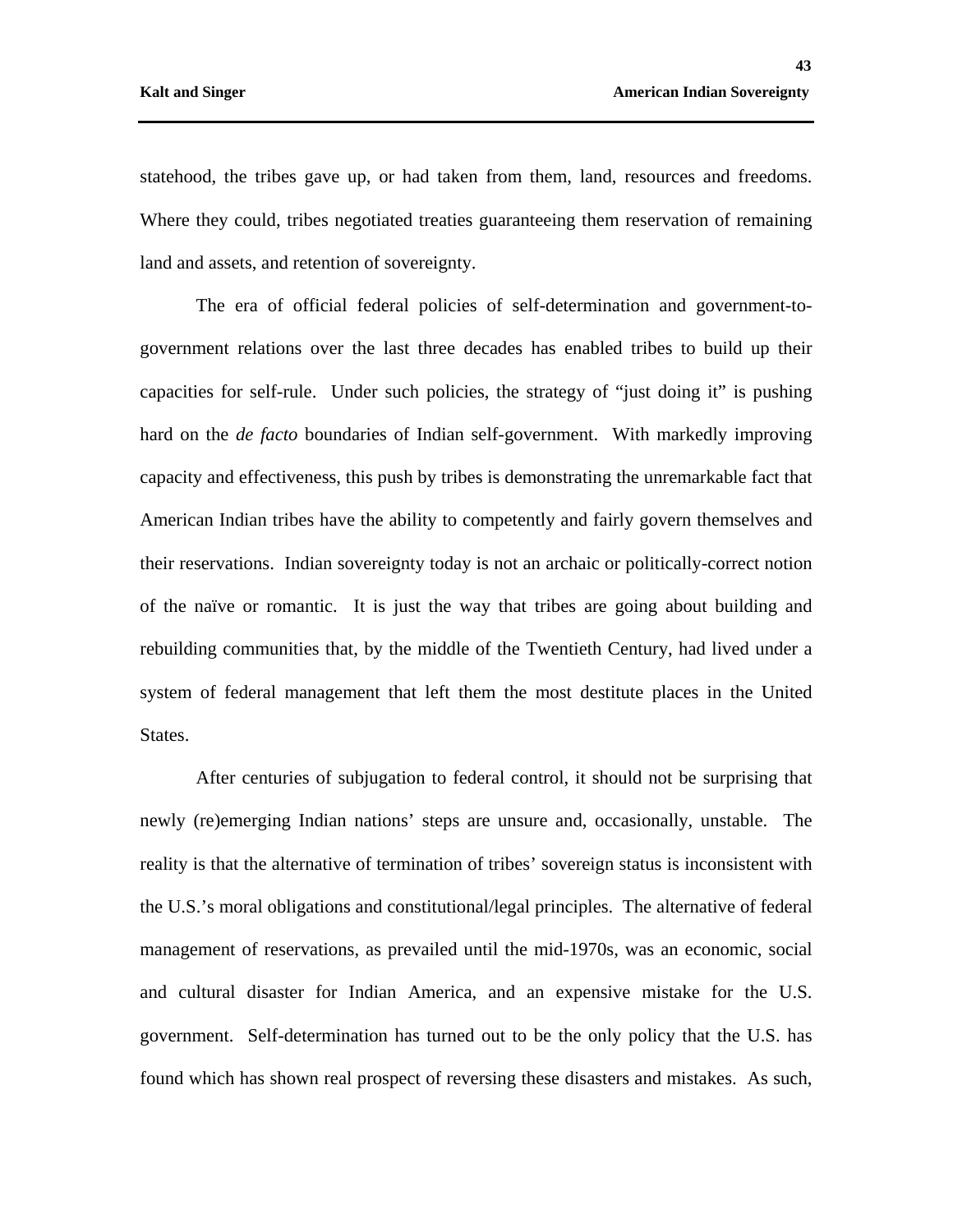sovereignty holds the prospect of being a win-win strategy for all contending parties. Obviously, tribes are winners *by their own standards* – as they demonstrate daily by pushing unerringly for self-rule. But states and the federal government stand to gain as well, as tribes make economic and social progress, contribute to their local and regional economies, and take pressure off of state and federal budgets otherwise needed to fight problems of poverty and social disarray.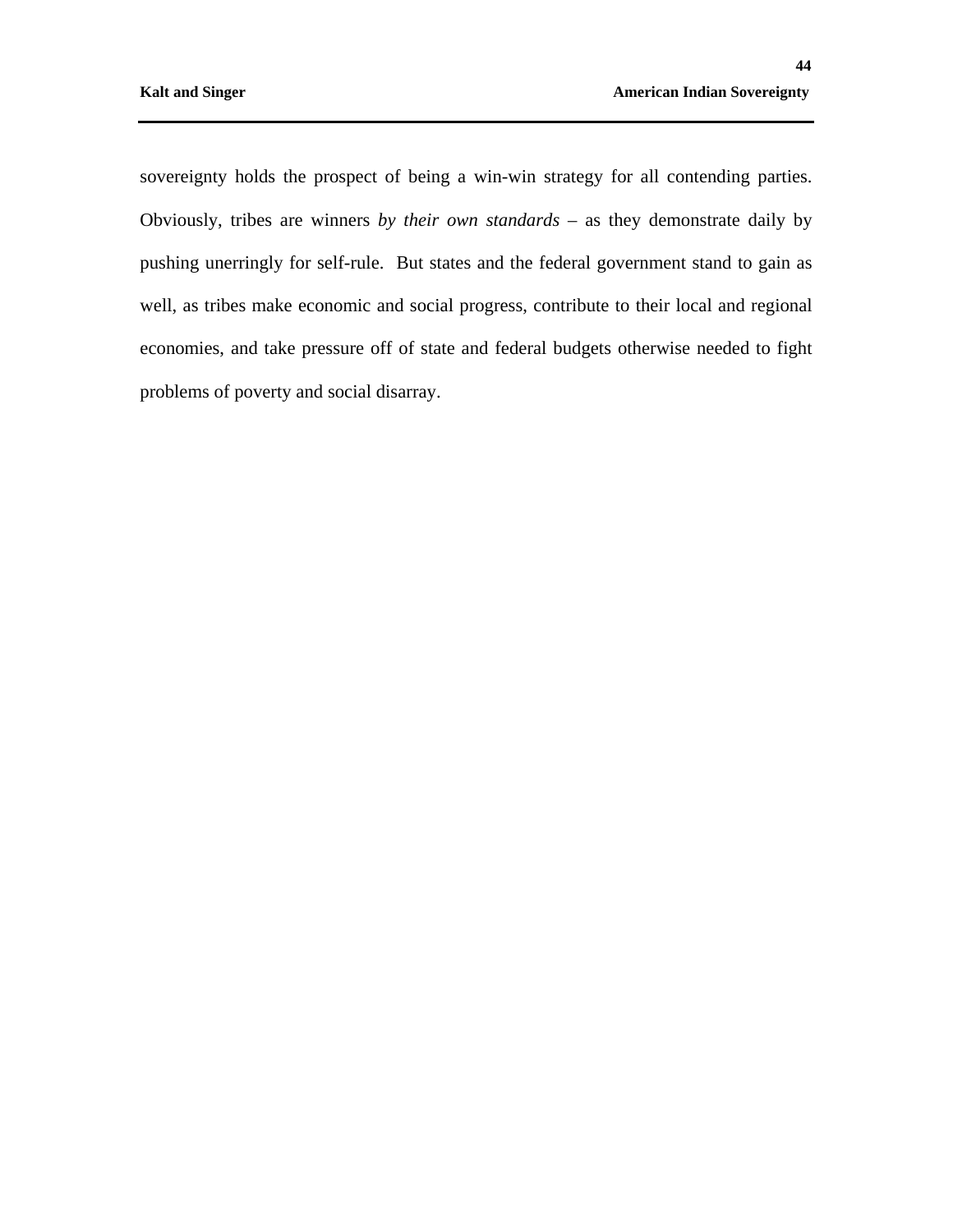### References

- Adams, Alyce. 1999. "The Road Not Taken: How Tribes Choose between Tribal and Indian Health Service Management of Health Care Resources." Unpublished Ph.D. dissertation, Harvard University.
- Allain, Jane May 1996. "Aboriginal Fishing Rights: Supreme Court Decisions." Library of Parliament, Parliamentary Research Branch, [http://www.parl.gc.ca/](http://www.parl. gc.ca/) information/library/PRBpubs/bp428- e.htm#CONCLUSION(txt).
- Aoki, Andrew and Daniel Chatman. Forthcoming, 2004. "An Economic Development Policy for the Oglala Nation." In *What Can Tribes Do II? Strategies and Institutions in American Indian Economic Development.* Amy Besaw and Joseph P. Kalt, eds. Los Angeles: American Indian Studies Center, UCLA.
- Arizona Department of Gaming. 2003. *Tribal Contributions Fact Sheet.* http://www. gm. state.az.us/contributions.htm
- Barker, Emily. 1997. "Point of Impact." *The American Lawyer,* January 1997.
- B.C. Treaty Commission. 2003. "Aboriginal Rights." http://www.bctreaty.net/files\_ 2/ issues\_rights.html.
- Benedict, Jeff*.* 2000. *Without Reservation: How a Controversial Indian Tribe Rose to Power and Built the World's Largest Casino*. New York: Harper, Collins.
- Bordewich, Fergus M. 1996. *Killing the White Man's Indian.* New York: Doubleday.
- Bureau of Indian Affairs. 2001. *Answers to Frequently Asked Questions.* http://www. doi.gov/bia/aitoday/q\_and\_.html.
- Cornell, Stephen, and Joseph P. Kalt. 1992. "Reloading the Dice: Improving the Chances for Economic Development on American Indian Reservations." In *What Can Tribes Do? Strategies and Institutions in American Indian Economic Development.* Stephen Cornell and Joseph P. Kalt, eds. Los Angeles: American Indian Studies Center, UCLA. 1-59.
- -----. 1995. "Where Does Economic Development Really Come From? Constitutional Rule among the Contemporary Sioux and Apache." *Economic Inquiry* 33 (July): 402-26.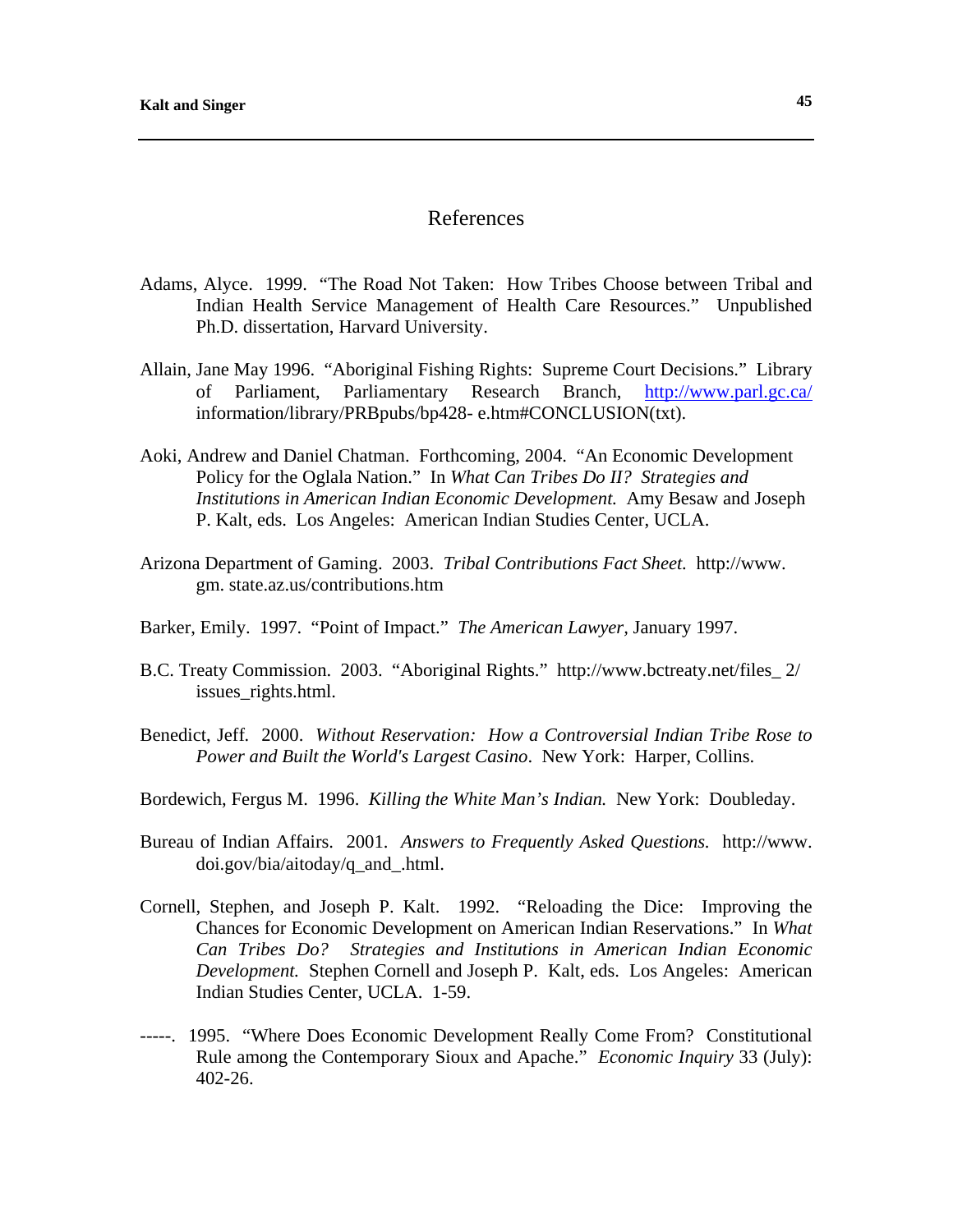- -----. 1997a. "Cultural Evolution and Constitutional Public Choice: Institutional Diversity and Economic Performance on American Indian Reservations." In *Uncertainty and Evolution in Economics: Essays in Honor of Armen A. Alchian*, ed. John Lott. London and New York: Routledge. 116-42.
- -----. 1997b. "Successful Economic Development and Heterogeneity of Governmental Form on American Indian Reservations." In *Getting Good Government: Capacity Building in the Public Sectors of Developing Countries*, ed. Merilee S. Grindle. Cambridge: Harvard Institute for International Development. 257-96.
- -----. 1998. "Sovereignty and Nation-Building: The Development Challenge in Indian Country Today." *American Indian Culture and Research Journal* 22, no. 3: 187- 214.
- -----. 2000. "Where's the Glue: Institutional and Cultural Foundations of American Indian Economic Development." *Journal of Socio-Economics* 29: 443-70.
- Costello, E. Jane, Scott N. Compton, Gordon Keeler, Adrian Angold. 2003. "Relationships Between Poverty and Psychopathology: A Natural Experiment." *Journal of the American Medical Association* vol. 290, no. 15. 2023-29.
- Dixon, Mim, Brett Lee Shelton, Yvette Roubideaux, David Mather, and Cynthia Mala Smith. 1998. *Tribal Perspectives on Indian Self-Determination and Self-Governance in Health Care Management.* Vol. 4. A Report by the National Indian Health Board. Denver.
- Ferrara, Peter J. 1998. *The Choctaw Revolution: Lessons for Federal Indian Policy*. Washington: Americans for Tax Reform Foundation.
- Friends Committee on National Legislation. 2001. http://www.fcnl.org/issues/nat/sup/ indians\_tribaltax501.htm.
- Gover, Kevin (Asst. Secretary Indian Affairs). 1998. *Statement on the FY 1999 Budget Request for the Bureau of Indian Affairs*. Washington, D.C.: U.S. Senate, Committee on Indian Affairs. February 25, 1998.
- Harris Interactive (The Harris Poll). 2003. *2003 U.S. Chamber of Commerce State Liability Systems Ranking Study*. http://www.caltax.org/HarrisSurvey2003.pdf.
- Harvard Project on American Indian Economic Development, *Tribal Governance Success Stories: Honoring Nations*, John F. Kennedy School of Government, Harvard University. 1999, 2000, 2002, 2003.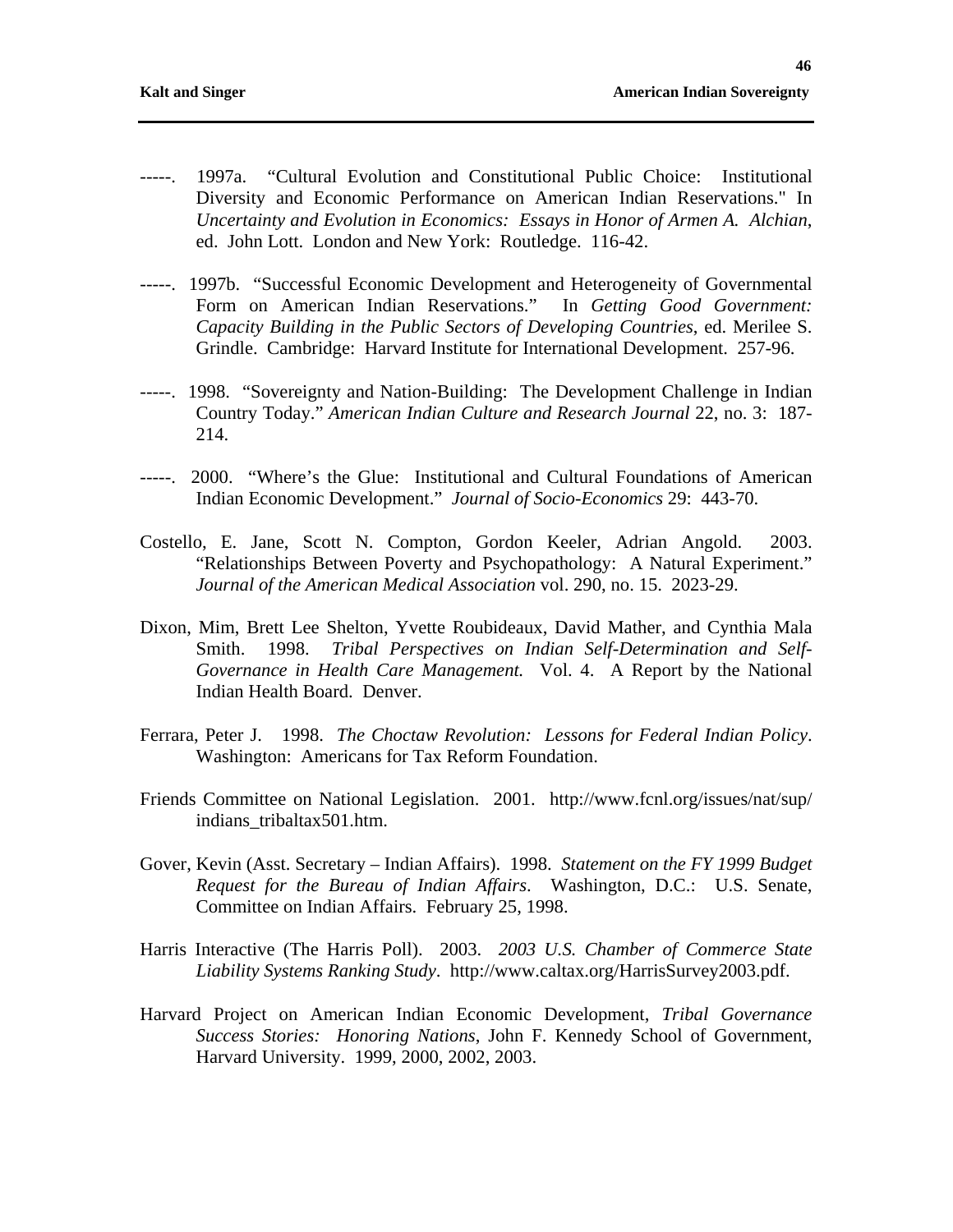- Henson, Eric, Jonathan Taylor, *et al.* 2002. *Native America at the New Millennium*. Harvard Project on American Indian Economic Development, John F. Kennedy School of Government, Harvard University.
- Jorgensen, Miriam R. 1997. "Governing Government." Unpublished manuscript, John F. Kennedy School of Government, Harvard University.
- -----. 2000a. "Bringing the Background Forward: Evidence from Indian Country on the Social and Cultural Determinants of Economic Development." Unpublished Ph.D. dissertation, John F. Kennedy School of Government, Harvard University.
- -----. 2000b. "History's Lesson for HUD and Tribes." Unpublished manuscript, John F. Kennedy School of Government, Harvard University.
- Kalt, Joseph P. 1996. Statement to U.S. Senate Committee on Indian Affairs*, Economic Development in Indian Country*. September 17, 1996.
- Krepps, Matthew B. 1992. "Can Tribes Manage their own Resources? The 638 Program and American Indian Forestry." In *What Can Tribes Do? Strategies and Institutions in American Indian Economic Development*, ed. Stephen Cornell and Joseph P. Kalt. Los Angeles: American Indian Studies Center, UCLA. 179-203.
- Krepps, Matthew B. and Richard E. Caves. 1994. "Bureaucrats and Indians: Principal-Agent Relations and Efficient Management of Tribal Forest Resources." *Journal of Economic Behavior and Organization* 24, no. 2: 133-51.
- Michigan Gaming Control Board. 2003. *Tribal-State Gaming Compacts in Michigan*. http://www.michigan.gov/mgcb/0,1607,7-120-1380\_1414\_2182---,00.html.
- Moore, Meredith A., Heather Forbes, and Lorraine Henderson. 1990. "The Provision of Primary Health Care Services under Band Control: The Montreal Lake Case." *Native Studies Review* 6, no. 1: 153-64.
- National Indian Gaming Association. 2003. *Indian Gaming Facts.*
- National Indian Gaming Commission. 2003. *Tribal Gaming Revenues*. http://www. nigc.gov/nigc/nigcControl?=TRIBAL\_REVENUE.
- Oklahoma Indian Affairs Commission. 2002. *Oklahoma Indian Nations Information Handbook.* http://www.state.ok.us/~oiac/hbpages.pdf
- -----. 2003. *Compacts, Contracts, and Agreements.* http://www.oiac.state.ok.us/ cca.html.